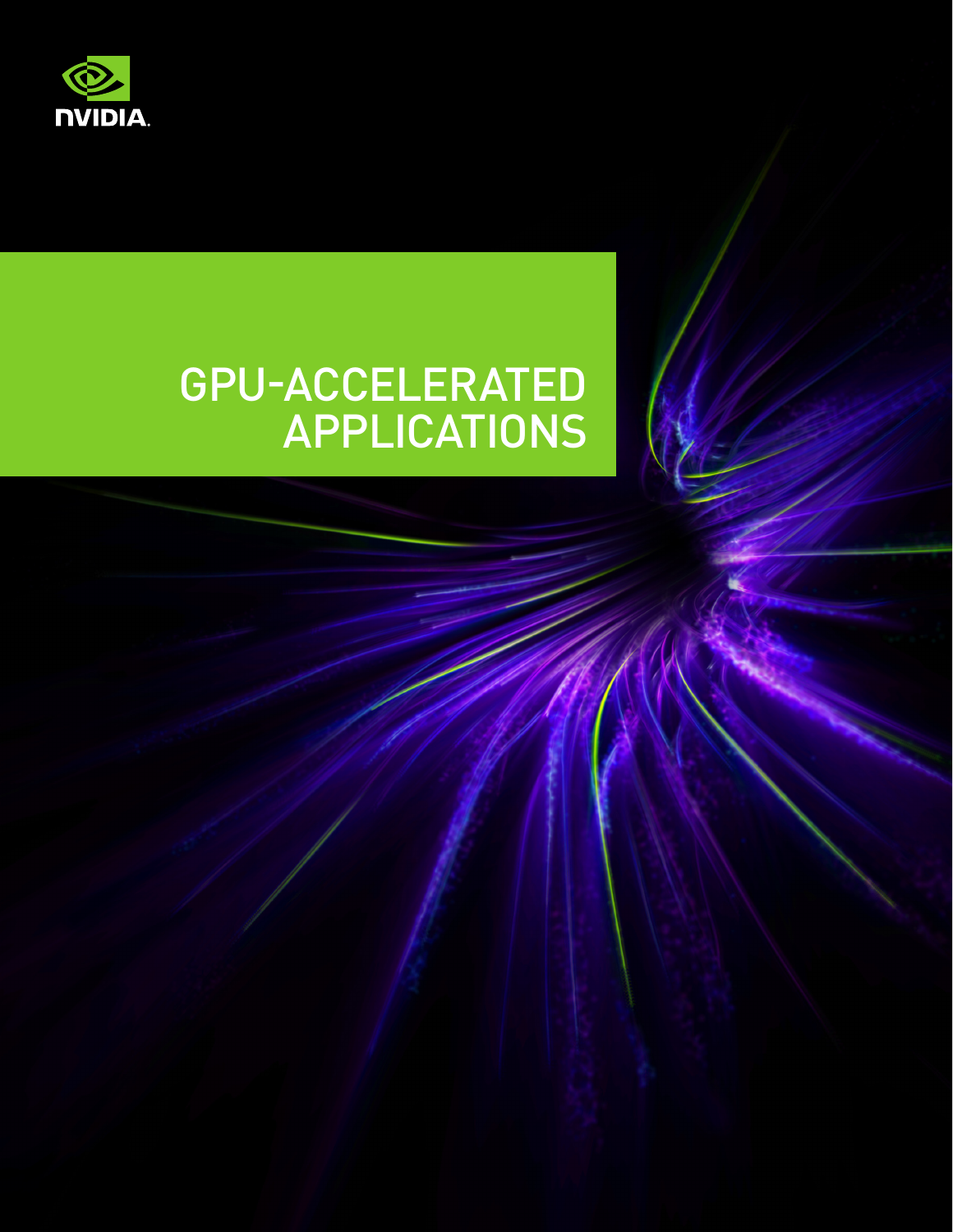# GPU‑ACCELERATED APPLICATIONS

Accelerated computing has revolutionized a broad range of industries with over four hundred applications optimized for GPUs to help you accelerate your work.

#### **CONTENTS**

- 01 Computational Finance
- 02 Climate, Weather and Ocean Modeling
- 02 Data Science & Analytics
- 03 Deep Learning and Machine Learning
- 05 Federal Defense and Intelligence
- 06 Manufacturing/AEC: CAD and CAE **COMPUTATIONAL FLUID DYNAMICS COMPUTATIONAL STRUCTURAL MECHANICS DESIGN AND VISUALIZATION ELECTRONIC DESIGN AUTOMATION**
- 10 Media and Entertainment **ANIMATION, MODELING AND RENDERING COLOR CORRECTION AND GRAIN MANAGEMENT COMPOSITING, FINISHING AND EFFECTS EDITING ENCODING AND DIGITAL DISTRIBUTION ON-AIR GRAPHICS ON-SET, REVIEW AND STEREO TOOLS WEATHER GRAPHICS**
- 14 Medical Imaging
- 14 Oil and Gas

15 Research: Higher Education and Supercomputing **COMPUTATIONAL CHEMISTRY AND BIOLOGY NUMERICAL ANALYTICS PHYSICS SCIENTIFIC VISUALIZATION**

22 Safety & Security

### Test Drive the World's Fastest Accelerator – Free!

Take the GPU Test Drive, a free and easy way to experience accelerated computing on GPUs. You can run your own application or try one of the preloaded ones, all running on a remote cluster. Try it today.

#### **www.nvidia.com/gputestdrive**

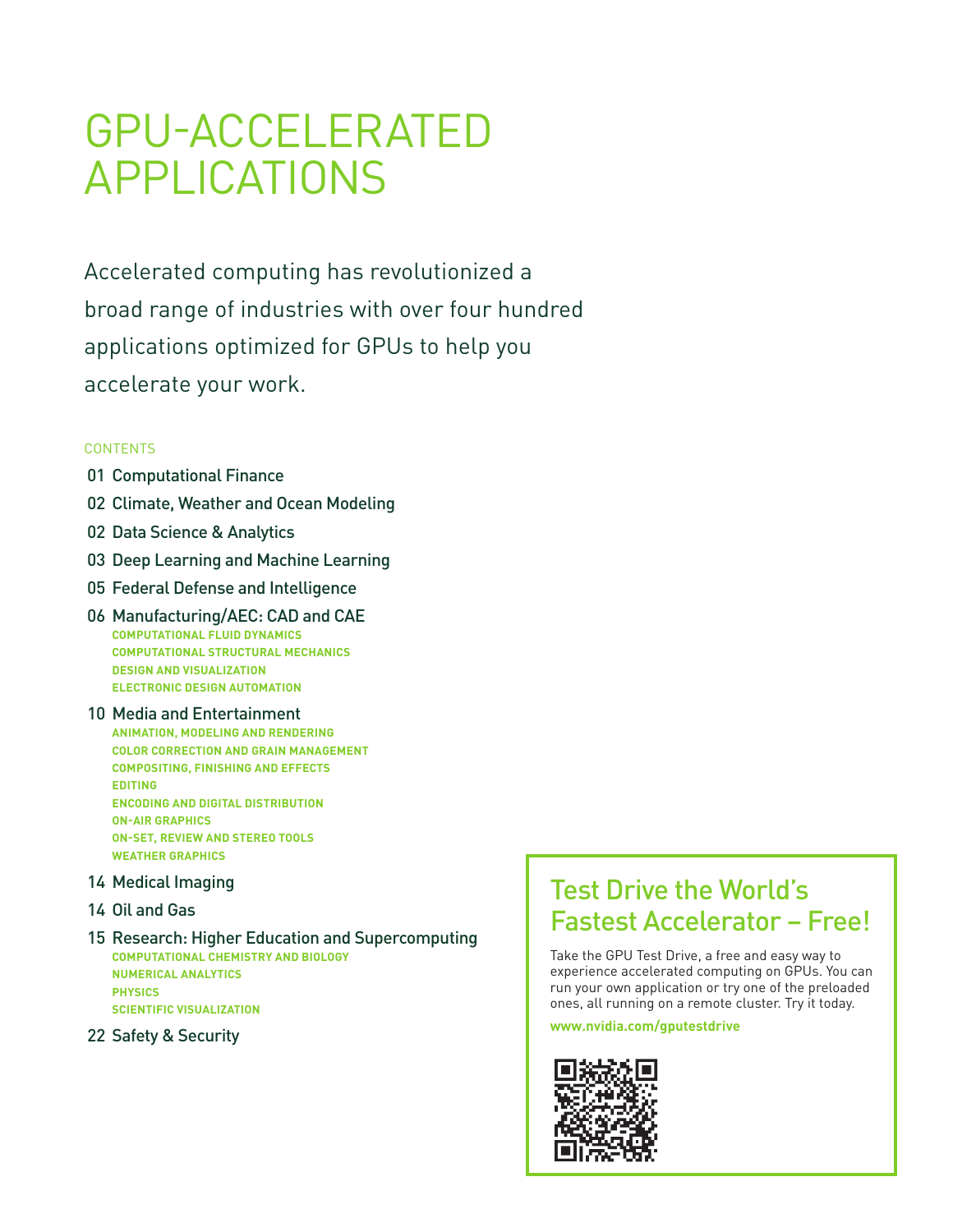# Computational Finance

| <b>APPLICATION</b>                                        | <b>DESCRIPTION</b>                                                                                                                                                                                                                                                                                        | <b>SUPPORTED FEATURES</b>                                                                                                                                                                                                                                                 | <b>MULTI-GPU SUPPORT</b> |
|-----------------------------------------------------------|-----------------------------------------------------------------------------------------------------------------------------------------------------------------------------------------------------------------------------------------------------------------------------------------------------------|---------------------------------------------------------------------------------------------------------------------------------------------------------------------------------------------------------------------------------------------------------------------------|--------------------------|
| Aon Benfield Pathwise <sup>™</sup>                        | Specialized platform for real-time hedging,<br>valuation, pricing and risk management                                                                                                                                                                                                                     | Spreadsheet-like modeling interfaces,<br>Python-based scripting environment and<br>Grid middleware                                                                                                                                                                        | Yes                      |
| Altimesh's Hybridizer C#                                  | Multi-target C# framework for data parallel<br>computing.                                                                                                                                                                                                                                                 | C# with translation to GPU or Multi-Core<br>Xeon                                                                                                                                                                                                                          | Yes                      |
| <b>Elsen Accelerated</b><br><b>Computing Engine (TM)</b>  | Secure, accessible, and accelerated back-<br>testing, scenario analysis, risk analytics<br>and real-time trading designed for easy<br>integration and rapid development.                                                                                                                                  | Web-like API with Native bindings for<br>Python, R, Scala, C. Custom models and<br>data streams are easy to add                                                                                                                                                           | Yes                      |
| <b>Global Valuation Esther</b>                            | In-memory risk analytics system for OTC<br>portfolios with a particular focus on XVA<br>metrics and balance sheet simulations.                                                                                                                                                                            | High quality models not admitting closed<br>form solutions, efficient solvers based on<br>full matrix linear algebra powered by GPUs<br>and Monte Carlo algorithms.                                                                                                       | Yes                      |
| <b>Hanweck Associates</b>                                 | Real-time options analytical engine (Volera)                                                                                                                                                                                                                                                              | Real-time options analytics engine                                                                                                                                                                                                                                        | Yes                      |
| MiAccLib 2.0.1                                            | Accelerated libraries which encompasses<br>high speed multi-algorithm search engines,<br>data security engine and also video analytics<br>engines for text processing, encryption/<br>decryption and video surveillance<br>respectively.                                                                  | Text Processing : Exact Match,<br>Approximate\Similarity Text,<br>Wild Card, MultiKeyword and<br>MultiColumnMultiKeyword, etc<br>Data Security: Accelerated Encryption/<br>Description for AES-128<br>Vide Analytics: Accelerated Intrusion<br><b>Detection Algorithm</b> | Yes                      |
| <b>MISYS Global Risk</b>                                  | Regulatory compliance and enterprise wide<br>risk transparency package.                                                                                                                                                                                                                                   | Risk analytics                                                                                                                                                                                                                                                            | Yes                      |
| <b>Murex MACS Analytics</b><br><b>Library</b>             | Analytics library for modeling valuation and<br>risk for derivatives across multiple asset<br>classes.                                                                                                                                                                                                    | Market standard models for all asset classes<br>paired with the most efficient resolution<br>methods (Monte Carlo simulations and<br><b>Partial Differential Equations)</b>                                                                                               | Yes                      |
| <b>Numerical Algorithms</b><br><b>Group (NAG)</b>         | Random number generators, Brownian<br>bridges, and PDE solvers.                                                                                                                                                                                                                                           | Monte Carlo and PDE solvers                                                                                                                                                                                                                                               | Single only              |
| <b>Polymatica</b>                                         | Business analytics platform for fast<br>analytical processing of Big Data using Data<br>Mining algorithms and Machine Learning<br>methods. Polymatica is built on OLAP-<br>in-GPU-memory technologies with full<br>support of GPU acceleration in OLAP ad-hoc<br>operations and Data Mining calculations. | OLAP, Business Intelligence, Data<br>Discovery, Data Mining, Multidimensional<br>data analysis, Visual analytical work,<br>Interactive dashboards.                                                                                                                        | Yes                      |
| <b>QuantAlea's Alea.cuBase</b><br>F#                      | F# package enabling a growing set of F#<br>capability to run on a GPU                                                                                                                                                                                                                                     | F# for GPU accelerators                                                                                                                                                                                                                                                   | Yes                      |
| <b>RMS</b>                                                | Catastrophic risk modeling for FSI<br>(earthquakes, hurricanes, terrorism,<br>infectuous diseases)                                                                                                                                                                                                        | Risk analytics                                                                                                                                                                                                                                                            | Yes                      |
| <b>SciComp, Inc</b>                                       | Derivative pricing (SciFinance)                                                                                                                                                                                                                                                                           | Monte Carlo and PDE pricing models                                                                                                                                                                                                                                        | Single only              |
| <b>SunGard-Adaptiv</b><br><b>Analytics</b>                | A flexible and extensible engine for fast<br>calculations of a wide variety of pricing and<br>risk measures on a broad range of asset<br>classes and derivatives.                                                                                                                                         | Existing models code in C# supported<br>transparently, with minimal code changes,<br>Supports multiple backends including<br>CUDA and OpenCL, Switches transparently<br>between multiple GPUs and CPUS depending<br>on the deal support and load factors.                 | Yes                      |
| <b>Synerscope-Synerscope</b><br><b>Data Visualization</b> | Visual big data exploration and insight tools                                                                                                                                                                                                                                                             | Graphical exploration of large network<br>datasets including geo-spatial and<br>temporal components.                                                                                                                                                                      | Single only              |
| <b>Tanay ZX Lib (Fuzzy</b><br>Logic)                      | Financial analytics and data mining library                                                                                                                                                                                                                                                               | Monte Carlo simulations, pricing of vanilla<br>and exotic options, fixed income analytics,<br>data mining.                                                                                                                                                                | Yes                      |
| <b>Xcelerit SDK</b>                                       | Software Development Kit (SDK) to boost<br>the performance of Financial applications<br>(e.g. Monte-Carlo, Finite-difference) with<br>minimum changes to existing code.                                                                                                                                   | C++ programming language, cross-<br>platform (back-end generates CUDA and<br>optimized CPU code), supports Windows<br>and Linux operating systems.                                                                                                                        | Yes                      |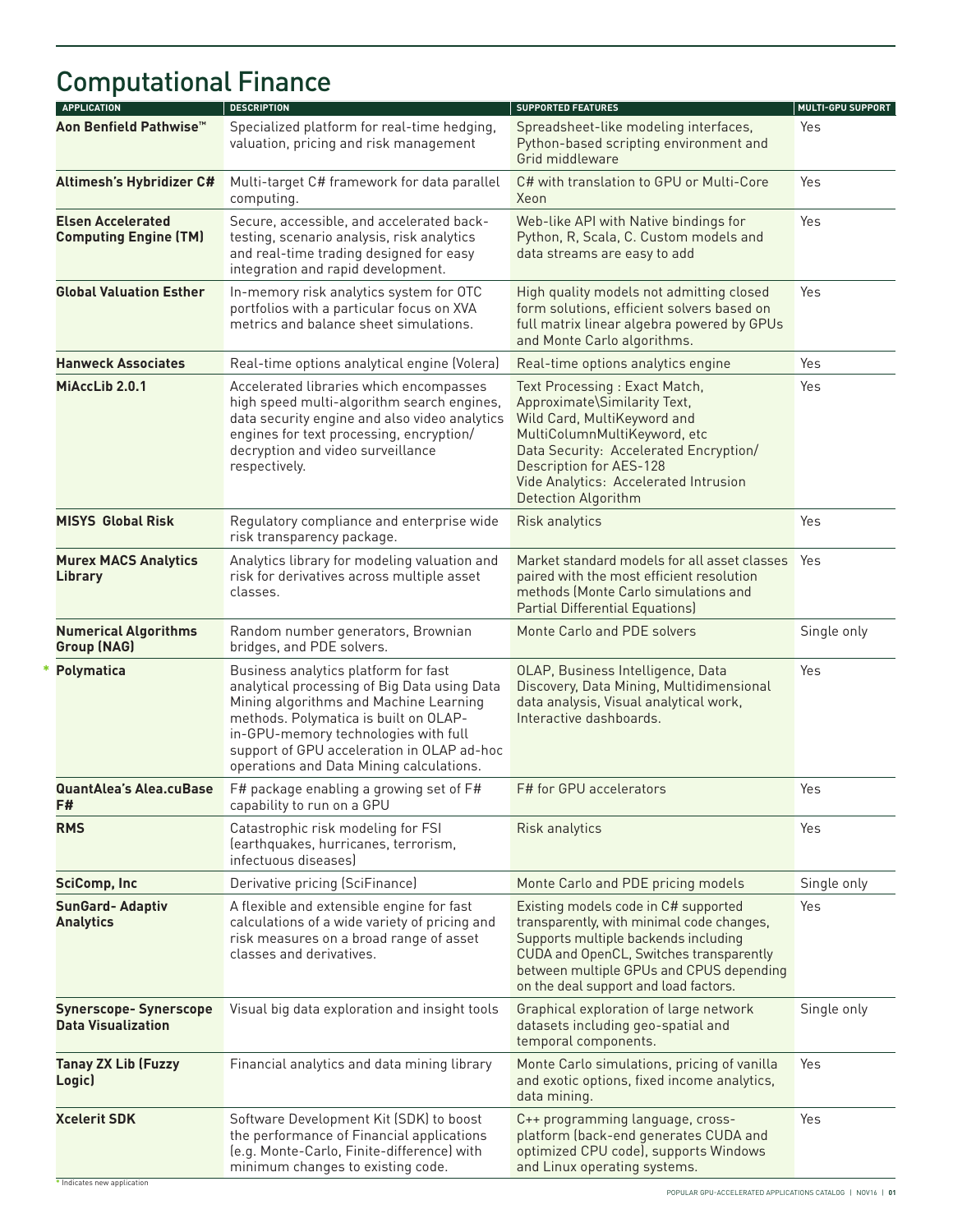# Climate, Weather and Ocean Modeling

| <b>APPLICATION</b>     | <b>DESCRIPTION</b>                                         | <b>SUPPORTED FEATURES</b> | MULTI-GPU SUPPORT |
|------------------------|------------------------------------------------------------|---------------------------|-------------------|
| <b>ACME-Atmosphere</b> | Global atmospheric model                                   | Dynamics only             | Yes               |
| <b>COSMO</b>           | Regional numerical weather prediction and<br>climate model | Radiation only            | Yes               |

# Data Science & Analytics

| <b>APPLICATION</b>              | <b>DESCRIPTION</b>                                                                                                                                                                                                                                                                                                                                                                                               | <b>SUPPORTED FEATURES</b>                                                                                                                                                                                                                                                                                                                                                                 | <b>MULTI-GPU SUPPORT</b> |
|---------------------------------|------------------------------------------------------------------------------------------------------------------------------------------------------------------------------------------------------------------------------------------------------------------------------------------------------------------------------------------------------------------------------------------------------------------|-------------------------------------------------------------------------------------------------------------------------------------------------------------------------------------------------------------------------------------------------------------------------------------------------------------------------------------------------------------------------------------------|--------------------------|
| <b>Altair PBS Professional®</b> | Workload management software                                                                                                                                                                                                                                                                                                                                                                                     | HPC & data center management                                                                                                                                                                                                                                                                                                                                                              | Yes                      |
| <b>BIDMach</b>                  | The fastest machine learning library<br>available. Holds the record for many<br>common macine learning algortihms. Both<br>BIDMach and its sister library BIDmat were<br>originated at UC Berkley.                                                                                                                                                                                                               | Written in Scala and supports Scala and<br>Java interfaces. Supports linear regression,<br>logistic regression, SVM, LDA, K-Means<br>and other operations.                                                                                                                                                                                                                                | Yes                      |
| <b>BlazingDB</b>                | GPU-accelerated relational database for<br>data warehousing scenarios available for<br>AWS and on-premise deployment.                                                                                                                                                                                                                                                                                            | Modern data warehousing application<br>supporting petabyte scale applications.                                                                                                                                                                                                                                                                                                            | Yes                      |
| <b>Blazegraph</b>               | The first and fastest GPU-accelerated<br>platform for graph analytics. It provides<br>high-level graph database APIs with<br>transparent GPU acceleration for graph<br>query. It delivers graph analytics at over 32<br>billion traversed edges per second.                                                                                                                                                      | Support for RDF/SPARQL APIs and<br>Tinkerpop/Blueprints stack. Scala-based<br>graph analytic and machine learning<br>application language. Ease of integration<br>into Spark and Hadoop. Support for GPU<br>cluster deployment.                                                                                                                                                           | Yes                      |
| Graphistry                      | The fastest graph visualization and analysis<br>solution for very large amount data.<br>Graphistry is able to present millions of<br>events on a graph within seconds.                                                                                                                                                                                                                                           | Able to show billions of individual<br>connections. Support for CVS, Sprak and<br>Splunk.                                                                                                                                                                                                                                                                                                 | Yes                      |
| <b>Gunrock</b>                  | Gunrock is a library for graph processing<br>on the GPU. Gunrock achieves a balance<br>between performance and expressiveness<br>by coupling high performance GPU<br>implementations with a high-level<br>programming model, that requires minimal<br>GPU programming knowledge.                                                                                                                                 | Direction-optimizing BFS, SSSP, PageRank,<br>Connected Components, Betweenness-<br>centrality                                                                                                                                                                                                                                                                                             | Yes                      |
| <b>Jedox</b>                    | Helps with portfolio analysis, management<br>consolidation, liquidity controlling, cash<br>flow statements, profit center accounting,<br>treasury management, customer value<br>analysis and many more applications, all<br>accessible in a powerful web and mobile<br>application or Excel environment.                                                                                                         | This database holds all relevant data in GPU<br>memory and is thus an ideal application to<br>utilize the Tesla K40's 12 GB on-board RAM.<br>Scale that up with multiple GPUs and keep<br>close to 100 GB of compressed data in GPU<br>memory on a single server system for fast<br>analysis, reporting and planning.                                                                     | Yes                      |
| <b>Kinetica</b>                 | In-memory relational database build to<br>leverage the power of GPUs and to precess<br>massive amount of data extremely fast. Full<br>suite of geospacial application capabilities.                                                                                                                                                                                                                              | Query against Big Data in real time.<br>SQL support. No pre-indexing allows for<br>complex, ad-hoc query chains. Interactively<br>explore large, streaming data sets.                                                                                                                                                                                                                     | Yes                      |
| <b>MapD Technologies</b>        | MapD is a GPU-powered data exploration<br>platform that combines a database and visual<br>analytics platform to deliver millisecond<br>performance for at-scale data challenges that<br>run to the billions of rows. With speeds-ups<br>of 100x to 1,000x than even the fastest CPU-<br>powered solutions organizations can tackle<br>problems that were previously considered too<br>large, complex or lengthy. | MapD in-memory, column store, relational<br>database supports standard SQL queries<br>and was built from the ground up to take<br>advantage of the parallelism of GPUs.<br>Similarly, the Immerse visual analytics<br>front-end takes advantage of the GPU<br>in novel ways to render billions of rows<br>with millisecond latency - even across<br>challenging tasks such as point maps. | Yes                      |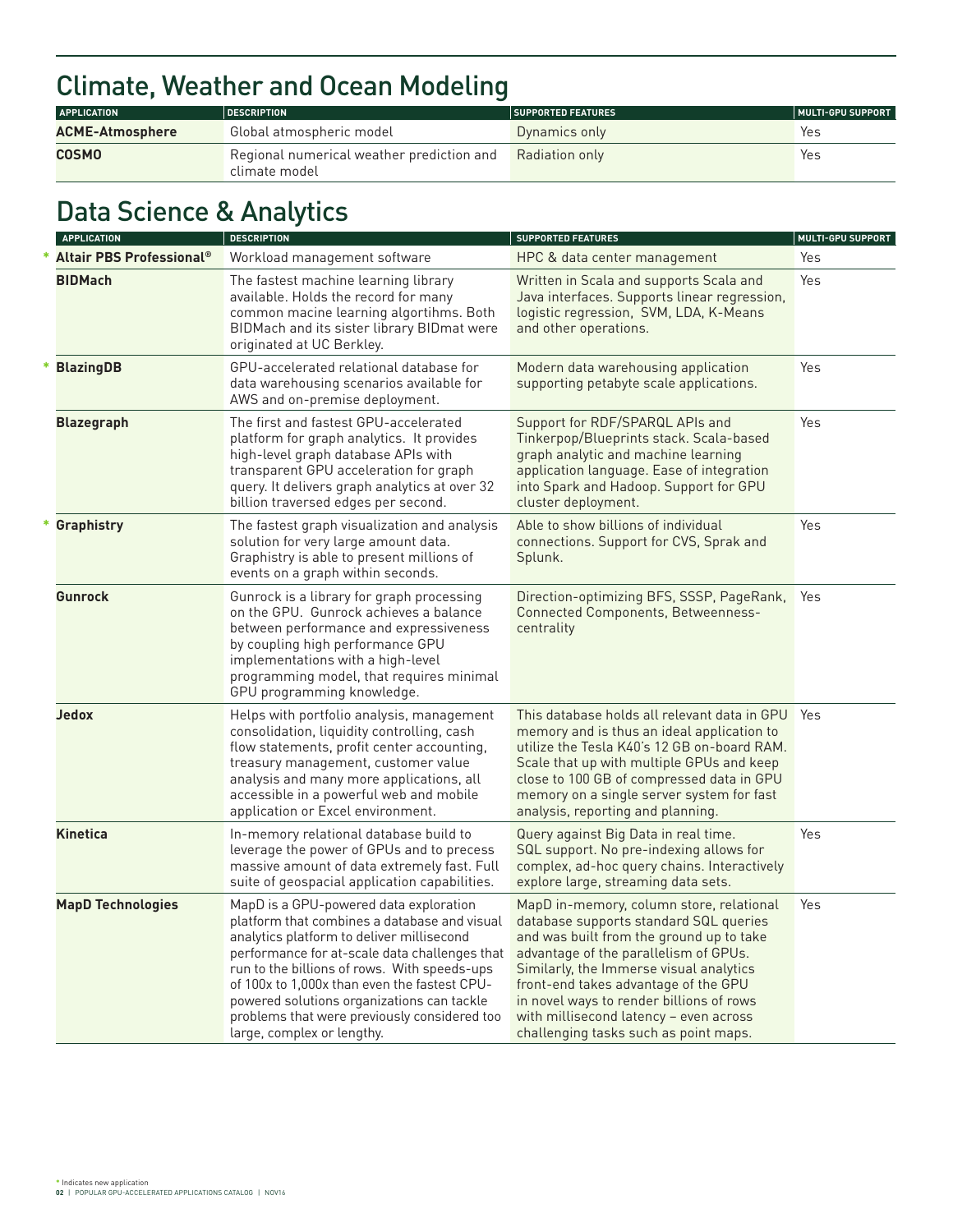| * PolyAnalyst     | General purpose corporate-level data & text<br>mining system. Great set of data exploration<br>methods for solution of wide range of data<br>analysis problems. Primarly targeted at<br>work with big data from retail, banking,<br>insurance, manufacturing and other data-<br>rich business domains.    | Practically all popular data analysis<br>algorithms are implemented. Decision tree,<br>naive bayes, SVM, neural networks, logistic<br>regression, bagging and boosting methods,<br>linear and non-linear regression, various<br>methods for time series analysis, k-means,<br>density-based clustering, Kohonen maps,<br>factor analysis, and many others. GPU<br>cluster support is planned in next versions. | Yes |
|-------------------|-----------------------------------------------------------------------------------------------------------------------------------------------------------------------------------------------------------------------------------------------------------------------------------------------------------|----------------------------------------------------------------------------------------------------------------------------------------------------------------------------------------------------------------------------------------------------------------------------------------------------------------------------------------------------------------------------------------------------------------|-----|
| <b>Polymatica</b> | Business analytics platform for fast<br>analytical processing of Big Data using Data<br>Mining algorithms and Machine Learning<br>methods. Polymatica is built on OLAP-<br>in-GPU-memory technologies with full<br>support of GPU acceleration in OLAP ad-hoc<br>operations and Data Mining calculations. | OLAP, Business Intelligence, Data<br>Discovery, Data Mining, Multidimensional<br>data analysis, Visual analytical work,<br>Interactive dashboards.                                                                                                                                                                                                                                                             | Yes |
| <b>Sqream DB</b>  | GPU accelerated SQL database engine for<br>big data analytics. Sqream speeds SQL<br>analytics by 100X by translating SQL queries<br>into highly parallel algorithms run on the<br>GPU.                                                                                                                    | Up to 100TB of raw data can be stored and<br>queried in a standard 2U server. Inserts<br>and analyzes hundreds of billions of<br>records in seconds. No indexes required.<br>No changes to SQL code or data science<br>paradigms required.                                                                                                                                                                     | Yes |
| <b>SynerScope</b> | Big data visualization and data discovery<br>platform for data analytics, cyber defense<br>and on IoT scenarios                                                                                                                                                                                           | Real-time Interaction with data                                                                                                                                                                                                                                                                                                                                                                                | Yes |

# Deep Learning and Machine Learning

| <b>APPLICATION</b> | <b>DESCRIPTION</b>                                                                                                                                                                                                                                                     | <b>SUPPORTED FEATURES</b>                                                                                                                                                                                                                                                                        | <b>MULTI-GPU SUPPORT</b> |
|--------------------|------------------------------------------------------------------------------------------------------------------------------------------------------------------------------------------------------------------------------------------------------------------------|--------------------------------------------------------------------------------------------------------------------------------------------------------------------------------------------------------------------------------------------------------------------------------------------------|--------------------------|
| <b>BidMach</b>     | GPU-accelerated classical machine learning<br>library                                                                                                                                                                                                                  | Logistic regression, SVM, LDA, SFA, NMF,<br>ICA, random forests, clustering, word2vec                                                                                                                                                                                                            | Yes                      |
| Bons.ai            | Bons.ai is an artificial intelligence platform<br>which abstracts away the low-level, inner<br>workings of machine learning systems to<br>empower more developers to integrate<br>richer intelligence models into their work.                                          | Easy to use programming interface                                                                                                                                                                                                                                                                | Yes                      |
| <b>Caffe</b>       | The Caffe deep learning framework makes<br>implementing state-of-the-art deep<br>learning easy.                                                                                                                                                                        | Process over 40M images per day with a<br>single NVIDIA K40 or Titan GPU.                                                                                                                                                                                                                        | Single only              |
| Caffe* Parallel    | This is a faster framework for deep learning,<br>it's forked from BVLC/caffe (master branch).<br>This allows data-parallel via MPI.                                                                                                                                    | Using the GPU cluster processing mass<br>image data                                                                                                                                                                                                                                              | Yes                      |
| <b>Chainer</b>     | DL framework that makes the construction<br>of neural networks (NN) flexible and<br>intuitive.                                                                                                                                                                         | Dynamic NN construction, which makes<br>debugging easier. CPU/GPU-agnostic<br>coding, which is promoted by CuPy, partially<br>NumPy-compatible multidimensional<br>array library for CUDA. Data-dependent<br>NN construction, which fully exploits the<br>control flows of Python without magic. | Yes                      |
| <b>Clarifai</b>    | Clarifai brings a new level of understanding<br>to visual content through deep learning<br>technologies. Clarifai uses GPUs to train<br>large neural networks to solve practical<br>problems in advertising, media, and search<br>across a wide variety of industries. | GPU-based training and inference.<br>Recognizes and indexes images with<br>predefined classifiers, or with custom<br>classifiers.                                                                                                                                                                | Yes                      |
| <b>CNTK</b>        | Microsoft's Computational Network Toolkit<br>(CNTK) is a unified computational network<br>framework that describes deep neural<br>networks as a series of computational steps<br>via a directed graph.                                                                 | Supports many applications, including<br>Speech Recognition, Machine Translation,<br>Image Recognition, Image Captioning,<br>Text Processing and Relevance, Language<br>Understanding, Language Modeling                                                                                         | Yes                      |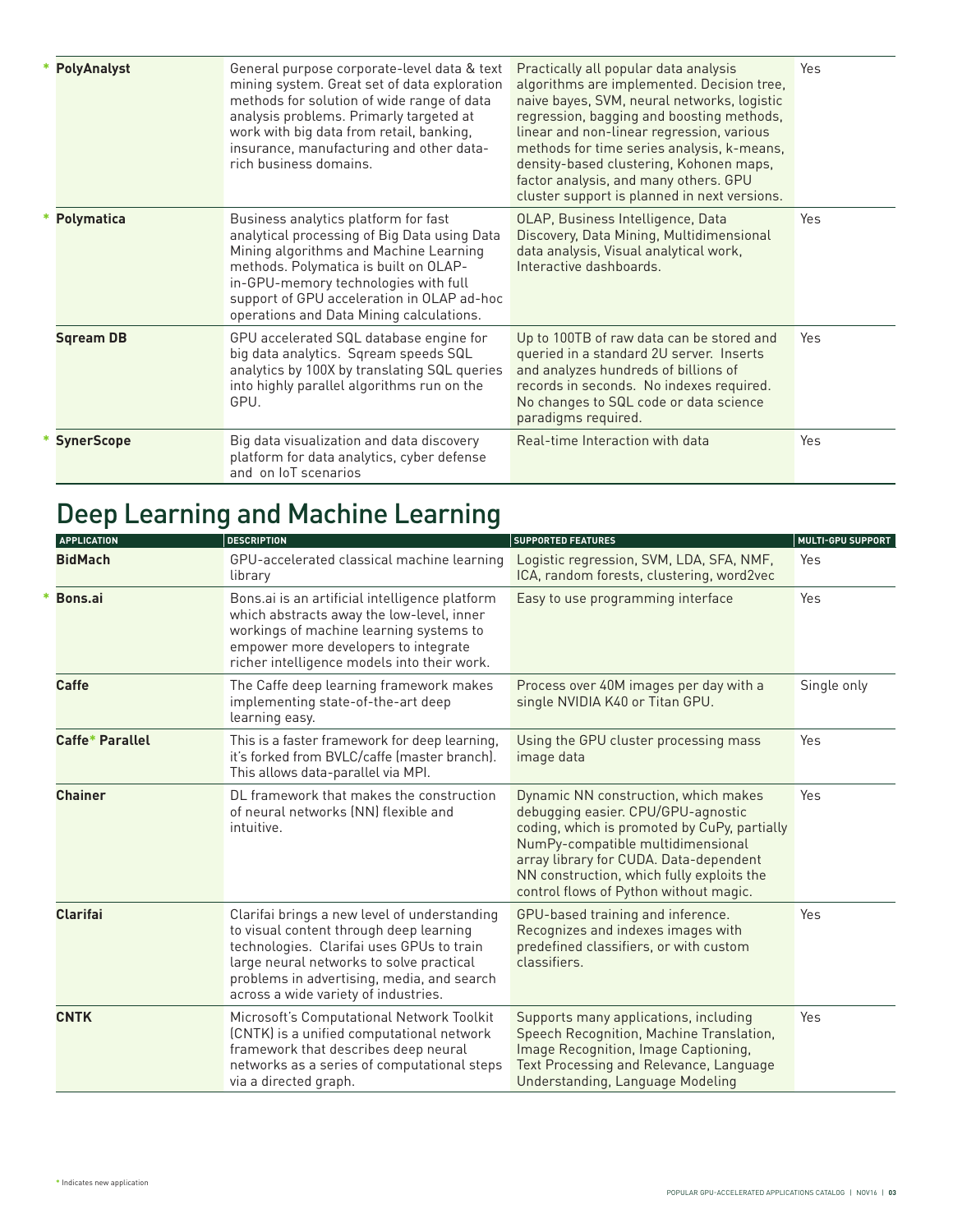| <b>DeepBench</b>        | The primary purpose of DeepBench is to<br>benchmark operations that are important<br>to deep learning on different hardware<br>platforms.                                                                                                                                                                                                                                                                                                  | DeepBench consists of a set of basic<br>operations (dense matrix multiplies,<br>convolutions and communication) as<br>well as some recurrent layer types. Both<br>forward and backward operations are<br>tested. This first version of the benchmark<br>will focus on training performance in 32-bit<br>floating-point arithmetic. | Yes |
|-------------------------|--------------------------------------------------------------------------------------------------------------------------------------------------------------------------------------------------------------------------------------------------------------------------------------------------------------------------------------------------------------------------------------------------------------------------------------------|------------------------------------------------------------------------------------------------------------------------------------------------------------------------------------------------------------------------------------------------------------------------------------------------------------------------------------|-----|
| Deeplearning4j          | Deeplearning4j is the most popular deep<br>learning framework for the JVM, and includes<br>all major neural nets such as convolutional,<br>recurrent (LSTMs) and feedforward.                                                                                                                                                                                                                                                              | Integrates with Hadoop and Spark to run<br>distributed. Java and Scala APIs. Composable<br>framework that facilitates building your own<br>nets. Includes ND4J, the Numpy for Java.                                                                                                                                                | Yes |
| Dextro                  | Dextro's API uses deep learning systems to<br>analyze and categorize videos in real-time.                                                                                                                                                                                                                                                                                                                                                  | Object and scene detection, Machine<br>transcription for audio<br>Motion and movement detection.                                                                                                                                                                                                                                   | Yes |
| <b>H20</b>              | H2O is a popular machine learning platform<br>which offers GPU-accelerated deep learning<br>by integrating popular deep learning<br>frameworks.                                                                                                                                                                                                                                                                                            | Supports TensorFlow, Caffe and MXNet                                                                                                                                                                                                                                                                                               | Yes |
| <b>IntelligentVoice</b> | Far more than a transcription tool, this<br>speech recognition software learns<br>what is important in a telephone call,<br>extracts information and stores a visual<br>representation of phone calls to be<br>combined with text/instant messaging and<br>E-mail. Intelligent Voice's search and alert<br>makes it possible to tackle issues before<br>they arise, address data security concerns<br>and monitor physical access to data. | <b>Advanced Speech Recognition across</b><br>large data sets, JumpTo Technology, for<br>data visualisation, E-Discovery, extraction<br>from phone calls, IM & Email defining<br>key phrases and emotional analysis.<br>Compliance, defining key conversations and<br>interactions                                                  | Yes |
| Labellio                | The world's easiest deep learning web<br>service for computer vision, which allows<br>everyone to build own image classifier with<br>only web browser.                                                                                                                                                                                                                                                                                     | Neural net fine-tuning for image data, data<br>crawling, data browsing as well as drag-<br>and-drop style data cleansing backed by Al<br>support                                                                                                                                                                                   | Yes |
| <b>MatConvNet</b>       | CNNs for MathWorks MATLAB, allows you<br>to use MATLAB GPU support natively rather<br>than writing your own CUDA code                                                                                                                                                                                                                                                                                                                      | Building Blocks, Simple CNN wrapper,<br>DagNN wrapper, cuDNN implemented                                                                                                                                                                                                                                                           | Yes |
| <b>Meson</b>            | Netflix's general purpose workflow<br>orchestration and scheduling framework<br>built to manage ML pipelines that execute<br>workloads across heterogeneous systems.                                                                                                                                                                                                                                                                       | It manages the lifecycle of several ML<br>pipelines that build, train and validate<br>personalization algorithms that drive video<br>recommendations.                                                                                                                                                                              | Yes |
| <b>MetaMind</b>         | Provides a deep learning API for image<br>recognition and text sentiment analysis.<br>Uses either prebuilt, public, or custom<br>classifiers.                                                                                                                                                                                                                                                                                              | GPU-based training and inference.<br>Recognizes image and analyzes text,<br>creates and trains classifiers with tooling<br>for uploading and managing datasets.                                                                                                                                                                    | Yes |
| Neon                    | Neon is a fast, scalable, easy-to-use Python<br>based deep learning framework that has<br>been optimized down to the assembler<br>level. Neon features a rich set of example<br>and pre-trained models for image, video,<br>text, deep reinforcement learning and<br>speech applications.                                                                                                                                                  | Training, inference and deployment of<br>deep learning models. Process over 442M<br>images per day on a Titan X                                                                                                                                                                                                                    | Yes |
| <b>Tensorflow</b>       | Google's TensorFlow is an open source<br>software library for numerical computation<br>using data flow graphs. Nodes in the<br>graph represent mathematical operations,<br>while the graph edges represent the<br>multidimensional data arrays (tensors)<br>communicated between them.                                                                                                                                                     | TensorFlow is flexible, portable and<br>performant creating an open standard for<br>exchanging research ideas and putting<br>machine learning in products.                                                                                                                                                                         | Yes |
| Theano                  | Theano is a symbolic expression compiler<br>that powers large-scale computationally<br>intensive scientific investigations.                                                                                                                                                                                                                                                                                                                | Abstract expression graphs for transparent<br>GPU acceleration.                                                                                                                                                                                                                                                                    | Yes |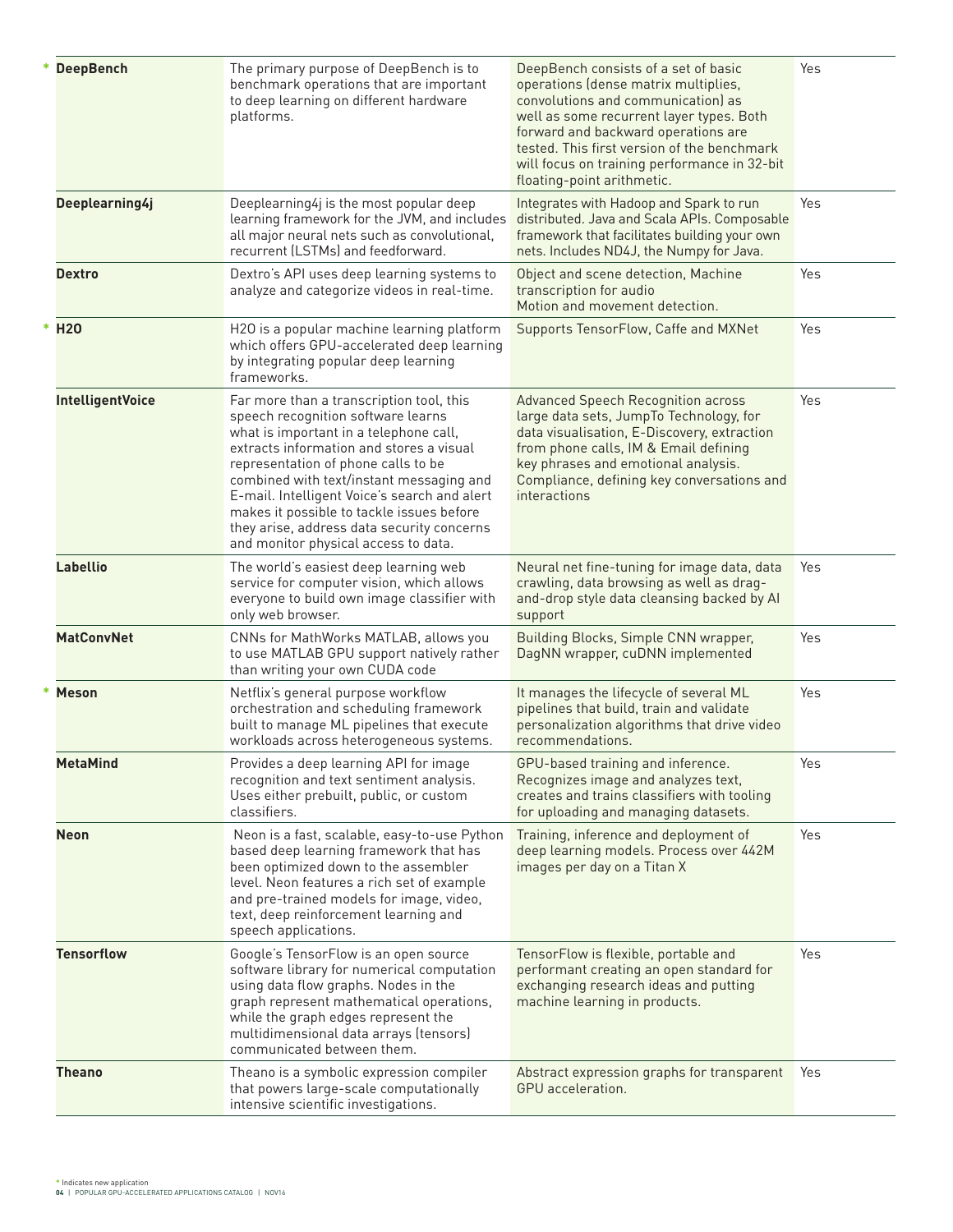| Torch <sub>7</sub>                         | Torch7 is an interactive development<br>environment for machine learning and<br>computer vision.                                                                                                                                                                                                                                                        | Computational back-ends for multicore<br>GPU <sub>s</sub>                                                                        | Single only |
|--------------------------------------------|---------------------------------------------------------------------------------------------------------------------------------------------------------------------------------------------------------------------------------------------------------------------------------------------------------------------------------------------------------|----------------------------------------------------------------------------------------------------------------------------------|-------------|
| <b>Trakomatic OSense,</b><br><b>Otrack</b> | Video Analytics Solution for retail.<br>supermarkets, shopping mall and banking.                                                                                                                                                                                                                                                                        | People detection & tracking, Crowd density<br>estimation, Gender classification and age<br>estimation, Person re-identification. | Yes         |
| <b>UETorch</b>                             | It provides an embedded Torch environment<br>within the powerful Unreal Engine 4. This<br>allows one to have deep learning models<br>directly interact with the game world,<br>and paves way for powerful research.<br>An example of doing Al Research using<br>UETorch is for a neural network to learn<br>physics and intuition about the real world. | Game interaction and physics, CUDA-<br>optimized deep learning and neural<br>networks. CuDNN supported.                          | Yes         |

# Federal Defense and Intelligence

| <b>APPLICATION</b>                                                                                      | <b>DESCRIPTION</b>                                                                                                                                                                                                                                                                                                                                           | <b>SUPPORTED FEATURES</b>                                                                                                                                                                                                                                                                                                                                                                        | MULTI-GPU SUPPORT |
|---------------------------------------------------------------------------------------------------------|--------------------------------------------------------------------------------------------------------------------------------------------------------------------------------------------------------------------------------------------------------------------------------------------------------------------------------------------------------------|--------------------------------------------------------------------------------------------------------------------------------------------------------------------------------------------------------------------------------------------------------------------------------------------------------------------------------------------------------------------------------------------------|-------------------|
| <b>Comprimato JPEG2000</b><br><b>Codec</b>                                                              | A high performing, GPU powered, JPEG2000<br>encoder and decoder SDK which can be<br>integrated into almost any application.                                                                                                                                                                                                                                  | Very large image processing, specific area<br>decoding, multi resolution/quality decoding<br>supporting all GEOSPATIAL image formats.<br>(eq NITF, BIIF). Mobile and embedded<br>platform friendly.                                                                                                                                                                                              | Yes               |
| <b>DigitalGlobe - Advanced</b><br><b>Ortho Series</b>                                                   | Geospatial visualization                                                                                                                                                                                                                                                                                                                                     | Image orthorectification                                                                                                                                                                                                                                                                                                                                                                         | Yes               |
| <b>Elcomsoft</b>                                                                                        | High-performance distributed password<br>recovery software with NVIDIA GPU<br>acceleration and scalability to over 10,000<br>workstations.                                                                                                                                                                                                                   | GPU acceleration for password recovery,<br>10-100x speedup for password recovery.                                                                                                                                                                                                                                                                                                                | Yes               |
| <b>Esri ArcGIS for Desktop</b><br>(ArcMap and ArcGIS Pro)<br>- Spatial Analyst and 3D<br><b>Analyst</b> | Determines the raster surface locations<br>visible to a set of observer features, using<br>geodesic methods.                                                                                                                                                                                                                                                 | Viewshed2 transforms the elevation surface Yes<br>into a geocentric 3D coordinate system and<br>runs 3D sightlines to each transformed cell<br>center.                                                                                                                                                                                                                                           |                   |
| <b>Eternix - Blaze Terra</b>                                                                            | Geospatial visualization                                                                                                                                                                                                                                                                                                                                     | 3D visualization of geospatial data                                                                                                                                                                                                                                                                                                                                                              | Yes               |
| GeoWeb3d Desktop                                                                                        | Geospatial visualization                                                                                                                                                                                                                                                                                                                                     | 3D visualization of geospatial data                                                                                                                                                                                                                                                                                                                                                              | Yes               |
| <b>Harris ENVI</b>                                                                                      | Image Processing and Analytics                                                                                                                                                                                                                                                                                                                               | Image orthorectification, Image<br>transformation, atmospheric correction,<br>Panchromatic co-occurrence texture filter                                                                                                                                                                                                                                                                          | Yes               |
| <b>Herta Security -</b><br><b>BioSurveillance NEXT,</b><br><b>BioFinder</b>                             | Real time facial recognition and forensic<br>alerts against multiple watchlists.                                                                                                                                                                                                                                                                             | Supports crowded scenes, difficult lighting,<br>faster than real-time analysis, partial face<br>concealment.                                                                                                                                                                                                                                                                                     | Yes               |
| <b>Intergraph Motion Video</b><br><b>Analyst</b>                                                        | Video filters and mosaic'ing - Geo-fuses<br>FMV analytics with intelligence data.                                                                                                                                                                                                                                                                            | Full motion video ortho mosaic processing,<br>de-hazing algorithms.                                                                                                                                                                                                                                                                                                                              | Single only       |
| <b>Intuvision Panoptes 3.0</b>                                                                          | Video analytics                                                                                                                                                                                                                                                                                                                                              | Object recognition and change detection                                                                                                                                                                                                                                                                                                                                                          | Yes               |
| Kinetica                                                                                                | Multi-GPU, Multi-Machine distributed<br>object store providing SQL style query<br>capability, advanced geospatial query<br>capability, heatmap generation, and<br>distributed rasterization services.                                                                                                                                                        | Query against big data in real time.<br>No pre-indexing allows for complex, ad-hoc<br>query chains.<br>Interactively explore large, streaming data<br>sets                                                                                                                                                                                                                                       | Yes               |
| LuciadLightspeed                                                                                        | Geospatial visualization and analysis                                                                                                                                                                                                                                                                                                                        | Geospatial situational awareness                                                                                                                                                                                                                                                                                                                                                                 | Single only       |
| <b>Manifold Systems</b>                                                                                 | Full-featured GIS, vector/raster processing<br>& analysis                                                                                                                                                                                                                                                                                                    | Manifold surface tools                                                                                                                                                                                                                                                                                                                                                                           | Yes               |
| <b>MapD Technologies</b>                                                                                | MapD is a GPU-powered database and<br>visual analytics platform designed to provide<br>millisecond latency for both query and<br>rendering over datasets that run to the tens<br>of billions of records. This performance is<br>100x to 1,000x faster than even the fastest<br>CPU-powered solutions and excels at both<br>analytic and streaming use cases. | MapD's fully optimized GPU database<br>supports standard SQL and uses a host<br>of optimizations to deliver speed at scale.<br>The Immerse visual analytics platform's<br>backend rendering techniques enable the<br>platform to deliver grain-level detail to the<br>front-end even with billions of records.<br>Finally, MapD's geospatial capabilities<br>attracted investment from In-Q-Tel. | Yes               |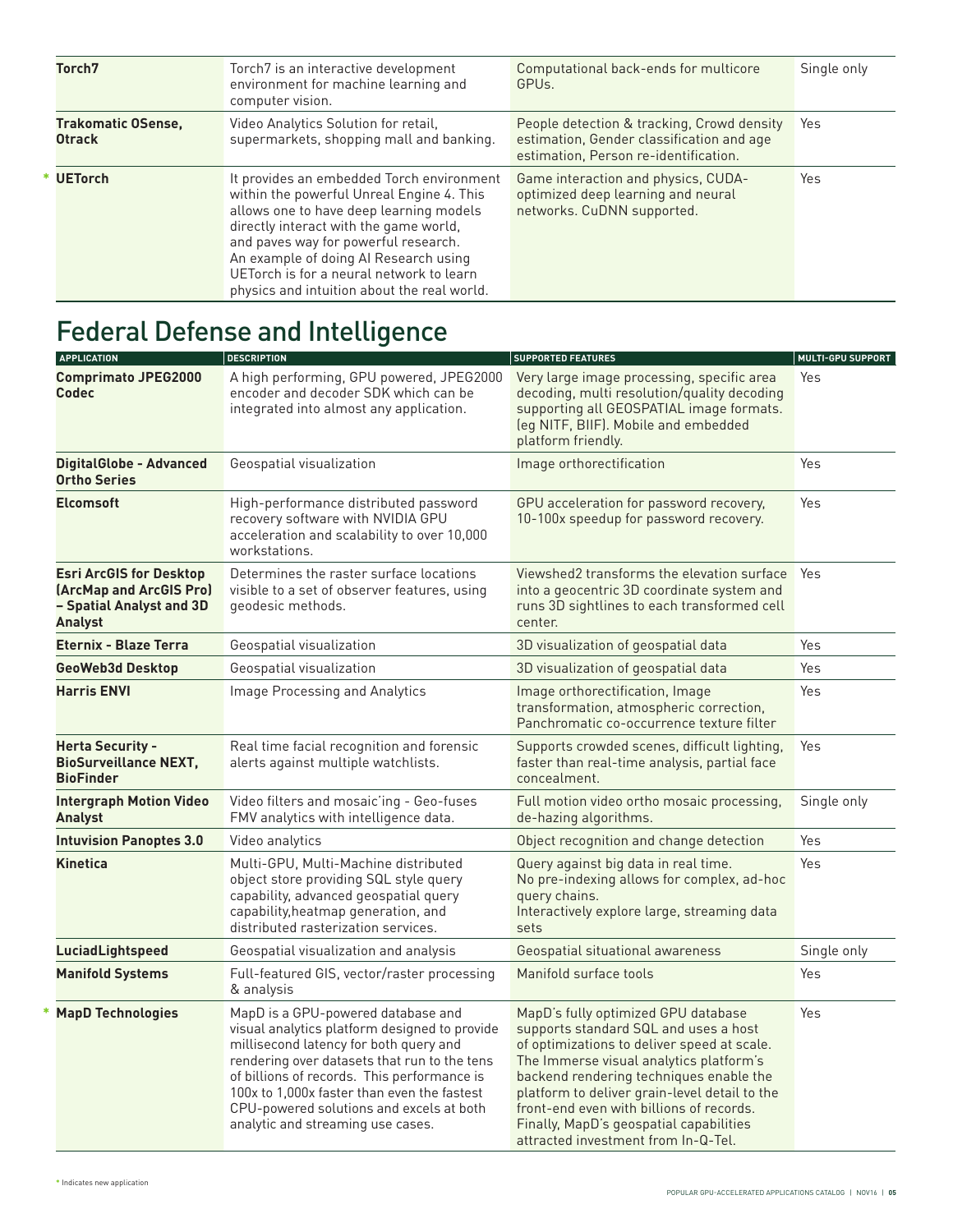| <b>MotionDSP - Ikena ISR</b>                               | Real-time full motion video (FMV) and wide-<br>area motion imagery (WAMI) enhancement<br>and computer-vision-based analytics<br>software for intelligence analysts                                                                                                                                                                                                                 | Real-time super-resolution-based video<br>enhancement on live streams, geospatial<br>visualization, target detection and tracking,<br>and fast 2-D mapping | Yes         |
|------------------------------------------------------------|------------------------------------------------------------------------------------------------------------------------------------------------------------------------------------------------------------------------------------------------------------------------------------------------------------------------------------------------------------------------------------|------------------------------------------------------------------------------------------------------------------------------------------------------------|-------------|
| <b>NerVve Visual Search</b><br><b>Solution (NVSS)</b>      | Video/Image Live and Forensic Search                                                                                                                                                                                                                                                                                                                                               | Video and image content search                                                                                                                             | Yes         |
| <b>OpCoast SNEAK</b>                                       | Electromagnetic signals propagation modeling<br>for complex urban and terrain environments.                                                                                                                                                                                                                                                                                        | Ray tracing, DTED and remote sensing inputs. Yes                                                                                                           |             |
| <b>PCI Geomatics GXL</b>                                   | Image processing                                                                                                                                                                                                                                                                                                                                                                   | Image orthorectification and additional<br>image processing                                                                                                | Yes         |
| <b>Skyline Software -</b><br><b>Terrabuilder PhotoMesh</b> | PhotoMesh integrates a GPU-based, fast<br>algorithm, able to automatically build<br>3D models from simple photographs.<br>PhotoMesh revolutionizes the use of<br>geospatial data by fully automating the<br>generation of high-resolution, textured, 3D<br>mesh models from standard 2D images.                                                                                    | 3D model building from imagery; building<br>texture generation.                                                                                            | Yes         |
| <b>SocetGXP - BAE Systems</b>                              | The Automatic Spatial Modeler (ASM) is<br>designed to generate 3-D point clouds<br>with accuracy similar to LiDAR, which can<br>extract 3-D objects from stereo images.<br>ASM can extract dense 3-D point clouds<br>from stereo images, and extract accurate<br>building edges and corners from stereo<br>images with high resolution, large overlaps,<br>and high dynamic range. | Automated 3D feature extraction                                                                                                                            | Yes         |
| <b>SynerScope</b>                                          | Big data visualization and data discovery, for<br>combining Analytics on Analytics with IoT<br>compute-at-the-edge smart sensors.                                                                                                                                                                                                                                                  | Real-time Interaction with data                                                                                                                            | Single only |

# Manufacturing/AEC: CAD and CAE

### COMPUTATIONAL FLUID DYNAMICS

| <b>APPLICATION</b>                               | <b>DESCRIPTION</b>                                                           | <b>SUPPORTED FEATURES</b>                                                                                                                                                                   | <b>MULTI-GPU SUPPORT</b> |
|--------------------------------------------------|------------------------------------------------------------------------------|---------------------------------------------------------------------------------------------------------------------------------------------------------------------------------------------|--------------------------|
| <b>Altair AcuSolve</b>                           | General purpose CFD software                                                 | Linear equation solver                                                                                                                                                                      | Yes                      |
| <b>ANSYS - Fluent</b>                            | General purpose CFD software                                                 | Radiation heat transfer model, linear<br>equation solver                                                                                                                                    | Yes                      |
| <b>ANSYS - Polyflow</b>                          | CFD software for the analysis of polymer<br>and glass processing             | <b>Direct Solvers</b>                                                                                                                                                                       | Yes                      |
| <b>Autodesk - Moldflow</b>                       | Plastic mold injection software                                              | Linear equation solver                                                                                                                                                                      | Single only              |
| <b>CPFD Barracuda-VR and</b><br><b>Barracuda</b> | Fluidized bed modeling software                                              | Linear equation solver, particle calculations                                                                                                                                               | Single only              |
| DHI - MIKE 21                                    | 2D hydrological modelling of coast and sea                                   | Hydrodynamics; Advection-dispersion; sand<br>and mud transport; coupled modelling;<br>particle tracking; oil spill; ecological<br>modelling; agent based modelling; various<br>wave models. | Yes                      |
| <b>DHI - MIKE FLOOD</b>                          | 1D & 2D urban, coastal, and riverine flood<br>modelling                      | Hydrodynamics                                                                                                                                                                               | Yes                      |
| <b>FluiDyna - Culises for</b><br><b>OpenFOAM</b> | Solver library for general purpose CFD<br>software                           | Linear equation solvers                                                                                                                                                                     | Yes                      |
| <b>FluiDyna nanoFluidX</b>                       | Meshless CFD solver (Smoothed Particle<br>Hydrodynamics, SPH)                | Single/multi-phase flows, thermal, moving/<br>rotating geometries, inlet/outlet boundary<br>conditions                                                                                      | Yes                      |
| <b>FluiDyna ultraFluidX</b>                      | Lattice-Boltzmann-based CFD solver for<br>ground transportation aerodynamics | Single-phase flows, isothermal, integrated<br>volume mesh generation, local refinement,<br>LES turbulence modeling                                                                          | Yes                      |
| midas NFX(CFD)                                   | General purpose CFD software based on FEM                                    | Linear equation solver (Iterative Solver and<br><b>AMG Preconditionerl</b>                                                                                                                  | Single only              |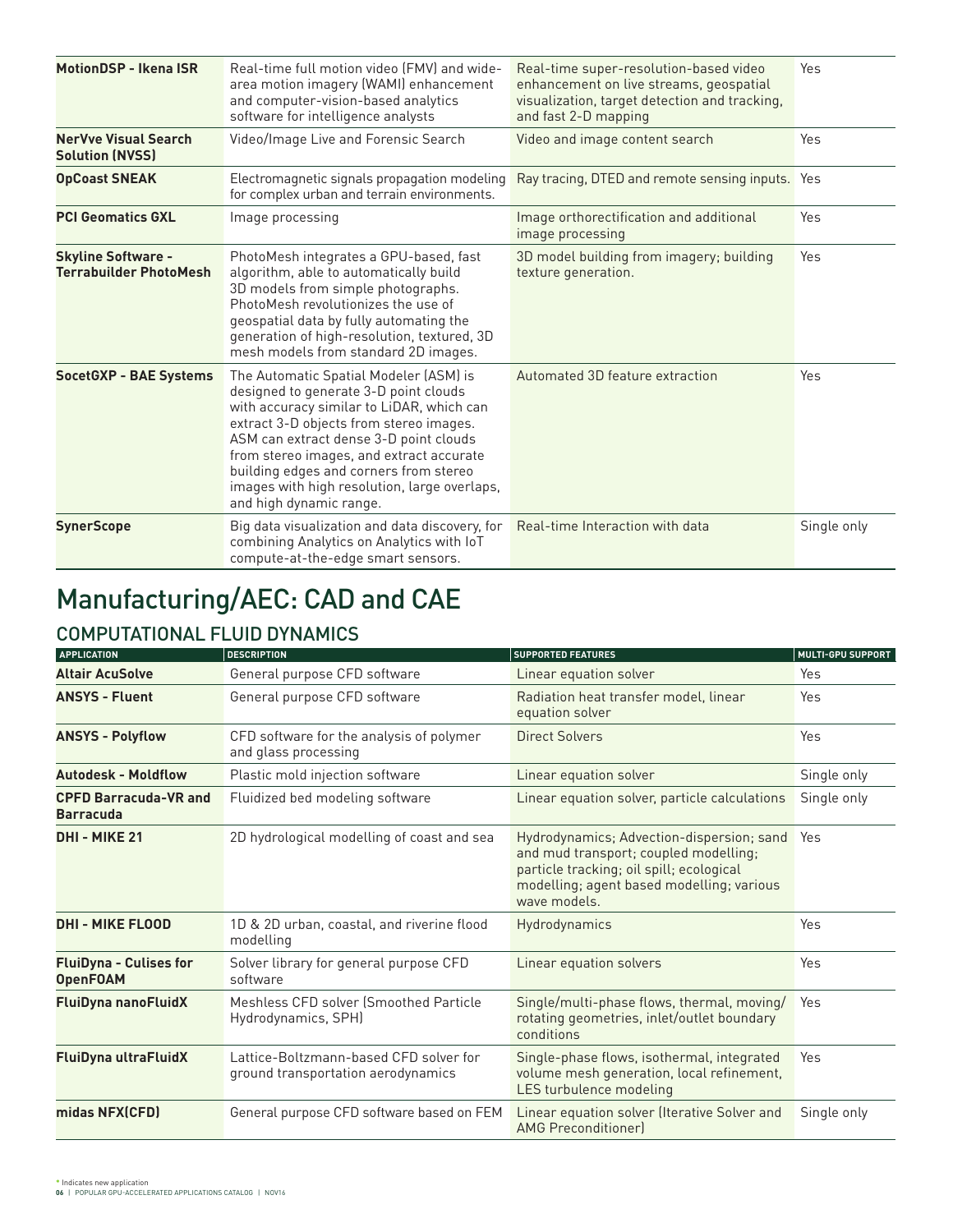| <b>Numeca</b>                                | Fine/Turbo software product-a structured,<br>multi-block, multi-grid CFD solver targeting<br>the turbo machinery industry | Multi-grid solver                | Yes               |
|----------------------------------------------|---------------------------------------------------------------------------------------------------------------------------|----------------------------------|-------------------|
| <b>Prometech -</b><br><b>Particleworks</b>   | Particle-based CFD software                                                                                               | Implicit and explicit solvers    | Yes               |
| <b>Realflow - DYVERSO</b>                    | 3D modeling, animation, and rendering                                                                                     | Fluid solver (DY-SPH, DY-PBD)    | Single only       |
| <b>Sandl-HiFUN</b>                           | High Resolution Flow Solver on<br>unstructured meshes                                                                     | Linear equations solver          | Yes               |
| <b>Turbostream Ltd.</b>                      | CFD software for turbomachinery flows                                                                                     | Explicit solver                  | Yes               |
| <b>Vratis Speed IT FLOW</b>                  | Incompressible single-phase CFD software                                                                                  | Finite volume solver             | Single only       |
| <b>Vratis SpeedIT for</b><br><b>OpenFOAM</b> | Solver library for general purpose CFD<br>software                                                                        | Linear equation solvers          | Yes               |
| <b>Zeus Numerix</b>                          | Simulation of Flow around buildings                                                                                       | Discrete computational technique | Yes<br>[underway] |

#### **Research CFD Developments**

| <b>APPLICATION</b>                                          | <b>DESCRIPTION</b>                                                        | <b>SUPPORTED FEATURES</b>    | <b>MULTI-GPU SUPPORT</b> |
|-------------------------------------------------------------|---------------------------------------------------------------------------|------------------------------|--------------------------|
| <b>DualSPHysics</b>                                         | SPH-based CFD software                                                    | SPH model                    | Yes                      |
| FEFLO (GMU - Lohner)                                        | General purpose CFD software for<br>compressible and incompressible flows | Implicit and explicit solver | Yes                      |
| GIN3D (Boise St -<br><b>Senocakl</b>                        | General purpose CFD software for<br>incompressible flows                  | Implicit solver              | Yes                      |
| <b>HiFiLES (Stanford -</b><br>Jameson)                      | General purpose CFD software for<br>compressible flows.                   | Explicit solver              | Yes                      |
| <b>HiPSTAR (University</b><br>of Southampton -<br>Sandberg) | CFD software for compressible reacting<br>flows                           | Explicit solver              | Yes                      |
| <b>JENRE, Propel (NRL)</b>                                  | CFD software for compressible flows                                       | Explicit solver              | Yes                      |
| <b>NASA FUN3D</b>                                           | General purpose CFD software                                              | Linear equation solver       | Single only              |
| <b>PyFR (Imperial College -</b><br><b>Vincent</b> )         | General purpose CFD software for<br>compressible flows.                   | High-order FR solver         | Yes                      |
| <b>S3D (Sandia and Oak</b><br><b>Ridge NL)</b>              | Direct numerical solver (DNS) for turbulent<br>combustion                 | Chemistry model              | Yes                      |

#### COMPUTATIONAL STRUCTURAL MECHANICS

| <b>APPLICATION</b>                                             | <b>DESCRIPTION</b>                                                                                            | <b>SUPPORTED FEATURES</b>                     | <b>MULTI-GPU SUPPORT</b> |
|----------------------------------------------------------------|---------------------------------------------------------------------------------------------------------------|-----------------------------------------------|--------------------------|
| <b>Altair OptiStruct</b>                                       | Industry proven, modern structural analysis<br>solver and solution for structural design and<br>optimization. | Direct solvers                                | Single Only              |
| <b>Altair RADIOSS Implicit</b>                                 | Simulation and analysis tool for structural<br>mechanics                                                      | Iterative solvers                             | Yes                      |
| <b>ANSYS - Mechanical</b>                                      | Simulation and analysis tool for structural<br>mechanics                                                      | Direct and iterative solvers                  | Yes                      |
| <b>Dassault Systèmes</b><br>SIMULIA Abaqus/<br><b>Standard</b> | Simulation and analysis tool for structural<br>mechanics                                                      | Direct sparse solver                          | Yes                      |
| <b>Dassault Systèmes</b><br><b>SIMULIA 3DEXPERIENCE</b>        | Realistic simulation solution (Uses Abaqus<br>Standard for GPU computing).                                    | Direct sparse solver                          | Single only              |
| Impetus Afea                                                   | Predicts large deformations of structures<br>and components exposed to extreme<br>loading conditions.         | Non-linear Explicit Finite-Element Solver     | Yes                      |
| <b>LS-DYNA Implicit</b>                                        | Simulation and analysis tool for structural<br>mechanics                                                      | Linear equation solver                        | Yes                      |
| midas GTS NX                                                   | Simulation tool for geo-technical analysis                                                                    | Linear equation solver (Multi Frontal Solver) | Single only              |
| midas NFX(Structural)                                          | Simulation and analysis tool for structural<br>mechanics                                                      | Linear equation solver (Multi Frontal Solver) | Single only              |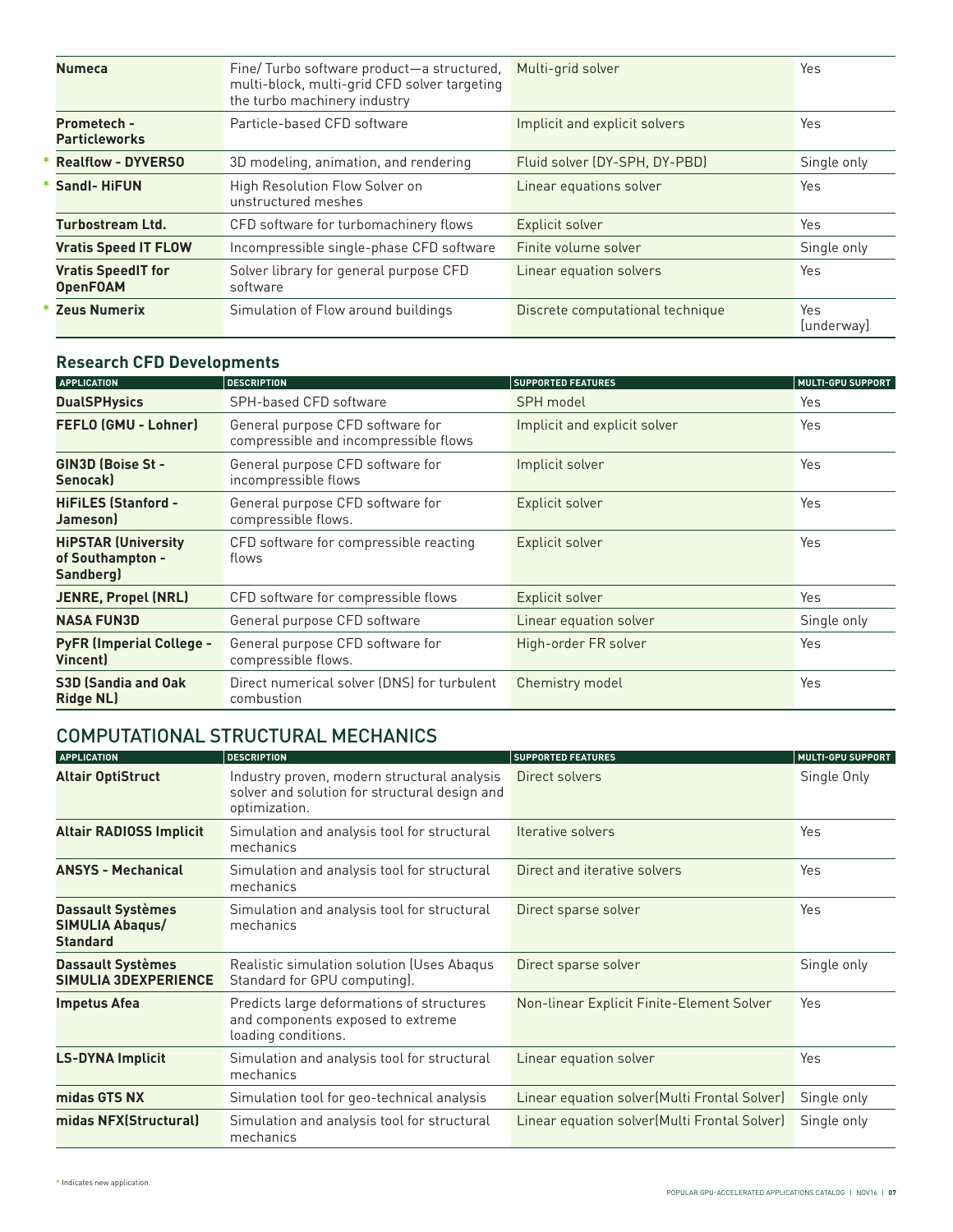| <b>MSC - Marc</b>         | Simulation and analysis tool for structural<br>mechanics               | Direct sparse solver                                                                                                      | Yes         |
|---------------------------|------------------------------------------------------------------------|---------------------------------------------------------------------------------------------------------------------------|-------------|
| <b>MSC Nastran</b>        | Simulation and analysis tool for structural<br>mechanics               | Direct sparse solver                                                                                                      | Yes         |
| <b>Rocky DEM</b>          | Discrete Element Modeling (DEM)-based<br>particle simulation software. | Explicit DEM solver (dry/sticky contact<br>rheologies), 1-way & 2-way coupling with<br>ANSYS Fluent and ANSYS Mechanical. | Single only |
| <b>Siemens NX Nastran</b> | Simulation and analysis tool for structural<br>mechanics.              | Linear equation solver                                                                                                    | Single only |

### DESIGN AND VISUALIZATION

| <b>APPLICATION</b>                                | <b>DESCRIPTION</b>                                                                                                                                                                                                                                                                                         | <b>SUPPORTED FEATURES</b>                                                                                                                                                                                                                                                                                                                                      | <b>MULTI-GPU SUPPORT</b> |
|---------------------------------------------------|------------------------------------------------------------------------------------------------------------------------------------------------------------------------------------------------------------------------------------------------------------------------------------------------------------|----------------------------------------------------------------------------------------------------------------------------------------------------------------------------------------------------------------------------------------------------------------------------------------------------------------------------------------------------------------|--------------------------|
| <b>Allegorithmic Substance</b><br><b>Designer</b> | Material shader edition, market reference<br>for procedural texture creation.                                                                                                                                                                                                                              | Iray rendering including textures/substances Yes<br>and bitmap texture export to render in any<br>Iray powered compatible with MDL.                                                                                                                                                                                                                            |                          |
| <b>Allegorithmic Substance</b><br><b>Painter</b>  | Intuitive interactive 3D painting software<br>with physics and particle support.                                                                                                                                                                                                                           | Iray rendering to enhance all artwork<br>released with the software                                                                                                                                                                                                                                                                                            | Yes                      |
| Autodesk - AutoCAD                                | 2D and 3D CAD design, drafting, modeling,<br>architectural drawing, and engineering<br>software. Supports Open GL. Native DWG™<br>support.                                                                                                                                                                 | Surface, mesh, and solid modeling tools,<br>model documentation tools, parametric<br>drawing capabilities. Native DWG <sup>™</sup> support.<br><b>GRID Support.</b>                                                                                                                                                                                            | Single only              |
| <b>Autodesk - AutoCAD</b><br><b>Design Suite</b>  | AutoCAD 2014 software, plus tools to create,<br>capture, connect, and showcase designs.                                                                                                                                                                                                                    | 2D/3D display of designs, interactive 3D<br>presentation with realistic materials,<br>rendering-ray tracing.                                                                                                                                                                                                                                                   | Single only              |
| <b>Autodesk - 3ds Max</b>                         | 3D animation creative toolset for modeling,<br>animation, simulation, and rendering for<br>product and building designs.                                                                                                                                                                                   | 3D modeling, mesh and surface modeling,<br>improved Nitrous viewport performance,<br>iray rendering.                                                                                                                                                                                                                                                           | Yes                      |
| <b>Autodesk - Inventor</b>                        | 3D mechanical design, documentation, and<br>product simulation.                                                                                                                                                                                                                                            | Uses BIM for intelligent building<br>components to improve design accuracy.                                                                                                                                                                                                                                                                                    | Single only              |
| <b>Autodesk - Remake</b>                          | ReMake is a solution for converting reality<br>captured with photos or scans into high-<br>definition 3D meshes. These meshes that<br>can be cleaned up, fixed, edited, scaled,<br>measured, re-topologized, decimated,<br>aligned, compared and optimized for<br>downstream workflows entirely in ReMake. | Generation of 3D meshed models from<br>laser scans or photos of an object. GPU<br>accelerated photogrammetry process from<br>2D to 3D. 3D model display accelerated by<br>GPU's for smooth navigation of converted<br>models in all display modes.                                                                                                             | Yes                      |
| <b>Autodesk - Revit</b>                           | Building Information Modeling (BIM) for<br>architecture, engineering, and construction.                                                                                                                                                                                                                    | Modeling (BIM) to design, build, and<br>maintain higher-quality, more energy-<br>efficient buildings. GRID support.                                                                                                                                                                                                                                            | Single only              |
| <b>Autodesk-Stingray</b>                          | The Stingray engine includes 3D game<br>creation tools, design visualization, real-<br>time 3D rendering, and virtual reality<br>support. Stingray has great workflows with<br>3ds Max, Maya, and Maya LT.                                                                                                 | Fully featured viewing technology<br>accelerated by GPU's for core graphics<br>display as well as complete VR workflows.                                                                                                                                                                                                                                       | Yes                      |
| <b>Autodesk - VRED</b>                            | VRED <sup>™</sup> 3D visualization software helps<br>automotive designers and engineers create<br>product presentations, design reviews, and<br>virtual prototypes. Use Digital Prototyping to<br>quickly visualize ideas and evaluate designs.                                                            | Enhanced geometry behavior, Automotive<br>product interoperability, Navigation in<br>a scene, Import Alias layer structure,<br>Asset Manager improvements, Integrated<br>file converter, Analytic rendering<br>modes, Gap Analysis tool, Oculus Rift<br>support, Animation module, Multiple<br>rendering modes, Subsurface scattering,<br>Displacement mapping | Yes                      |
|                                                   | Cast Software - WYSIWYG The WYSIWYG software products, designed<br>specifically for lighting professionals, offers<br>a range of solutions to meet the needs of<br>designers, assistants, electricians, console<br>operators, teachers, and students.                                                      | The speed of wysiwyg's Shaded Views<br>depends entirely on GPU, the GPU will<br>have an easier time rendering ten risers<br>consolidated into one Mesh, than rendering<br>them as individual risers, Wysiwys also<br>support NVIDIA SLI technologies.                                                                                                          | Yes                      |
| <b>Chaos Group - V-Ray RT</b>                     | <b>GPU</b> renderer                                                                                                                                                                                                                                                                                        | <b>CUDA</b> interactive GPU rendering                                                                                                                                                                                                                                                                                                                          | Yes                      |
| Dassault Systèmes -<br><b>CATIA</b>               | Accelerated UI rendering                                                                                                                                                                                                                                                                                   | Full OpenGL implementation including<br>menus and dialog box.                                                                                                                                                                                                                                                                                                  | Single only              |

**\*** Indicates new application **08** | POPULAR GPU‑ACCELERATED APPLICATIONS CATALOG | Nov16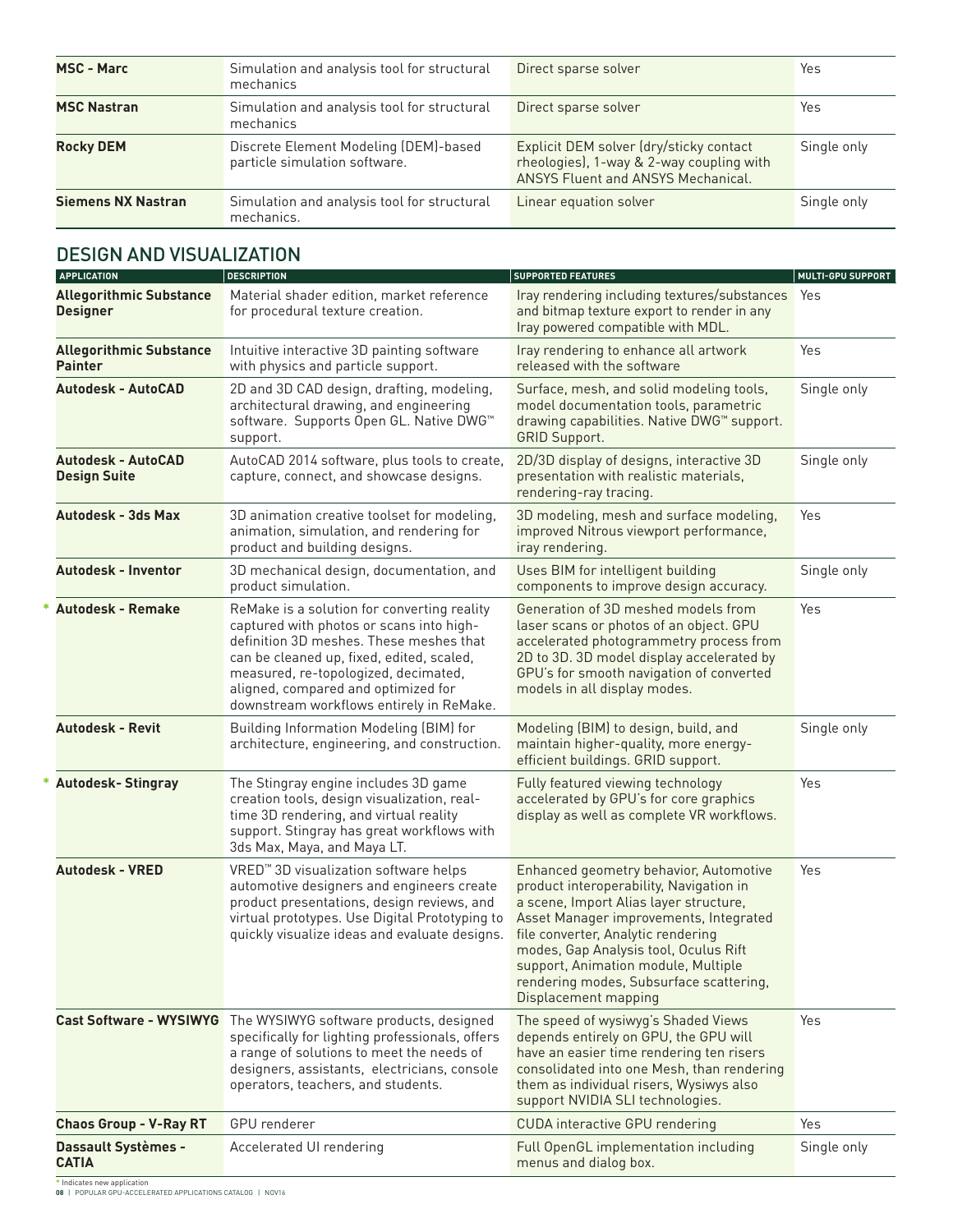| Dassault Systèmes -<br><b>CATIA Live Rendering</b>        | Realistic 3D Rendering on full CATIA 3D<br>CAD model                                                                                                                                                                                         | Physically Based Rendering with no data<br>preparation thanks to native NVIDIA Iray<br>Photoreal integration and interactive<br>realistic rendering using NVIDIA Iray IRT.                                                                    | Yes + NVIDIA<br>Quadro VCA |
|-----------------------------------------------------------|----------------------------------------------------------------------------------------------------------------------------------------------------------------------------------------------------------------------------------------------|-----------------------------------------------------------------------------------------------------------------------------------------------------------------------------------------------------------------------------------------------|----------------------------|
| Dassault Systèmes -<br><b>3DEXCITE DeltaGen</b>           | Redefines high-end 3D visualization and<br>realtime interaction. This latest version<br>gives users a broad suite of robust new<br>features to truly revolutionize processes<br>and help increase visual quality, speed, and<br>flexibility. | Interactive ray tracing and global<br>illumination. Integration with Siemens<br>TeamCenter. Cluster support Realtime<br>& Offline Production Process Integration<br>and scene building. Scene Analysis, Xplore<br>DeltaGen, SDK for DeltaGen. | Yes                        |
| Dassault Systèmes -<br><b>SOLIDWORKS</b>                  | Covers all aspects of product development<br>process with a seamless, integrated<br>workflow-design, verification, sustainable<br>design, communication and data<br>management.                                                              | High performance in Shaded, Shaded<br>w/Edges, and RealView modes, FSAA<br>for sharp edges, Order Independent<br>Transparency<br>Real time photorealistic renderings with<br>SOLIDWORKS Visualize, an Iray-based<br>application.              | Single only                |
| <b>Dassault Systèmes -</b><br><b>SOLIDWORKS Visualize</b> | Easy to use photorealistic rendering<br>software                                                                                                                                                                                             | Iray-based ray-tracing, animation support,<br>network rendering.                                                                                                                                                                              | Yes + NVIDIA<br>Quadro VCA |
| ESI Group - IC.IDO                                        | 3D immersive virtual prototyping solution<br>with real-time physics simulation                                                                                                                                                               | High performance optimized OpenGL<br>pipeline built on NV Pro Pipeline                                                                                                                                                                        | Yes                        |
| <b>NVIDIA Iray</b>                                        | A ready-to-integrate, physically-based,<br>photorealistic rendering solution.                                                                                                                                                                | Iray Interactive; Iray Photoreal; Iray Cluster.<br>Fast interactive ray tracing; Physically-<br>based, global-illumination rendering;<br>Distributed cluster rendering.                                                                       | Yes                        |
| <b>Otoy - Octane Render</b>                               | <b>GPU</b> renderer                                                                                                                                                                                                                          | <b>GPU</b> rendering                                                                                                                                                                                                                          | Yes                        |
| <b>PTC - Creo Parametric</b>                              | Parametric design solution suite.                                                                                                                                                                                                            | Anti-aliasing, better lighting and enhanced<br>shaded-with-edges mode. Immersive design<br>environment with realistic materials. GRID<br>Support. Support for enhanced line display<br>generated with GPU support.                            | Single only                |
| <b>Siemens PLM Software</b><br><b>NX and Teamcenter</b>   | Product lifecycle management solutions<br>from design to simulation to production to<br>service.                                                                                                                                             | Design software, NX, and PLM viewer<br>applications, TcVis and Active Workspace.<br>GRID support.                                                                                                                                             | Single only                |
| <b>Top Systems T-FLEX CAD</b>                             | 3D and 2D parametric design, simulation,<br>photorealistic rendering.                                                                                                                                                                        | High performance visualization, real time<br>photorealistic rendering                                                                                                                                                                         | Yes                        |

#### ELECTRONIC DESIGN AUTOMATION

| <b>APPLICATION</b>                                                     | <b>DESCRIPTION</b>                                                                                                                       | <b>SUPPORTED FEATURES</b>                                                                            | MULTI-GPU SUPPORT              |
|------------------------------------------------------------------------|------------------------------------------------------------------------------------------------------------------------------------------|------------------------------------------------------------------------------------------------------|--------------------------------|
| <b>Altair FEKO</b>                                                     | 3D EM modeling and simulation                                                                                                            | FDTD solver, MoM solver, CMA Solver                                                                  | Yes; Single for<br>FDTD solver |
| <b>ANSYS - HFSS</b>                                                    | Simulation tool for modeling 3-D full-wave<br>electromagnetic fields in high-frequency<br>and high-speed electronic components.          | Transient solver                                                                                     | Yes                            |
| <b>ANSYS - Nexxim</b>                                                  | Circuit simulation engine for RF/analog/<br>mixed-signal IC design; IBIS-AMI analysis<br>speedup with GPU computing.                     | AMI analysis                                                                                         | Single only                    |
| <b>ANSYS - Savant</b>                                                  | Simulation tool for installed antenna<br>performance and antenna-to-antenna<br>coupling.                                                 | High-frequency solver                                                                                | Yes                            |
| <b>CST STUDIO SUITE®</b><br>and CST MICROWAVE<br><b>STUDIO®</b>        | Accurate and efficient computational<br>solution for 3D simulation of<br>electromagnetic devices in a wide range of<br>frequencies.      | <b>Transient Solver</b><br><b>Integral Equation Solver</b><br>Asymptotic Solver<br>Multilayer Solver | Yes                            |
| <b>CST STUDIO SUITE<sup>®</sup> and</b><br><b>CST MPHYSICS® STUDIO</b> | Multiphysics simulation including thermal,<br>CFD and mechanical capabilities. Tightly<br>integrated with CST's electromagnetic solvers. | <b>Conjugated Heat Transfer Solver</b>                                                               | Yes                            |
| <b>D2S CDP</b>                                                         | GPU-Acceleration of real-time in-<br>line enhancement of semiconductor<br>manufacturing equipment                                        | Simulation-based processing                                                                          | Yes                            |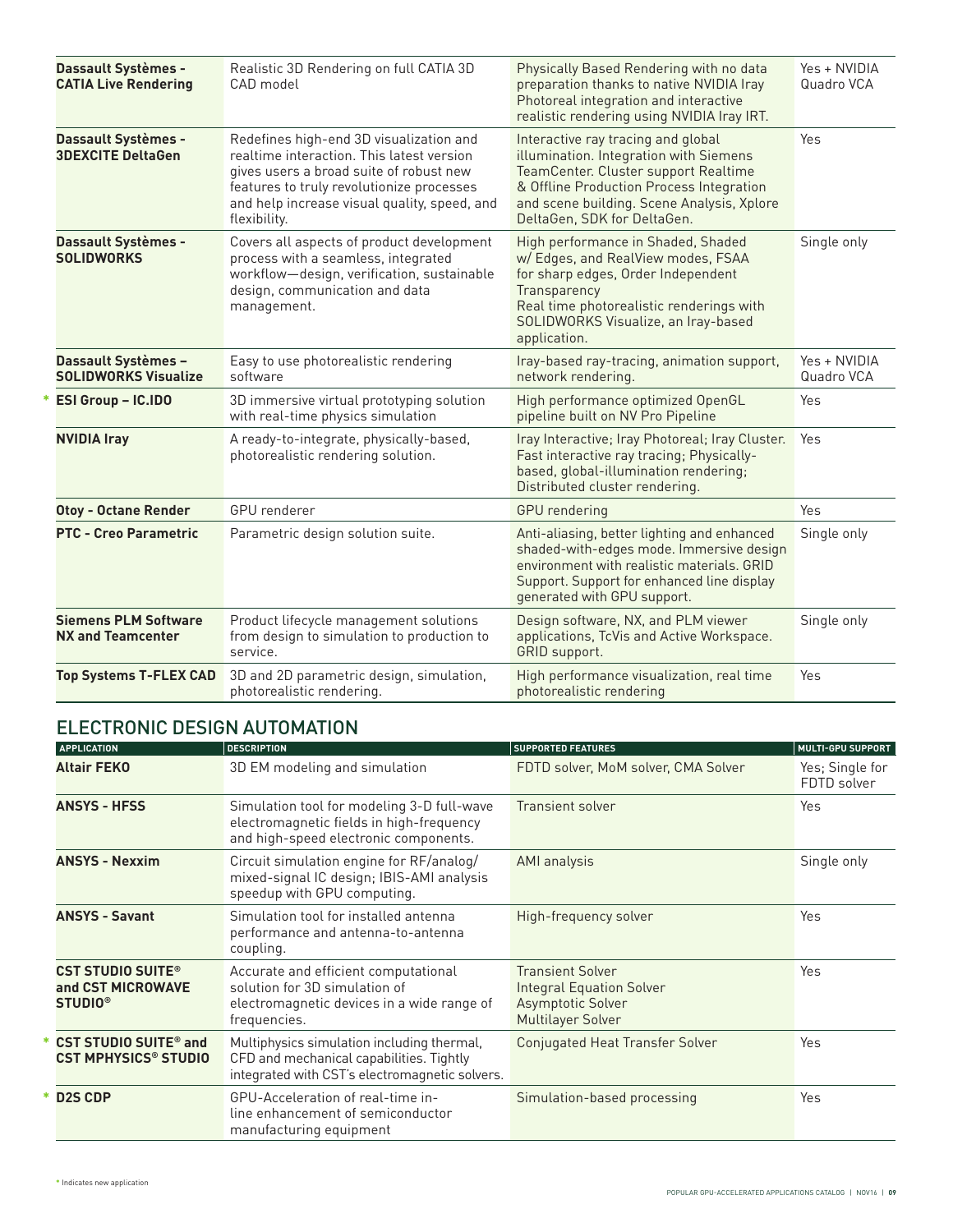| D2S TrueMask <sup>®</sup> MDP              | GPU-accelerated simulation and data<br>preparation for mask writing                                                | Simulation-based processing                                                      | Yes                        |
|--------------------------------------------|--------------------------------------------------------------------------------------------------------------------|----------------------------------------------------------------------------------|----------------------------|
| D2S TrueModel <sup>®</sup>                 | GPU-accelerated simulation and geometric<br>checking of curvilinear shapes                                         | Simulation-based processing                                                      | Yes                        |
| <b>JMAG</b>                                | FEA software for electromechanical design.<br>Fast solver / High quality mesh / Advanced<br>modeling technologies. | <b>EM</b> transient solver<br>EM time harmonic solver<br><b>EM</b> static solver | Yes                        |
| <b>KeySight - ADS</b>                      | Simulation tool for design of RF, microwave<br>and high speed digital circuits.                                    | <b>Transient Convolution simulation with</b><br>BSIM4 models                     | Single only                |
| <b>KeySight - EMPro</b>                    | Modeling and simulation environment for<br>analyzing 3D EM effects of high speed and<br>RF/Microwave components.   | FDTD solver                                                                      | Yes                        |
| <b>Lucernhammer-Serenity</b>               | <b>EM</b> simulation (RCS solver) tool                                                                             | <b>MOM</b>                                                                       | Yes                        |
| <b>Remcom - XFdtd</b>                      | 3D EM modeling and simulation                                                                                      | FDTD solver                                                                      | Yes                        |
| <b>Remcom - Xstream</b>                    | 3D EM simulation                                                                                                   | FDTD solver                                                                      | Yes                        |
| <b>Rocketick - RocketSim</b>               | Verilog simulation                                                                                                 | Verilog simulation                                                               | Yes                        |
| <b>SPEAG - SEMCAD-X</b>                    | 3D EM modeling and simulation                                                                                      | FDTD solver                                                                      | Yes                        |
| <b>VSim for</b><br><b>Electromagnetics</b> | Physics simulation and modeling software<br>for EM                                                                 | <b>FDTD</b>                                                                      | Single only                |
| <b>WIPL-D2D</b>                            | <b>EM Simulation tool</b>                                                                                          | Frequency domain method for moments                                              | Yes (Max-3<br><b>GPUsl</b> |
| <b>ZMT Zurich MedTech AG -</b><br>Sim4Life | 3D EM & Acoustic modeling and simulation                                                                           | FDTD & Acoustic solvers                                                          | Yes                        |

# Media and Entertainment

### ANIMATION, MODELING AND RENDERING

| <b>APPLICATION</b>                           | <b>DESCRIPTION</b>                     | <b>SUPPORTED FEATURES</b>                                            | <b>MULTI-GPU SUPPORT</b> |
|----------------------------------------------|----------------------------------------|----------------------------------------------------------------------|--------------------------|
| <b>3DAliens- Glu3d</b>                       | <b>SPH fluid simulation</b>            | <b>Faster simulation</b>                                             | Single only              |
| <b>AAA Studio - FurryBall</b>                | <b>GPU</b> renderer                    | <b>CUDA and DirectX GPU rendering</b>                                | Single only              |
| Autodesk - 3ds Max +<br><b>NVIDIA iray</b>   | 3D modeling, animation, and rendering  | Iray interactive, photorealistic and<br>physically correct rendering | Yes                      |
| <b>Autodesk - Maya</b>                       | 3D modeling, animation, and rendering  | Increased model complexity, larger scenes                            | Yes                      |
| <b>Autodesk - Motion</b><br><b>Builder</b>   | Character animation and motion capture | Increased model complexity at interactive<br>rates                   | Single only              |
| <b>Autodesk - Mudbox</b>                     | 3D sculpting                           | Increased model complexity at interactive<br>rates                   | Single only              |
| <b>Blastcode - Kilton/</b><br><b>Megaton</b> | Physics-based simulation plug in       | <b>Faster simulation</b>                                             | Single only              |
| <b>Cebas - moskitoRender</b>                 | GPU renderer                           | <b>CUDA-based GPU rendering</b>                                      | Yes                      |
| <b>Chaos Group - V-Ray RT</b>                | <b>GPU</b> renderer                    | <b>CUDA</b> interactive GPU rendering                                | Yes                      |
| <b>Jawset - TurbulenceFD</b>                 | Physics-based simulation plug-in       | <b>GPU simulation using CUDA</b>                                     | Single only              |
| <b>Maxon - Cinema 4D</b>                     | 3D modeling, animation, and rendering  | Increased model complexity at interactive<br>rates                   | Single only              |
| <b>NewTek - Lightwave</b>                    | 3D modeling, animation, and rendering  | Increased model complexity at interactive<br>rates                   | Single only              |
| <b>Next Limit - Maxwell</b>                  | <b>GPU</b> renderer                    | <b>CUDA-accelerated rendering</b>                                    | Yes                      |
| <b>Otoy - Octane Render</b>                  | <b>GPU</b> renderer                    | <b>GPU</b> rendering                                                 | Yes                      |
| <b>Pixologic - Sculptris</b>                 | 3D sculpting                           | Increased model complexity at interactive<br>rates                   | Single only              |
| <b>Redshift - Renderer</b>                   | GPU-accelerated, biased renderer       | CUDA-based GPU final-frame rendering                                 | Yes                      |
| Side Effects - Houdini                       | 3D simulation and rendering            | <b>GPU</b> simulation using OpenCL                                   | Single only              |
| <b>The Foundry - Mari</b>                    | 3D paint                               | Increased model complexity at interactive<br>rates                   | Single only              |
| <b>The Foundry - Modo</b>                    | 3D modeling, animation and rendering   | Increased model complexity, larger scenes                            | Single only              |

**\*** Indicates new application **10** | POPULAR GPU‑ACCELERATED APPLICATIONS CATALOG | Nov16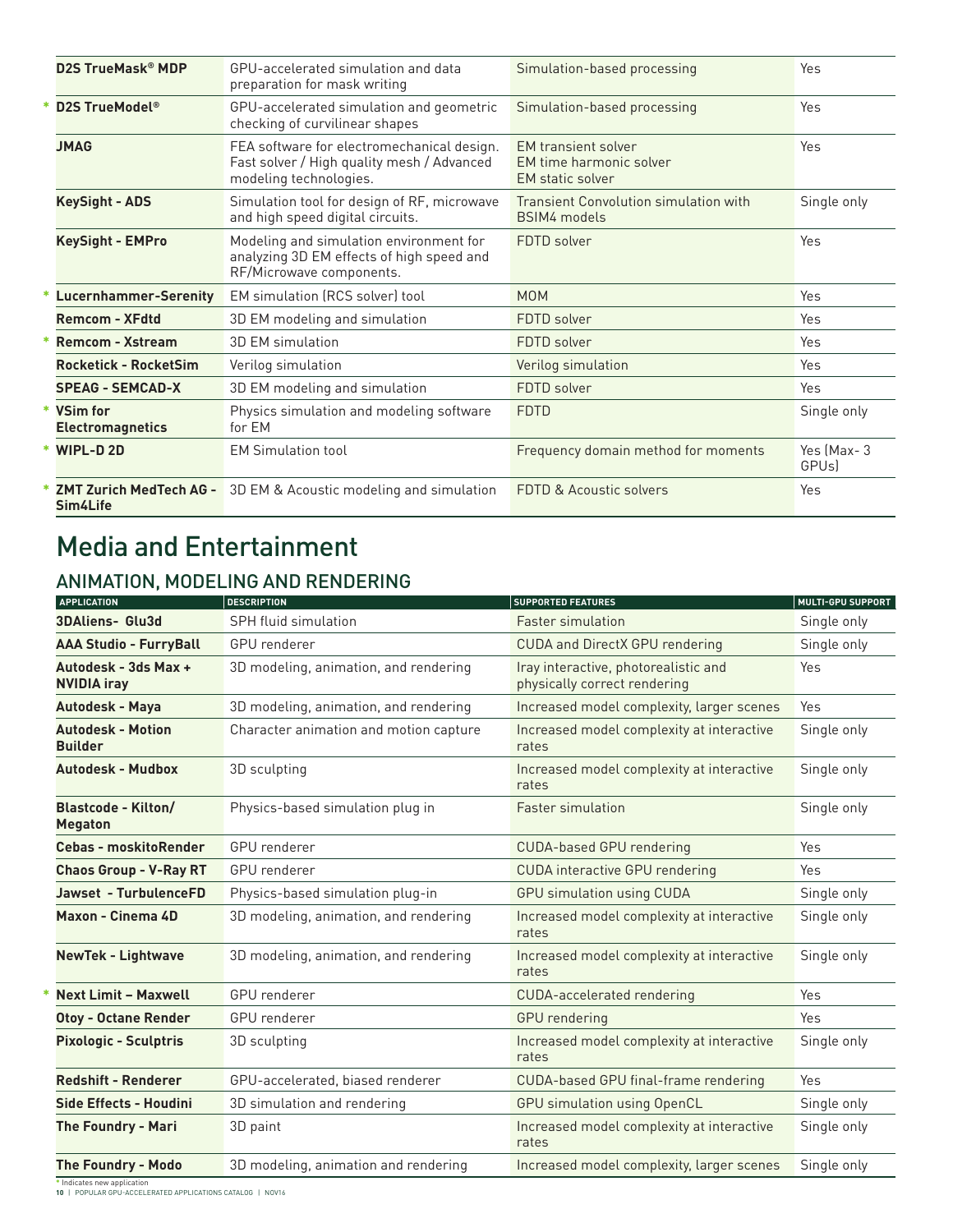### COLOR CORRECTION AND GRAIN MANAGEMENT

| <b>APPLICATION</b>                                   | <b>DESCRIPTION</b>                                                                     | <b>SUPPORTED FEATURES</b>                                                                                                                                                                                                                                                         | <b>MULTI-GPU SUPPORT</b> |
|------------------------------------------------------|----------------------------------------------------------------------------------------|-----------------------------------------------------------------------------------------------------------------------------------------------------------------------------------------------------------------------------------------------------------------------------------|--------------------------|
| <b>Adobe - SpeedGrade CC</b>                         | Color grading                                                                          | Real-time grading and finishing with<br>Lumetri Deep Color Engine.                                                                                                                                                                                                                | Single only              |
| <b>ARRI - RAW Converter</b>                          | RAW de-Bayering and primary color grading                                              | CUDA-accelerated de-bayering and grading                                                                                                                                                                                                                                          | Single only              |
| <b>Assimilate - Scratch</b>                          | Color grading and finishing                                                            | Accelerated debayering for real-time digital<br>finishing                                                                                                                                                                                                                         | Single only              |
| <b>Blackmagic Design -</b><br><b>DaVinci Resolve</b> | Color grading and editing                                                              | Real-time color correction and de-noising                                                                                                                                                                                                                                         | Yes                      |
| <b>Canon - Cinema RAW</b><br><b>SDK</b>              | RAW de-bayering                                                                        | GPU-accelerated de-bayering                                                                                                                                                                                                                                                       | Single only              |
| <b>Cinnafilm - Dark Energy</b>                       | Application and plug-in for image<br>enhancement                                       | Image de-noising and restoration                                                                                                                                                                                                                                                  | Yes                      |
| <b>Digital Vision - Nucoda</b>                       | Color grading                                                                          | De-bayering for color correction                                                                                                                                                                                                                                                  | Single only              |
| <b>Fastvideo - Fast</b><br><b>CinemaDNG</b>          | CUDA software for extremely fast RAW video<br>& photo processing with benchmark option | High quality GPU-based RAW video<br>processing, up to 160 fps speed, more<br>than 4K resolution, sophisticated (wavelet)<br>realtime denoising (pre and post bayer),<br>all standard color corection features and<br>monitoring options, export to 16-bit TIF or<br>10-bit ProRes | Yes                      |
| <b>Fastvideo - GPU Debayer</b>                       | High performance GPU debayer                                                           | High performance debayer on CUDA                                                                                                                                                                                                                                                  | Yes                      |
| <b>Filmlight - Baselight</b>                         | Color grading                                                                          | Real-time color correction                                                                                                                                                                                                                                                        | Yes                      |
| <b>Marquise Technologies</b><br>- Rain               | Color grading                                                                          | CUDA-based real-time color correction                                                                                                                                                                                                                                             | Single only              |
| <b>Red Digital Cinema -</b><br><b>REDCINE-X PRO</b>  | Primary color grading                                                                  | CUDA-accelerated de-bayering and grading                                                                                                                                                                                                                                          | Single only              |
| <b>Red Giant - Magic Bullet</b><br>Looks             | Color and finishing tools                                                              | <b>Faster effects</b>                                                                                                                                                                                                                                                             | Single only              |
| <b>Snell Advanced Media -</b><br><b>Pablo Rio</b>    | Color grading and finishing                                                            | Real time color correction                                                                                                                                                                                                                                                        | Yes                      |
| SGO - Mistika                                        | Color grading and finishing                                                            | Real-time color correction and finishing                                                                                                                                                                                                                                          | Single only              |
| The Foundry -<br><b>COLORWAY</b>                     | Color grading                                                                          | Accelerated color grading                                                                                                                                                                                                                                                         | Single only              |
| <b>The Pixel Farm PFClean</b>                        | Image restoration and remastering                                                      | CUDA-based image processing acceleration                                                                                                                                                                                                                                          | Single only              |
| <b>Wavelet Beam - Grain</b><br>and Noise Reducer     | Video noise reduction                                                                  | CUDA-accelerated grain and noise<br>reduction                                                                                                                                                                                                                                     | Yes                      |

### COMPOSITING, FINISHING AND EFFECTS

| <b>APPLICATION</b>                             | <b>DESCRIPTION</b>            | <b>SUPPORTED FEATURES</b>                                      | <b>MULTI-GPU SUPPORT</b> |
|------------------------------------------------|-------------------------------|----------------------------------------------------------------|--------------------------|
| <b>Adobe - After Effects CC</b>                | Motion graphics and effects   | 3D ray tracing engine based on NVIDIA OptiX                    | Yes                      |
| <b>Autodesk - Flame</b><br><b>Premium</b>      | Finishing and color grading   | Integrated toolset for 3D VFX, editorial, and<br>color grading | Yes                      |
| <b>Blackmagic Design -</b><br><b>Fusion</b>    | Effects and compositing       | <b>Faster effects</b>                                          | Single only              |
| <b>Boris FX - Continuum</b><br><b>Complete</b> | Visual effects plug-in        | <b>Faster effects</b>                                          | Single only              |
| <b>CoreMelt - Complete</b>                     | Visual effects plug-in        | <b>Faster effects</b>                                          | Single only              |
| <b>GenArts - Monsters GT</b>                   | Visual effects plug-in        | <b>Faster effects</b>                                          | Single only              |
| <b>GenArts - Sapphire</b>                      | Visual effects plug-in        | <b>Faster effects</b>                                          | Single only              |
| <b>Neat Video - Open FX</b>                    | Video noise reduction plug-in | <b>Faster effects</b>                                          | Single only              |
| <b>NewBlueFX - Video</b><br><b>Essentials</b>  | Video effects plug-in         | <b>Faster effects</b>                                          | Single only              |
| <b>Pixelan - FilmTouch</b>                     | Video effects plug-in         | <b>Faster effects</b>                                          | Single only              |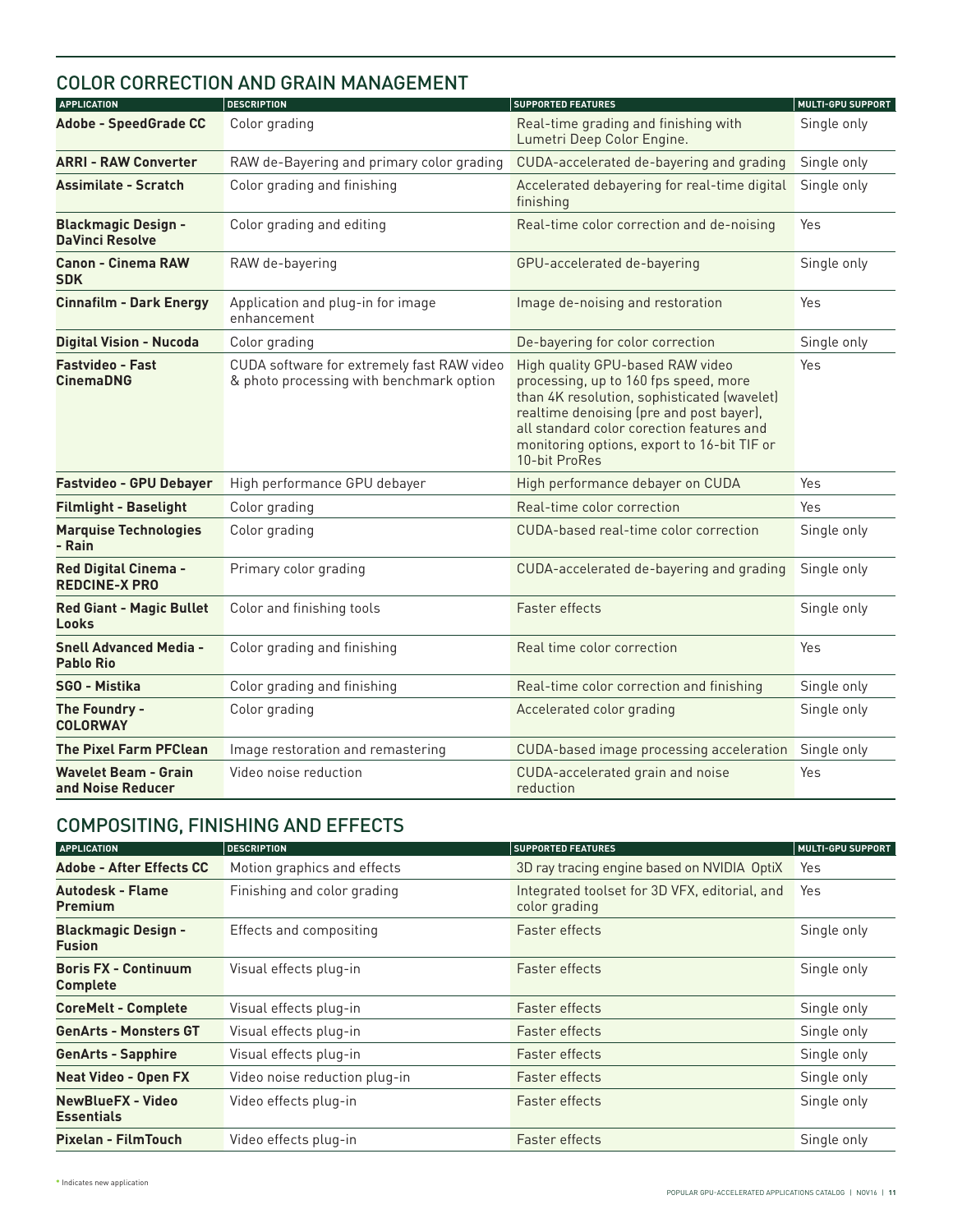| <b>Re:Vision Effects -</b><br><b>Twixtor</b>        | Visual effects plug-in                          | <b>Faster effects</b>                                | Single only |
|-----------------------------------------------------|-------------------------------------------------|------------------------------------------------------|-------------|
| <b>Red Giant - Effects Suite</b>                    | Visual effects plug-in                          | <b>Faster effects</b>                                | Single only |
| <b>ROBUSKEY</b>                                     | Chroma keyer plug-in                            | <b>Faster effects</b>                                | Single only |
| SGO - Mamba FX                                      | High-end compositing                            | Faster keying, tracking, painting and<br>restoration | Single only |
| <b>The Foundry - HIERO</b>                          | Shot management, conform and review<br>timeline | Better interactivity                                 | Single only |
| The Foundry - NUKE.<br><b>NUKEX and NUKE Studio</b> | Compositing tools with 3D tracker               | <b>Faster effects</b>                                | Single only |
| <b>Video Copilot -</b><br><b>Element 3D</b>         | 3D object based particle system                 | <b>Faster effects</b>                                | Yes         |
| <b>Video Copilot - Twitch</b>                       | Video effects plug-in for After Effects         | <b>Faster effects</b>                                | Single only |

#### EDITING

| <b>APPLICATION</b>                                        | <b>DESCRIPTION</b>      | <b>SUPPORTED FEATURES</b>                                                                         | <b>MULTI-GPU SUPPORT</b> |
|-----------------------------------------------------------|-------------------------|---------------------------------------------------------------------------------------------------|--------------------------|
| <b>Adobe - Illustrator CC</b>                             | Digital design          | Accelerated canvas for faster pan and<br>zoom. Optimized for NVIDIA based on NV<br>Path Rendering | Single only              |
| Adobe - Lightroom CC                                      | Photo editing           | Faster photo edits throughout entire<br>Develop module                                            | Single only              |
| <b>Adobe Media Encoder</b>                                | Video editing           | Faster output rendering based on Mercury<br>Playback Engine                                       | Yes                      |
| <b>Adobe - Photoshop CC</b>                               | Image editing           | Over 30 effects for smoother image<br>manipulation in Mercury Graphics Engine                     | Single only              |
| <b>Adobe - Premiere Pro CC</b>                            | Video editing           | Real-time video editing & accelerated<br>output rendering based on Mercury<br>Playback Engine     | Yes                      |
| <b>Apple - Final Cut Pro</b>                              | Video editing           | Faster effects                                                                                    | Single only              |
| <b>Autodesk - Smoke</b>                                   | Finishing and editing   | <b>Faster effects</b>                                                                             | Single only              |
| <b>Avid - Media Composer</b>                              | Video editing           | Faster video effects, unique stereo 3D<br>capabilities                                            | Single only              |
| <b>EditShare - Lightworks</b>                             | Video editing           | <b>Faster effects</b>                                                                             | Single only              |
| <b>Grass Valley - Edius Pro</b>                           | Video editing           | Faster effects                                                                                    | Single only              |
| <b>Imagine Communications</b><br>- Velocity               | Video editing           | <b>Faster effects</b>                                                                             | Single only              |
| <b>Magix - Vegas Pro</b>                                  | Video editing           | Faster video effects and encoding                                                                 | Single only              |
| <b>Snell Advanced Media -</b><br>Qube                     | Broadcast video editing | Faster video effects, unique stereo 3D<br>capabilities                                            | Single only              |
| <b>Sony - Catalyst Browse,</b><br><b>Prepare and Edit</b> | Video editing           | Faster effects, transitions and encoding                                                          | Single only              |

### ENCODING AND DIGITAL DISTRIBUTION

| <b>APPLICATION</b>                    | <b>DESCRIPTION</b>                                                                                       | <b>SUPPORTED FEATURES</b>                                                                                                                     | <b>MULTI-GPU SUPPORT</b> |
|---------------------------------------|----------------------------------------------------------------------------------------------------------|-----------------------------------------------------------------------------------------------------------------------------------------------|--------------------------|
| <b>ArcVideo - Core</b>                | Video processing and transcoding                                                                         | Accelerated transcoding and encoding                                                                                                          | Yes                      |
| <b>ArcVideo - Live</b>                | High-density, real-time video processing<br>and encoding.                                                | Accelerated broadcast encoding with<br>NVIDIA CUDA and NVENC.                                                                                 | Yes                      |
| Cinnafilm - Tachyon                   | Standards conversion                                                                                     | Video processing and frame rate conversion Yes                                                                                                |                          |
| Comprimato - JPEG2000<br><b>Codec</b> | JPEG2000 encoding and decoding for DCP,<br>IMF, video editing, broadcast contribution,<br>and archiving. | Faster than real-time UltraHD / 4K, lossy<br>and mathematically lossless, high bit-<br>depth (HDR), performance scalable, GPU<br>accelerated. | Yes                      |
| <b>Dalet - Amberfin</b>               | Transcoding and video quality analysis                                                                   | GPU-accelerated video procession and<br>encoding                                                                                              | Single only              |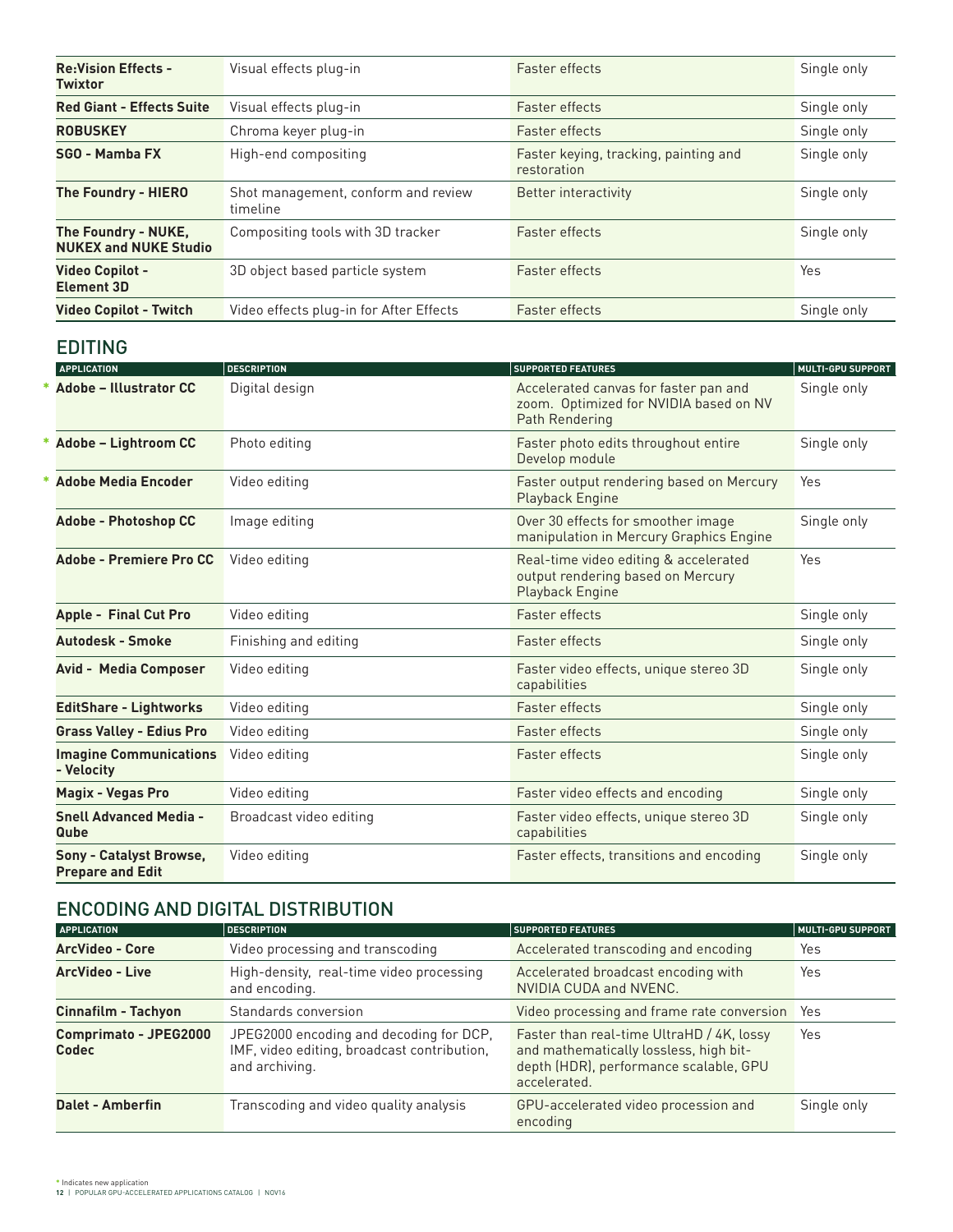| <b>Elemental - Elemental</b><br>Live                        | Live streaming video processing and<br>encoding          | Video encoding and video processing                                                                                                                                                                                                    | Yes         |
|-------------------------------------------------------------|----------------------------------------------------------|----------------------------------------------------------------------------------------------------------------------------------------------------------------------------------------------------------------------------------------|-------------|
| Elemental - Elemental<br><b>Server</b>                      | File-based video processing and encoding                 | Video encoding and video processing                                                                                                                                                                                                    | Yes         |
| <b>ERLAB - Multiplatform</b><br><b>Transcoder</b>           | Video processing and encoding software                   | Pre-processing encoding, decoding, post-<br>processing and delivery                                                                                                                                                                    | Single only |
| <b>Fastvideo - GPU Image</b><br><b>Processing SDK</b>       | Full image processing pipeline on CUDA                   | Full image processing pipeline on GPU for<br>real-time imaging applications: Flat Field<br>correction, Demosaicing, Denoising, Color<br>correction, LUT, Resize, Sharp, OpenGL<br>output, JPEG, JPEG2000, Raw Bayer, H.264<br>encoding | Yes         |
| Fastvideo - H.264<br>encoder                                | H.264 encoding on GPU                                    | NVENC accelerated video encoding                                                                                                                                                                                                       | Yes         |
| <b>Fastvideo - SDK</b>                                      | JPEG, JPEG2000, Raw Bayer codecs                         | Fast JPEG, JPEG2000, Raw Bayer encoding<br>and decoding on CUDA                                                                                                                                                                        | Yes         |
| Interra - Baton                                             | Video quality analysis                                   | GPU accelerated video quality assessment                                                                                                                                                                                               | Single only |
| isovideo - Viarte                                           | Video standards conversion                               | CUDA-accelerated video procession and<br>encoding                                                                                                                                                                                      | Yes         |
| <b>METUS - Ingest</b>                                       | Video recording, transcoding, and streaming<br>software. | CUDA Accelerated video recording,<br>encoding and broadcast transcoding                                                                                                                                                                | Single only |
| <b>Root6 - Content Agent</b>                                | Automated transcoding and workflow<br>management         | GPU-accelerated video procession and<br>encoding                                                                                                                                                                                       | Yes         |
| Sorenson Media -<br>Squeeze                                 | Video transcoding application and plug-In                | Video encoding and video processing                                                                                                                                                                                                    | Yes         |
| <b>Snell Advanced Media -</b><br><b>Alchemist on Demand</b> | Video standards conversion                               | GPU-accelerated video procession and<br>encoding                                                                                                                                                                                       | Yes         |
| <b>Tektronix - Aurora</b>                                   | Automated video quality measurement                      | GPU-accelerated video quality assessment                                                                                                                                                                                               | Single only |
| <b>Telestream - Vantage</b><br><b>Lightspeed</b>            | Video transcoding and processing                         | Video encoding and video processing                                                                                                                                                                                                    | Yes         |
| <b>Wowza - Streaming</b><br><b>Engine Transcoder</b>        | H.264 video encoding                                     | NVENC accelerated video encoding                                                                                                                                                                                                       | Single only |

#### ON-AIR GRAPHICS

| <b>APPLICATION</b>                                    | <b>DESCRIPTION</b>               | <b>SUPPORTED FEATURES</b> | <b>MULTI-GPU SUPPORT</b> |
|-------------------------------------------------------|----------------------------------|---------------------------|--------------------------|
| <b>Brainstorm - eStudio</b>                           | Virtual sets and motion graphics | Real-time rendering       | Single only              |
| ChyronHego - GS2<br><b>Graphics Engine</b>            | On-air graphics                  | Real-time rendering       | Single only              |
| <b>ChyronHego - Mosaic</b>                            | On-air graphics                  | Real-time rendering       | Single only              |
| <b>Cinegy - Type</b>                                  | On-air Graphics                  | Real-time rendering       | Single only              |
| Dalet - Cube                                          | On-air Graphics                  | Real-time rendering       | Single only              |
| <b>Grass Valley - Vertigo</b>                         | On-air Graphics                  | Real-time rendering       | Single only              |
| <b>Imagine Communications</b><br>- Nexio Channelbrand | On-air graphics                  | Real-time rendering       | Yes                      |
| <b>Imagine Communications</b><br>- Nexio G8           | On-air graphics                  | Real-time rendering       | Single only              |
| <b>Imagine Communications</b><br>- Nexio TitleOne     | On-air graphics                  | Real-time rendering       | Single only              |
| Monarch - Brodcaast<br><b>Dscript 3D</b>              | 3D on-air graphics               | Real-time rendering       | Single only              |
| <b>Monarch - Virtuoso</b>                             | Virtual sets and motion graphics | Real-time rendering       | Single only              |
| <b>Pixel Power - Clarity</b>                          | On-air graphics                  | Real-time rendering       | Single only              |
| <b>RT Software - tOG</b>                              | On-air graphics                  | Real-time rendering       | Single only              |
| <b>Vizrt - Viz Engine</b>                             | On-air graphics and virtual sets | Real-time rendering       | Single only              |
| Wasp3D - CG                                           | On-air graphics and virtual sets | Real-time rendering       | Single only              |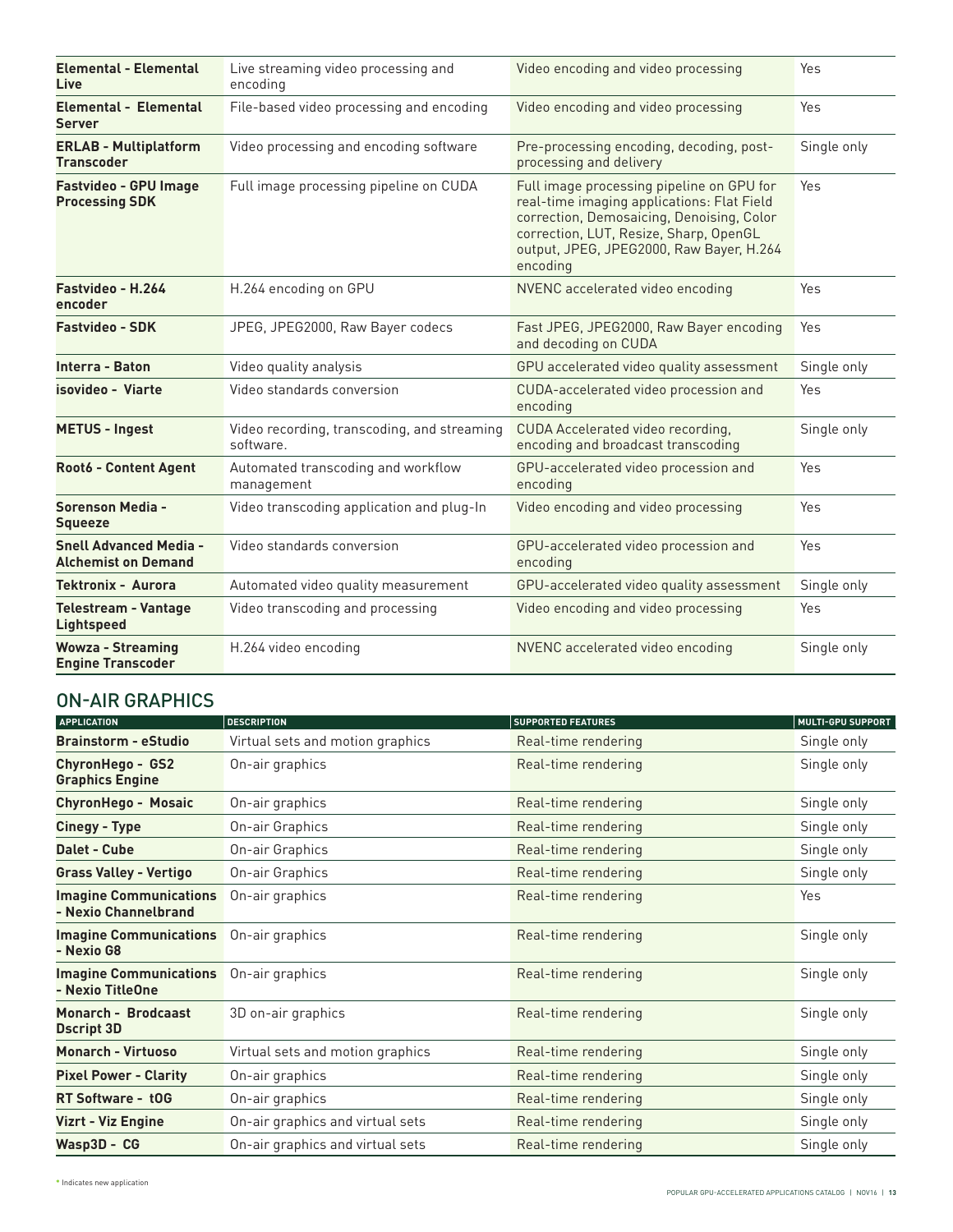#### ON-SET, REVIEW AND STEREO TOOLS

| <b>APPLICATION</b>                             | <b>DESCRIPTION</b>                                             | <b>SUPPORTED FEATURES</b>                | <b>MULTI-GPU SUPPORT</b> |
|------------------------------------------------|----------------------------------------------------------------|------------------------------------------|--------------------------|
| Autodesk - RV                                  | Review and approval of 4K content                              | Real-time                                | Single only              |
| <b>3ality Technica -</b><br><b>Intellicam</b>  | 3D stereo camera adjustment                                    | CUDA-based 3D imaging                    | Single only              |
| <b>Binocle3D - Disparity</b><br><b>Killer</b>  | 3D stereoscopic workflow                                       | CUDA-based 3D imaging                    | Single only              |
| <b>Blackmagic Design -</b><br><b>Dimension</b> | 3D stereoscopic workflow                                       | Real-time                                | Single only              |
| <b>BlueFish - Fluid 4K</b><br><b>Review</b>    | Review and approval of 4K content                              | Real-time video review                   | Single only              |
| <b>Colorfront - On-Set</b><br><b>Dailies</b>   | Review, color grading and transcoding on set                   | Real-time                                | Yes                      |
| <b>Lightcraft - Previzion</b>                  | On-set virtual production                                      | Real-time, virtual set production        | Single only              |
| <b>MTI Film - Cortex Dailies</b>               | Review, color grading and transcoding on set                   | CUDA accelerated grading and transcoding | Single only              |
|                                                | <b>The Pixel Farm - PFTrack</b> 3D scene creation and tracking | <b>CUDA-accelerated tracking</b>         | Yes                      |

#### WEATHER GRAPHICS

| <b>APPLICATION</b>                           | <b>DESCRIPTION</b> | <b>SUPPORTED FEATURES</b> | <b>MULTI-GPU SUPPORT</b> |
|----------------------------------------------|--------------------|---------------------------|--------------------------|
| <b>Accuweather -</b><br><b>Cinemative HD</b> | Weather graphics   | Real-time                 | Single only              |
| <b>Accuweather -</b><br><b>Storyteller</b>   | Weather graphics   | Real-time                 | Single only              |
| <b>ChyronHego - Metacast</b>                 | Weather graphics   | Real-time                 | Single only              |
| <b>MeteoGraphics -</b><br><b>MeteoEarth</b>  | Weather graphics   | Real-time                 | Single only              |
| <b>WSI - Max Weather</b>                     | Weather graphics   | Real-time                 | Single only              |

# Medical Imaging

| <b>APPLICATION</b> | <b>DESCRIPTION</b>                   | <b>SUPPORTED FEATURES</b> | MULTI-GPU SUPPORT |
|--------------------|--------------------------------------|---------------------------|-------------------|
| <b>PowerGrid</b>   | Advanced MRI reconstruction modeling | Discrete Fourier Trantorm | Yes               |

## Oil and Gas

| <b>APPLICATION</b>                                                                                      | <b>DESCRIPTION</b>                                                                                                 | <b>SUPPORTED FEATURES</b>                                                                                                                                                              | <b>MULTI-GPU SUPPORT</b> |
|---------------------------------------------------------------------------------------------------------|--------------------------------------------------------------------------------------------------------------------|----------------------------------------------------------------------------------------------------------------------------------------------------------------------------------------|--------------------------|
| <b>Acceleware</b><br><b>AxRTM</b><br><b>AxKTM</b>                                                       | Seismic processing                                                                                                 | RTM, Kirchhoff, control source,<br>electromagnetism, forward modeling.                                                                                                                 | Yes                      |
| <b>BRS Labs AlSight for</b><br><b>SCADA</b>                                                             | Proactive integrity management and real-<br>time precursor alerts for enhanced SCADA<br>operations in oil and gas. | 24/7 real-time analysis and alerting scaling<br>to thousands of sensors across remote<br>and geographically dispersed locations<br>including historical analysis and trend<br>reports. | Yes                      |
| <b>CGG- GeoVation</b>                                                                                   | Seismic processing                                                                                                 | Multiple algorithms (RTM, etc)                                                                                                                                                         | Yes                      |
| <b>CGG-Inside Earth</b>                                                                                 | Seismic interpretation                                                                                             | Horizon orientation attributes; automated<br>fault extraction, Curvature Attributes.                                                                                                   | Yes                      |
| <b>Echelon Stoneridge</b><br><b>Technology</b>                                                          | Reservoir simulator                                                                                                | Fully GPU-accelerated reservoir model,<br>including dual-perm, dual porosity,<br>pressure varying perm and porosity.<br>Eclipse compatible input deck.                                 | Yes                      |
| <b>Esri ArcGIS for Desktop</b><br>(ArcMap and ArcGIS Pro)<br>- Spatial Analyst and 3D<br><b>Analyst</b> | Determines the raster surface locations<br>visible to a set of observer features, using<br>geodesic methods.       | Viewshed2 transforms the elevation surface<br>into a geocentric 3D coordinate system and<br>runs 3D sightlines to each transformed cell<br>center.                                     | Yes                      |
| <b>ffA Geoteric</b>                                                                                     | Seismic interpretation                                                                                             | Attributes calculations, geobodies extraction                                                                                                                                          | Yes                      |
| <b>ffA SEA3D Pro</b>                                                                                    | Seismic interpretation                                                                                             | Attributes calculations, geobodies extraction                                                                                                                                          | Yes                      |
| <b>ffA SVI Pro</b>                                                                                      | Seismic interpretation                                                                                             | Attributes calculations, geobodies extraction                                                                                                                                          | Yes                      |

**14** | POPULAR GPU‑ACCELERATED APPLICATIONS CATALOG | Nov16 **\*** Indicates new application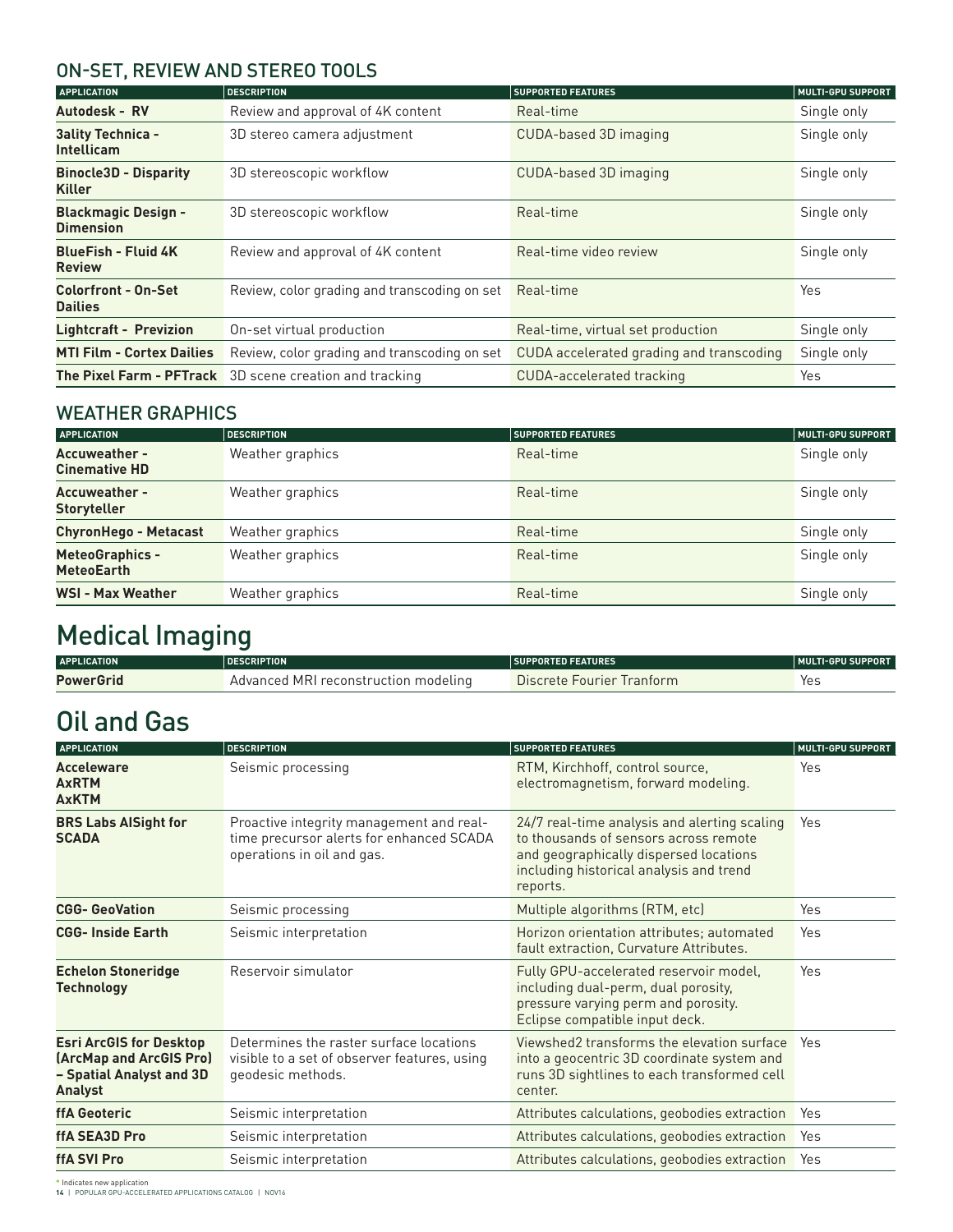| <b>GeoMage Multifocusing</b>                     | Seismic processing                                                     | Advanced seismic imaging technologies<br>and services, as well as interpretation,<br>geological modeling, and reservoir<br>characterization.                                                                                                         | Yes |
|--------------------------------------------------|------------------------------------------------------------------------|------------------------------------------------------------------------------------------------------------------------------------------------------------------------------------------------------------------------------------------------------|-----|
| <b>Giant Gray - Graydient S</b><br>(SCADA)       | Machine learning anomaly detection for<br>large scale industrial data. | Proactive integrity management and<br>real-time precursor alerts for enhanced<br>SCADA operations in oil and gas. 24/7<br>real-time analysis and alerting scaling to<br>thousands of sensors across remote and<br>geographically dispersed location. | Yes |
| <b>HUE Headwave Suite</b>                        | Seismic interpretation                                                 | Attributes calculations, Volume Rendering                                                                                                                                                                                                            | Yes |
| <b>HUE HUEspace</b>                              | Seismic interpretation                                                 | Interpretation development platform                                                                                                                                                                                                                  | Yes |
| <b>OpenGeo Solutions</b><br><b>OpenSeis</b>      | Seismic processing                                                     | <b>Spectral Decomposition</b>                                                                                                                                                                                                                        | Yes |
| Panorama Tech                                    | Seismic processing, Modeling                                           | Multiple algorithms (RTM, etc)                                                                                                                                                                                                                       | Yes |
| <b>Paradigm Echos RTM</b>                        | Seismic processing                                                     | RTM algorithm                                                                                                                                                                                                                                        | Yes |
| <b>Paradigm Geophysical</b><br><b>VoxelGeo</b>   | Seismic interpretation                                                 | Volume Rendering, Horizon Flattening                                                                                                                                                                                                                 | Yes |
| <b>Paradigm SKUA</b>                             | Reservoir modeling                                                     | Faults, Horizons and Flow Simulation Grid                                                                                                                                                                                                            | Yes |
| <b>PumaFlow IFP</b>                              | Reservoir simulation                                                   | GPU-accelerated linear solver                                                                                                                                                                                                                        | Yes |
| <b>Ridgeway Kite Simulator</b>                   | Reservoir simulation                                                   | Fully GPU-accelerated reservoir model,<br>including surface facilities and multiple<br>realization history matching.                                                                                                                                 | Yes |
| <b>Roxar RMS</b>                                 | Reservoir modeling                                                     | Multi GPU capabilities via HUEspace                                                                                                                                                                                                                  | Yes |
| <b>Schlumberger Omega2</b><br><b>RTM</b>         | Seismic processing                                                     | Multiple algorithms (RTM, etc)                                                                                                                                                                                                                       | Yes |
| <b>Seismic City Prestack</b><br>Interpretation   | Seismic processing                                                     | Multiple algorithms (RTM, etc)                                                                                                                                                                                                                       | Yes |
| <b>SpectraSeis</b>                               | Seismic processing                                                     | Full elastic wave-equation imaging and<br>analysis of microseismic fracture data.                                                                                                                                                                    | Yes |
| <b>Stoneridge Technologies</b><br><b>GAMPACK</b> | Reservoir simulation                                                   | <b>GPU Algebraic MultiGrid Package</b>                                                                                                                                                                                                               | Yes |
| Tsunami A2011                                    | Seismic processing/Imaging package                                     | RTM processing                                                                                                                                                                                                                                       | Yes |
| <b>Tsunami RTM</b>                               | Seismic processing                                                     | RTM algorithm                                                                                                                                                                                                                                        | Yes |
|                                                  |                                                                        |                                                                                                                                                                                                                                                      |     |

## Research: Higher Education and Supercomputing

### COMPUTATIONAL CHEMISTRY AND BIOLOGY

#### **Bioinformatics**

| <b>APPLICATION</b> | <b>DESCRIPTION</b>                                                                                                                                                                                                                                                              | <b>SUPPORTED FEATURES</b>                                                                                                                                                                                                     | <b>MULTI-GPU SUPPORT</b> |
|--------------------|---------------------------------------------------------------------------------------------------------------------------------------------------------------------------------------------------------------------------------------------------------------------------------|-------------------------------------------------------------------------------------------------------------------------------------------------------------------------------------------------------------------------------|--------------------------|
| <b>Arioc</b>       | High-throughput read alignment with GPU-<br>accelerated exploration of the seed-and-<br>extend search space.                                                                                                                                                                    | Single-end alignment, paired-end<br>alignment<br>• Output in SAM or database-ready binary<br>formats<br>• Multiple GPU implementation                                                                                         | Yes.                     |
| <b>BarraCUDA</b>   | Sequence mapping software                                                                                                                                                                                                                                                       | Alignment of short sequencing reads,<br>alignment of indels with gap openings and<br>extensions.                                                                                                                              | Yes                      |
| <b>BEAGLE-lib</b>  | BEAGLE is a high-performance library that<br>can perform the core calculations at the heart<br>of most Bayesian and Maximum Likelihood<br>phylogenetics packages. It can make use of<br>highly-parallel processors such as those in<br>graphics cards (GPUs) found in many PCs. | Evaluation of likelihood for sequence<br>evolution on trees and Arbitrary models<br>(e.g. nucleotide, amino acid, codon)<br>Speed-ups (over CPU only version):<br>nucleotide model = up to 25x, codon model<br>$=$ up to 50x. | Yes                      |
| <b>BioEM</b>       | GPU-accelerated computing of Bayesian<br>inference of electron microscopy images                                                                                                                                                                                                | BioEM can use CUDA for the cross-<br>correlation step, which essentially consists<br>of an image multiplication in Fourier space<br>and a Fourier back-transformation.                                                        | Yes                      |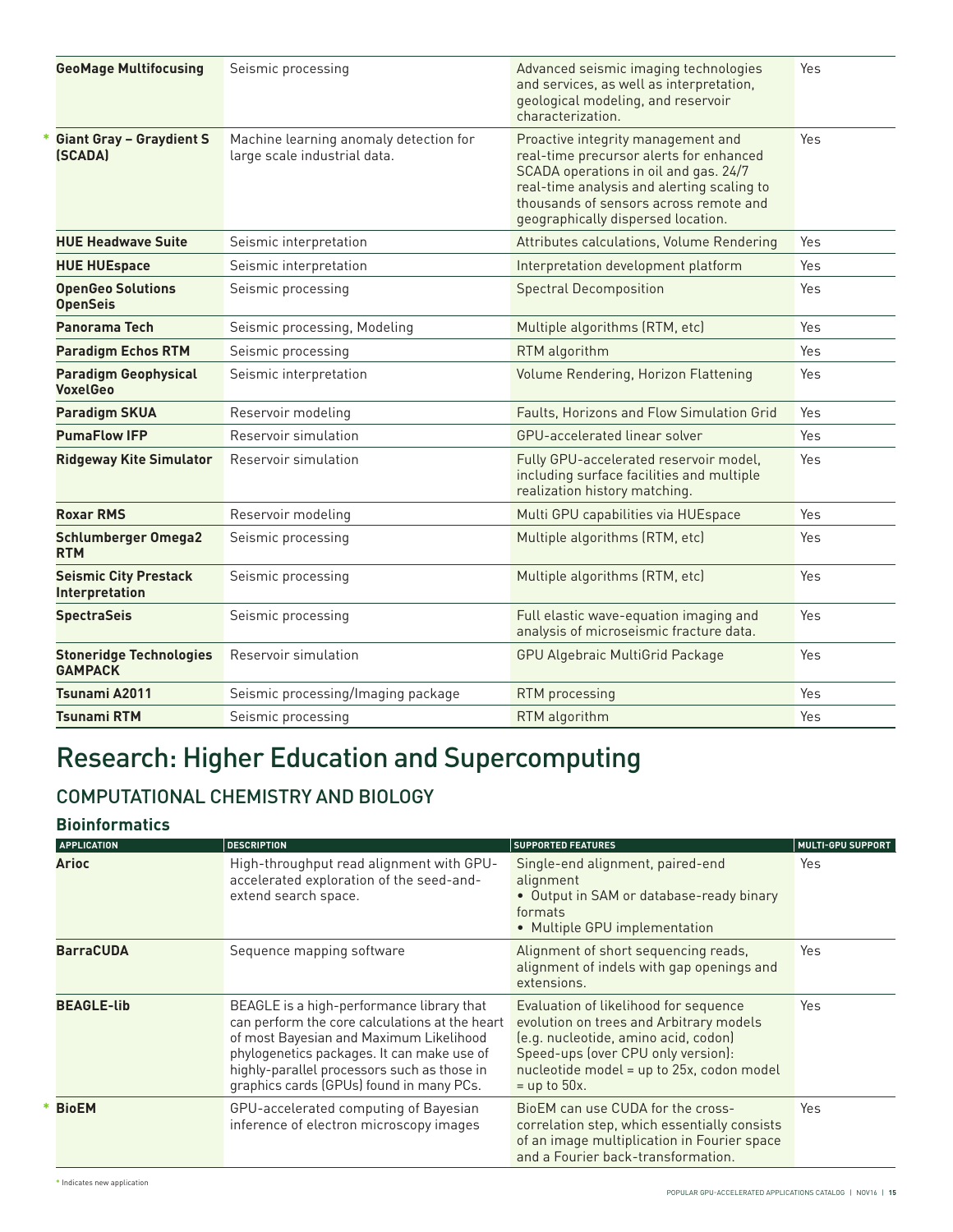| Campaign          | An open-source library of GPU-accelerated<br>data clustering algorithms and tools.                                                                                                                                                                                                                                    | K-means (and Kps-means, a K-means<br>variant for GPUs with parallel sorting<br>for improved performance), K-medoids,<br>K-centers (a K-medoids variant in which<br>medoids are placed only once according<br>to a heuristic), Hierarchical clustering and<br>Self-organizing map. | Single only |
|-------------------|-----------------------------------------------------------------------------------------------------------------------------------------------------------------------------------------------------------------------------------------------------------------------------------------------------------------------|-----------------------------------------------------------------------------------------------------------------------------------------------------------------------------------------------------------------------------------------------------------------------------------|-------------|
| <b>CUDASW++</b>   | Open source software for Smith-Waterman<br>protein database searches on GPUs.                                                                                                                                                                                                                                         | Parallel search of Smith-Waterman<br>database.                                                                                                                                                                                                                                    | Yes         |
| <b>CUSHAW</b>     | Parallelized short read aligner                                                                                                                                                                                                                                                                                       | Parallel, accurate long read aligner for<br>large genomes                                                                                                                                                                                                                         | Yes         |
| <b>G-BLASTN</b>   | GPU-accelerated nucleotide alignment tool<br>based on the widely used NCBI-BLAST.                                                                                                                                                                                                                                     | Blastn and megablast modes of NCBI-<br><b>BLAST</b>                                                                                                                                                                                                                               | Single only |
| <b>GPU-Blast</b>  | Local search with fast k-tuple heuristic                                                                                                                                                                                                                                                                              | Protein alignment according to BLASTP                                                                                                                                                                                                                                             | Single only |
| <b>mCUDA-MEME</b> | Ultrafast scalable motif discovery algorithm<br>based on MEME.                                                                                                                                                                                                                                                        | Scalable motif discovery algorithm based<br>on MEME.                                                                                                                                                                                                                              | Yes         |
| <b>MUMmer GPU</b> | High-throughput local sequence alignment<br>program                                                                                                                                                                                                                                                                   | Aligns multiple query sequences against<br>reference sequence in parallel.                                                                                                                                                                                                        | TBD         |
| <b>NVBIO</b>      | NVBIO is an open source C++ library<br>of reusable components designed to<br>accelerate bioinformatics applications using<br>CUDA.                                                                                                                                                                                    | Data structures, algorithms, and utility<br>routines useful for building complex<br>computational genomics applications on<br>CPU-GPU systems.                                                                                                                                    | Yes         |
| <b>NVBowtie</b>   | A largely complete implementation of the<br>Bowtie2 aligner on top of NVBIO.                                                                                                                                                                                                                                          | Good coverage of Bowtie2 features and<br>comparable quality results.                                                                                                                                                                                                              | Yes         |
| <b>PEANUT</b>     | Read mapper for DNA or RNA sequence<br>reads to a known reference genome.                                                                                                                                                                                                                                             | Achieves supreme sensitivity and speed<br>compared to current state of the art read<br>mappers like BWA MEM, Bowtie2 and<br>RazerS3. PEANUT reports both only the<br>best hits or all hits.                                                                                       | Single only |
| <b>REACTA</b>     | A modified version of GCTA with improved<br>computational performance, support for<br>Graphics Processing Units (GPUs), and<br>additional features. The purpose of REACTA<br>is to quantify the contribution of genetic<br>variation to phenotypic variation for complex<br>traits.                                   | GRM creation, REML analysis, Regional<br>Heritability (including multi-GPU).                                                                                                                                                                                                      | Yes         |
| <b>RELION</b>     | RELION (for REgularised LIkelihood<br>OptimisatioN, pronounce rely-on) is a stand-<br>alone computer program that employs an<br>empirical Bayesian approach to refinement<br>of (multiple) 3D reconstructions or 2D class<br>averages in electron cryo-microscopy (cryo-<br>EM).                                      | Both image classification and high-<br>resolution refinement have been<br>accelerated up to 40-fold, and template-<br>based particle selection has been<br>accelerated almost 1000-fold on desktop<br>hardware.                                                                   | Yes         |
| <b>SeqNFind</b>   | SeqNFind® is a powerful tool suite that<br>addresses the need for complete and accurate<br>alignments of many small sequences against<br>entire genomes utilizing a unique hardware/<br>software cluster system for facilitating<br>bioinformatics research in Next Generation<br>sequencing and genomic comparisons. | Hardware and software for reference<br>assembly, blast, SW, HMM, de novo<br>assembly.                                                                                                                                                                                             | Yes         |
| SOAP3             | GPU-based software for aligning short<br>reads with a reference sequence. It can<br>find all alignments with k mismatches,<br>where k is chosen from 0 to 3.                                                                                                                                                          | Short read alignment tool that is not<br>heuristic based; reports all answers.                                                                                                                                                                                                    | Yes         |
| SOAP3-dp          | SOAP3-dp: Ultra-fast GPU-based tool for<br>short read alignment via index-assisted<br>dynamic programming.                                                                                                                                                                                                            | Borrows-Wheeler Transformation, Dynamic<br>Programming.                                                                                                                                                                                                                           | Yes         |
| UGene             | Open source Smith-Waterman for SSE/<br>CUDA, Suffix array based repeats finder and<br>dotplot.                                                                                                                                                                                                                        | Fast short read alignment.                                                                                                                                                                                                                                                        | Yes         |
| WideLM            | Fits numerous linear models to a fixed<br>design and response.                                                                                                                                                                                                                                                        | Parallel linear regression on multiple<br>similarly-shaped models.                                                                                                                                                                                                                | Yes         |

**16** | POPULAR GPU‑ACCELERATED APPLICATIONS CATALOG | Nov16 **\*** Indicates new application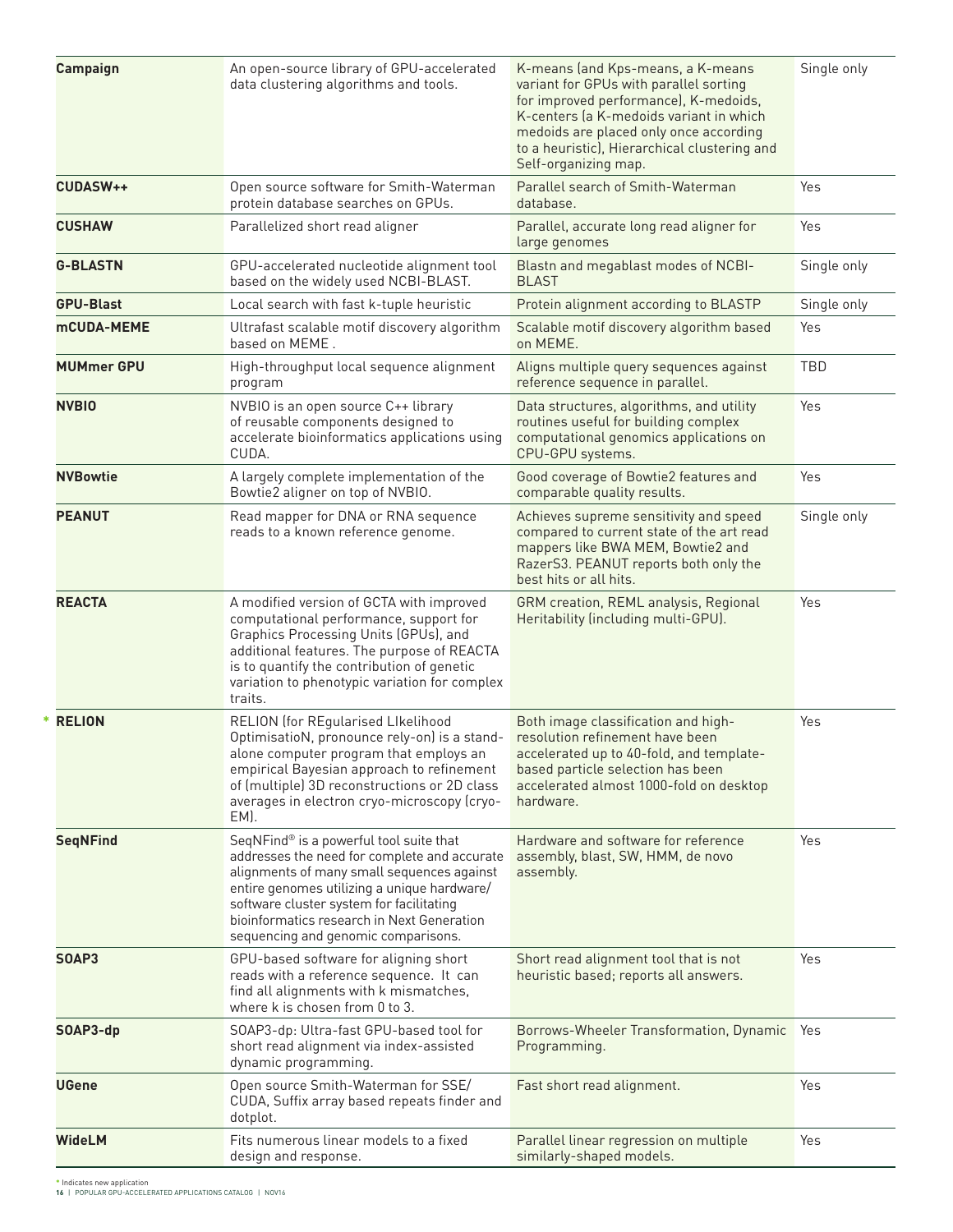| <b>Molecular Dynamics</b> |                                                                                                                                                                                                                                                                                                                                                                                    |                                                                                                                                                                                                                                                                                                                                                                                                                                                                                                                     |                          |
|---------------------------|------------------------------------------------------------------------------------------------------------------------------------------------------------------------------------------------------------------------------------------------------------------------------------------------------------------------------------------------------------------------------------|---------------------------------------------------------------------------------------------------------------------------------------------------------------------------------------------------------------------------------------------------------------------------------------------------------------------------------------------------------------------------------------------------------------------------------------------------------------------------------------------------------------------|--------------------------|
| <b>APPLICATION</b>        | <b>DESCRIPTION</b>                                                                                                                                                                                                                                                                                                                                                                 | <b>SUPPORTED FEATURES</b>                                                                                                                                                                                                                                                                                                                                                                                                                                                                                           | <b>MULTI-GPU SUPPORT</b> |
| <b>ACEMD</b>              | GPU simulation of molecular mechanics<br>force fields, implicit and explicit solvent                                                                                                                                                                                                                                                                                               | Written for use only on GPUs.                                                                                                                                                                                                                                                                                                                                                                                                                                                                                       | Yes                      |
| <b>AMBER</b>              | Suite of programs to simulate molecular<br>dynamics on biomolecule.                                                                                                                                                                                                                                                                                                                | <b>PMEMD Explicit Solvent and GB Implicit</b><br>Solvent                                                                                                                                                                                                                                                                                                                                                                                                                                                            | Yes                      |
| <b>CHARMM</b>             | MD package to simulate molecular<br>dynamics on biomolecule.                                                                                                                                                                                                                                                                                                                       | Implicit (5x), Explicit (2x) Solvent via<br>OpenMM, now ported natively to GPUs.                                                                                                                                                                                                                                                                                                                                                                                                                                    | Yes                      |
| <b>DESMOND</b>            | High-speed molecular dynamics<br>simulations of biological systems.                                                                                                                                                                                                                                                                                                                | The code uses novel parallel algorithms<br>and numerical techniques to achieve high<br>performance and accuracy.                                                                                                                                                                                                                                                                                                                                                                                                    | Yes                      |
| <b>ESPResSo</b>           | Highly versatile software package for<br>performing and analyzing scientific<br>Molecular Dynamics many-particle<br>simulations of coarse-grained atomistic<br>or bead-spring models as they are used in<br>soft-matter research in physics, chemistry<br>and molecular biology.                                                                                                   | Hydrodynamic / Electrokinetic forces<br>P3M electrostatics.                                                                                                                                                                                                                                                                                                                                                                                                                                                         | Yes                      |
| <b>Folding@Home</b>       | A distributed computing project that studies<br>protein folding, misfolding, aggregation, and<br>related diseases.                                                                                                                                                                                                                                                                 | Powerful distributed computing molecular<br>dynamics system; implicit solvent and<br>folding.                                                                                                                                                                                                                                                                                                                                                                                                                       | Yes                      |
| <b>GPUgrid.net</b>        | A distributed computing project that uses<br>GPUs for molecular simulations.                                                                                                                                                                                                                                                                                                       | High-performance all-atom biomolecular<br>simulations; explicit solvent and binding.                                                                                                                                                                                                                                                                                                                                                                                                                                | Yes                      |
| <b>GROMACS</b>            | Simulation of biochemical molecules with<br>complicated bond interactions.                                                                                                                                                                                                                                                                                                         | Implicit (5x), Explicit (2x) Solvent                                                                                                                                                                                                                                                                                                                                                                                                                                                                                | Yes                      |
| <b>HALMD</b>              | Large-scale simulations of simple and<br>complex liquids.                                                                                                                                                                                                                                                                                                                          | Simple fluids and binary mixtures (pair<br>potentials, high-precision NVE and NVT,<br>dynamic correlations).                                                                                                                                                                                                                                                                                                                                                                                                        | Single only              |
| <b>HOOMD-Blue</b>         | Particle dynamics package written grounds<br>up for GPUs.                                                                                                                                                                                                                                                                                                                          | Written for use only on GPUs                                                                                                                                                                                                                                                                                                                                                                                                                                                                                        | Yes                      |
| <b>LAMMPS</b>             | Classical molecular dynamics package                                                                                                                                                                                                                                                                                                                                               | Lennard-Jones, Gay-Berne, Tersoff, and<br>dozens more potentials                                                                                                                                                                                                                                                                                                                                                                                                                                                    | Yes                      |
| <b>MELD</b>               | OpenMM plugin written for GPUs                                                                                                                                                                                                                                                                                                                                                     | Integrative approach to combine physics<br>and information<br>Orders of magnitude faster protein folding<br>than brute force MD                                                                                                                                                                                                                                                                                                                                                                                     | Yes                      |
| <b>NAMD</b>               | Designed for high-performance simulation<br>of large molecular systems.                                                                                                                                                                                                                                                                                                            | Full electrostatics with PME and most<br>simulation features; 100M atom capable.                                                                                                                                                                                                                                                                                                                                                                                                                                    | Yes                      |
| <b>OpenMM</b>             | Library and application for molecular<br>dynamics for HPC with GPUs.                                                                                                                                                                                                                                                                                                               | Implicit and explicit solvent, custom forces                                                                                                                                                                                                                                                                                                                                                                                                                                                                        | Yes                      |
| <b>PolyFTS</b>            | Classical molecular simulation code<br>for studying polymer self-assembly and<br>thermodynamics.                                                                                                                                                                                                                                                                                   | Uses auxiliary fields as the fundamental<br>simulation degrees of freedom, Uses cuFFT<br>extensively (~ 80%), CUDA code is ~20%,<br>Multi CPU or single GPU per job, 1x = lvy<br>Bridge E5-2690 CPU all 10 cores, 3-8X on<br>K40 or K80 (utilizing 1/2 of the K80).                                                                                                                                                                                                                                                 | Single only              |
| SOP-GPU                   | SOP-GPU package, where SOP stands for<br>the Self Organized Polymer Model fully<br>implemented on a GPU, is a scientific<br>software package designed to perform<br>Langevin Dynamics Simulations of<br>the mechanical or thermal unfolding,<br>and mechanical indentation of large<br>biomolecular systems in the experimental<br>subsecond (millisecond-to-second)<br>timescale. | Langevin dynamics simulations using<br>the coarse-grained Self Organized<br>Polymer (SOP) model, Multiple<br>simulation trajectories can be performed<br>simultaneously on a single GPU, Calpha<br>and Calpha-Cbeta models are supported,<br>Simulations of protein forced unfolding,<br>Novel simulations of nanoindentation<br>in silico, Support for hydrodynamic<br>interactions, Up to ~100 ms of simulation<br>time per day, Systems of up to 1,000,000<br>amino-acids (on GPUs with 6GB or great<br>memory). | Single only              |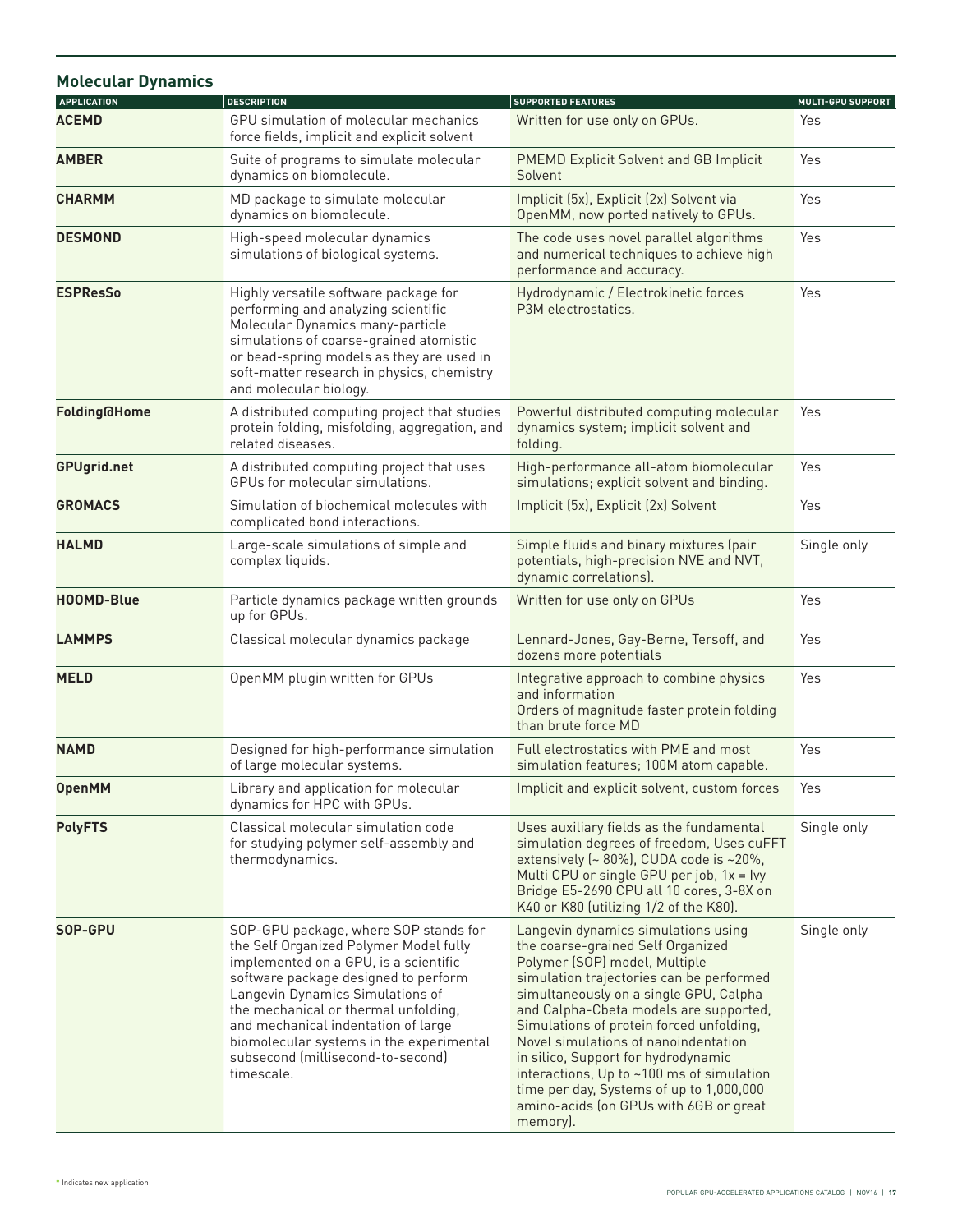| <b>Quantum Chemistry</b>          |                                                                                                                                                                                                                                                                                                                                     |                                                                                                                                                                            |                                                                    |
|-----------------------------------|-------------------------------------------------------------------------------------------------------------------------------------------------------------------------------------------------------------------------------------------------------------------------------------------------------------------------------------|----------------------------------------------------------------------------------------------------------------------------------------------------------------------------|--------------------------------------------------------------------|
| <b>APPLICATION</b>                | <b>DESCRIPTION</b>                                                                                                                                                                                                                                                                                                                  | <b>SUPPORTED FEATURES</b>                                                                                                                                                  | <b>MULTI-GPU SUPPORT</b>                                           |
| <b>Abinit</b>                     | Allows to find total energy, charge density<br>and electronic structure of systems made of<br>electrons and nuclei within DFT.                                                                                                                                                                                                      | Local Hamiltonian, non-local Hamiltonian,<br>LOBPCG algorithm, diagonalization/<br>orthogonalization.                                                                      | Yes                                                                |
| <b>ACES III</b>                   | Takes best features of parallel<br>implementations of quantum chemistry<br>methods for electronic structure.                                                                                                                                                                                                                        | Integrating scheduling GPU into SIAL<br>programming language and SIP runtime<br>environment.                                                                               | Yes                                                                |
| <b>ADF</b>                        | Density Functional Theory (DFT) software<br>package that enables first-principles<br>electronic structure calculations.                                                                                                                                                                                                             | Geometry optimizations and frequency<br>calculations with GGA functionals.                                                                                                 | Yes                                                                |
| <b>BigDFT</b>                     | Implements density functional theory<br>by solving the Kohn-Sham equations<br>describing the electrons in a material.                                                                                                                                                                                                               | DFT; Daubechies wavelets, part of Abinit                                                                                                                                   | Yes                                                                |
| <b>CASTEP</b> [In<br>development] | CASTEP is a leading code for calculating<br>the properties of materials from first<br>principles. Using density functional theory,<br>it can simulate a wide range of properties of<br>materials proprieties including energetics,<br>structure at the atomic level, vibrational<br>properties, electronic response properties etc. | <b>TBD</b>                                                                                                                                                                 | Yes                                                                |
| CP <sub>2</sub> K                 | Program to perform atomistic and<br>molecular simulations of solid state, liquid,<br>molecular and biological systems.                                                                                                                                                                                                              | <b>DBCSR</b> (space matrix multiply library)                                                                                                                               | Yes                                                                |
| <b>GAMESS-UK</b>                  | The general purpose ab initio molecular<br>electronic structure program for performing<br>SCF-, DFT- and MCSCF-gradient<br>calculations.                                                                                                                                                                                            | (ss ss) type integrals within calculations<br>using Hartree-Fock ab initio methods<br>and density functional theory. Supports<br>organics and inorganics.                  | Yes                                                                |
| <b>GAMESS-US</b>                  | Computational chemistry suite used to<br>simulate atomic and molecular electronic<br>structure.                                                                                                                                                                                                                                     | Libqc with Rys Quadrature Algorithm,<br>Hartree-Fock, MP2 and CCSD.                                                                                                        | Yes                                                                |
| Gaussian                          | Predicts energies, molecular structures,<br>and vibrational frequencies of molecular<br>systems.                                                                                                                                                                                                                                    | Joint NVIDIA, PGI and Gaussian<br>collaboration.                                                                                                                           | Yes                                                                |
| <b>GPAW</b>                       | Real-space grid DFT code written in C and<br>Python                                                                                                                                                                                                                                                                                 | Electrostatic poisson equation,<br>orthonormalizing of vectors, residual<br>minimization method (rmm-diis).                                                                | Yes                                                                |
| qWL-LSMS                          | Materials code for investigating the effects<br>of temperature on magnetism.                                                                                                                                                                                                                                                        | Generalized Wang-Landau method                                                                                                                                             | Yes                                                                |
| <b>LATTE</b>                      | Density matrix computations                                                                                                                                                                                                                                                                                                         | CU_BLAS, SP2 Algorithm                                                                                                                                                     | Yes                                                                |
| <b>LSDalton</b>                   | Linear-scaling HF and DFT code suitable<br>for large molecular systems, now also with<br>some CCSD capabilities                                                                                                                                                                                                                     | (T) correction to the CCSD energy.<br>• RI-MP2 energy/gradient (in<br>development).<br>• CCSD energy (in development).<br>• GPU-based ERI generator (in<br>development).   | Yes                                                                |
| <b>MOLCAS</b>                     | Methods for calculating general electronic<br>structures in molecular systems in both<br>ground and excited states.                                                                                                                                                                                                                 | CU_BLAS                                                                                                                                                                    | Single only<br>Additional<br>GPU support<br>coming in<br>Version 8 |
| <b>MOPAC2012</b>                  | Semiempirical Quantum Chemistry                                                                                                                                                                                                                                                                                                     | Pseudodiagonalization, full diagonalization,<br>and density matrix assembling via Magma<br>libraries.                                                                      | Single only                                                        |
| <b>NWChem</b>                     | Calculations                                                                                                                                                                                                                                                                                                                        | Triples part of Reg-CCSD(T), CCSD and<br>EOMCCSD task schedulers.                                                                                                          | Yes                                                                |
| <b>Octopus</b>                    | Used for ab initio virtual experimentation<br>and quantum chemistry calculations.                                                                                                                                                                                                                                                   | Full GPU support for ground-state, real-<br>time calculations; Kohn-Sham Hamiltonian,<br>orthogonalization, subspace diagonalization,<br>poisson solver, time propagation. | TBD                                                                |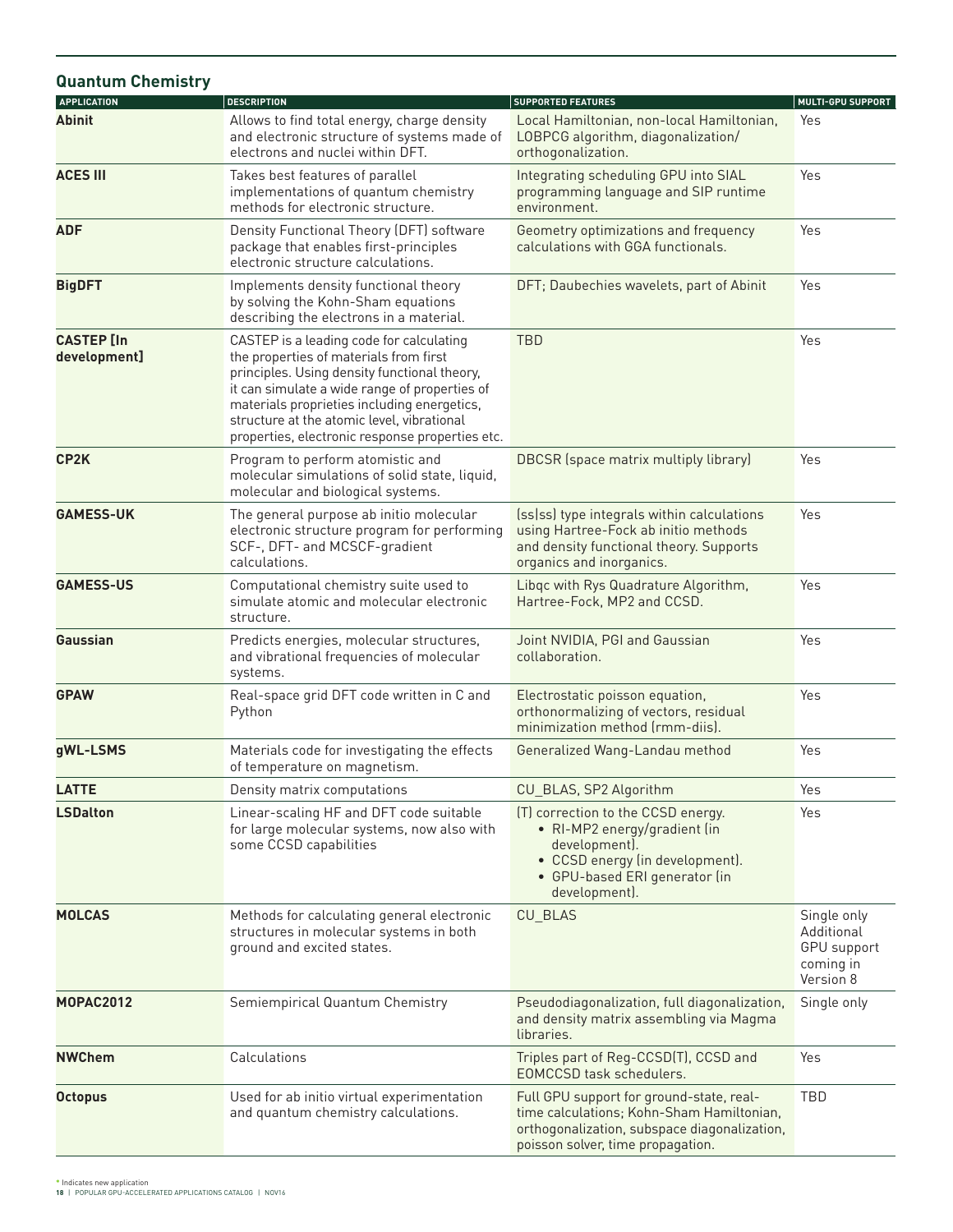| <b>ONETEP [In</b><br>development] | <b>ONETEP (Order-N Electronic Total Energy</b><br>Package) is a linear-scaling code for<br>quantum-mechanical calculations based on<br>density-functional theory.                                     | <b>TBD</b>                                                                                                                                                                                                                                                                                                                                                                                                | Yes         |
|-----------------------------------|-------------------------------------------------------------------------------------------------------------------------------------------------------------------------------------------------------|-----------------------------------------------------------------------------------------------------------------------------------------------------------------------------------------------------------------------------------------------------------------------------------------------------------------------------------------------------------------------------------------------------------|-------------|
| <b>PETot</b>                      | First principles materials code that<br>computes the behavior of the electron<br>structures of materials.                                                                                             | Density functional theory (DFT) plane wave<br>pseudopotential calculations.                                                                                                                                                                                                                                                                                                                               | Yes         |
| <b>PWMat</b>                      | The fastest plane wave pseudopotential<br>code for density functional theory<br>simulations based on GPU.                                                                                             | It can perform extremely fast plane wave<br>DFT calculations based on GPU machines<br>and single precision and double precision<br>mixed algorithm. It deploys the state-of-<br>the-art electronic structure calculation<br>methods with many new features and<br>algorithm innovations. It performs ab initio<br>material science simulations, designed for<br>both theoretical and experimental groups. | Yes         |
| Q-CHEM                            | Computational chemistry package designed<br>for HPC clusters.                                                                                                                                         | Various features including RI-MP2                                                                                                                                                                                                                                                                                                                                                                         | Single Only |
| <b>QMCPACK</b>                    | Solves the many-body Schrodinger equation<br>for electronic structures using a quantum<br>Monte Carlo method.                                                                                         | Main features                                                                                                                                                                                                                                                                                                                                                                                             | Yes         |
| Quantum Espresso/<br><b>PWscf</b> | An integrated suite of computer codes<br>for electronic structure calculations and<br>materials modeling at the nanoscale.                                                                            | PWscf package: linear algebra (matix<br>multiply), explicit computational kernels,<br>3D FFTs.                                                                                                                                                                                                                                                                                                            | Yes         |
| <b>QUICK</b>                      | QUICK is a GPU-enabled ab intio quantum<br>chemistry software package.                                                                                                                                | Running Hartree-Fock and DFT energy on<br>GPU, Supports s, p, d, f orbitals on energy<br>calculation, HF gradient with s,p,d orbital<br>support, GPU-based ERI generator.                                                                                                                                                                                                                                 | Yes         |
| <b>TeraChem</b>                   | Quantum chemistry software designed to<br>run on NVIDIA GPU.                                                                                                                                          | Full GPU-based solution; Performance<br>compared to GAMESS CPU version.                                                                                                                                                                                                                                                                                                                                   | Yes         |
| <b>VASP</b>                       | Complex package for performing ab-initio<br>quantum-mechanical molecular dynamics<br>(MD) simulations using pseudopotentials or<br>the projector-augmented wave method and<br>a plane wave basis set. | Blocked Davidson (ALGO = NORMAL &<br>FAST), RMM-DIIS (ALGO = VERYFAST &<br>FAST), K-Points and optimization for critical<br>step in exact exchange calculations.                                                                                                                                                                                                                                          | Yes         |

#### **Visualization and Docking**

| <b>APPLICATION</b>                               | <b>DESCRIPTION</b>                                                                                                            | <b>SUPPORTED FEATURES</b>                                                                                                                                                                       | <b>MULTI-GPU SUPPORT</b> |
|--------------------------------------------------|-------------------------------------------------------------------------------------------------------------------------------|-------------------------------------------------------------------------------------------------------------------------------------------------------------------------------------------------|--------------------------|
| Amira <sup>®</sup>                               | A multifaceted software platform<br>for visualizing, manipulating, and<br>understanding Life Science and bio-medical<br>data. | 3D visualization of volumetric data and<br>surfaces                                                                                                                                             | Single only              |
| <b>BINDSURF</b>                                  | A virtual screening methodology that uses<br>GPUs to determine protein binding sites.                                         | Allows fast processing of large ligand<br>databases                                                                                                                                             | Single only              |
| <b>BUDE</b>                                      | Molecular docking program                                                                                                     | <b>Empirical Free Energy Force field</b>                                                                                                                                                        | Single only              |
| <b>FastROCS</b>                                  | Molecule shape comparison application                                                                                         | Real-time shape similarity searching/<br>comparison                                                                                                                                             | Yes                      |
| <b>Interactive Molecule</b><br><b>Visualizer</b> | Experimental interactive molecule<br>visualizer based on a ray-tracing engine.                                                | Targeting high quality images and<br>ease of interaction. IMV uses the latest<br>GPUcomputing acceleration techniques,<br>combined with natural user interfaces such<br>as Kinect and Wiimotes. | Single only              |
| <b>Molegro Virtual Docker 6</b>                  | Method for performing high accuracy<br>flexible molecular docking.                                                            | Energy grid computation, pose evaluation<br>and quided differential evolution.                                                                                                                  | Single only              |
| PaPaRa 2.0                                       | A Vectorized Algorithm for Probabilistic<br>Phylogeny-Aware Alignment Extension.                                              | Up to 15-fold run time improvements<br>by deploying SIMD vector intrinsics to<br>accelerate the alignment kernel.                                                                               | Single only              |
| <b>PIPER Protein Docking</b>                     | Protein-protein docking program                                                                                               | Molecule docking                                                                                                                                                                                | TBD                      |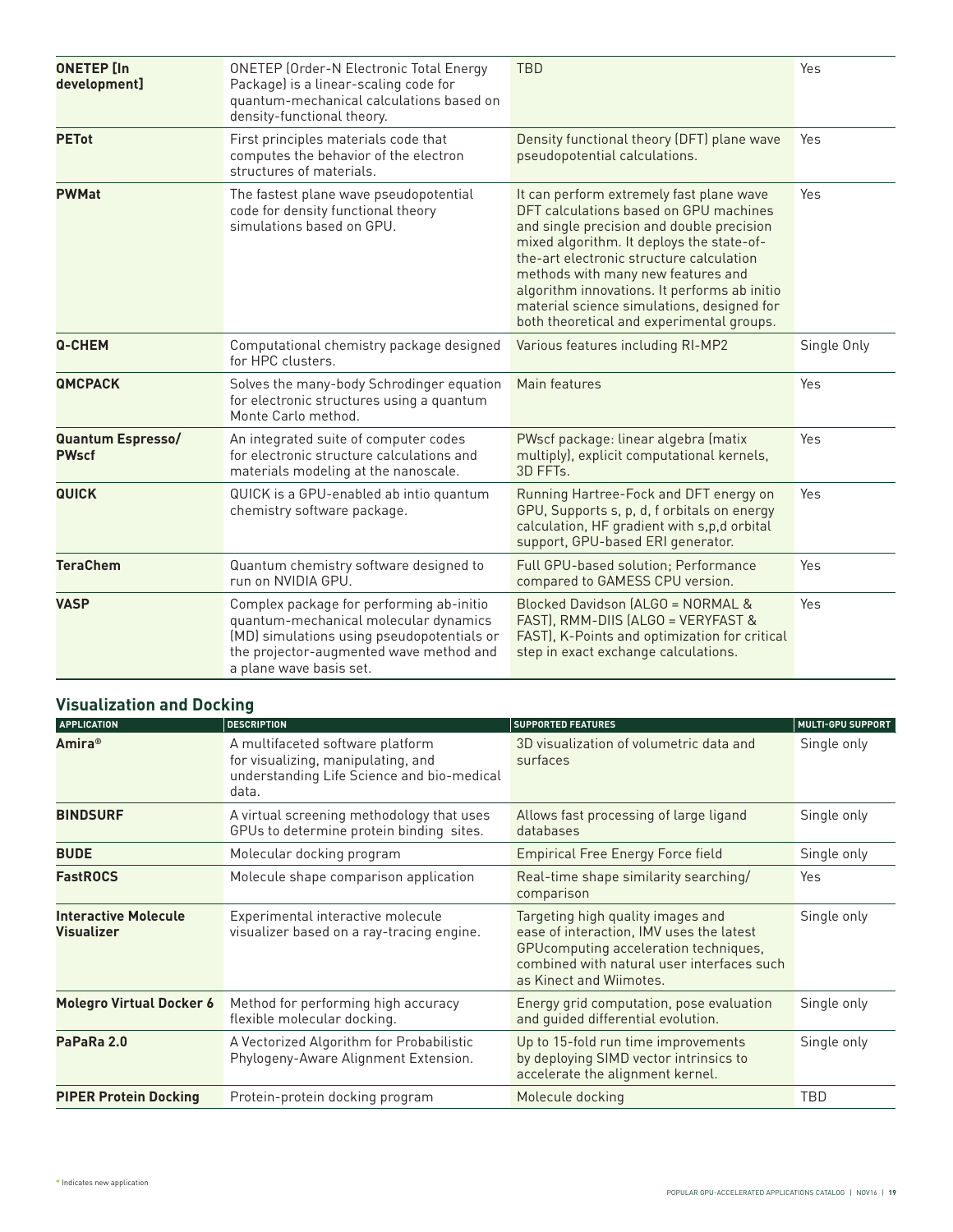| <b>PyMol</b>   | User-sponsored molecular visualization<br>system on an open-source foundation | Lines: 460% increase<br>Cartoons: 1246% increase<br>Surface: 1746% increase<br>Spheres: 753% increase<br>Ribbon: 426% increase                           | Single only |
|----------------|-------------------------------------------------------------------------------|----------------------------------------------------------------------------------------------------------------------------------------------------------|-------------|
| <b>VEGA ZZ</b> | Molecular Modeling Toolkit                                                    | Virtual logP, molecular surface values                                                                                                                   | Single only |
| <b>VMD</b>     | Visualization and analyzing large bio-<br>molecular systems in 3-D graphics   | High quality rendering, large structures<br>(100M atoms), analysis and visualization<br>tasks, multiple GPU support for display of<br>molecular orbitals | Yes         |

### NUMERICAL ANALYTICS

| <b>APPLICATION</b>            | <b>DESCRIPTION</b>                                                                                                                                                                     | <b>SUPPORTED FEATURES</b>                                                                                                                                 | <b>MULTI-GPU SUPPORT</b>                                       |
|-------------------------------|----------------------------------------------------------------------------------------------------------------------------------------------------------------------------------------|-----------------------------------------------------------------------------------------------------------------------------------------------------------|----------------------------------------------------------------|
| <b>Accelereyes- ArrayFire</b> | Comprehensive GPU function library                                                                                                                                                     | Hundreds of functions for math, signal/<br>image processing, statistics, and more.                                                                        | Yes                                                            |
| <b>HiPLAR</b>                 | 3High Performance Linear Algebra in R                                                                                                                                                  | Supports GPU and multi-core platforms,<br>compatible with legacy R code, no new data<br>types or operators, auto-tuning, support for<br>R Matrix package. | Yes<br>(for algebra<br>functions via<br>Magma 1.5 or<br>later) |
| <b>Mathematica Wolfram</b>    | A symbolic technical computing language<br>and development environment.                                                                                                                | Development environment for CUDA and<br>OpenCL. GPU acceleration for Wolfram<br>Finance Platform.                                                         | Yes                                                            |
| <b>Mathworks - MATLAB</b>     | <b>GPU</b> acceleration for MATLAB (high-level<br>technical computing language).                                                                                                       | Support for 200+ of most used MATLAB<br>functions (incl. Signal Processing, Image<br>Processing, Communications Systems, etc).                            | Yes                                                            |
| <b>NMath Premium</b>          | GPU-accelerated math and statistics for<br>.NET, automatically detects the presence<br>of a CUDA-enabled GPU at runtime<br>and seamlessly redirects appropriate<br>computations to it. | Automatically offloads computations to the<br>GPU.                                                                                                        | Single only                                                    |

#### **PHYSICS**

| <b>APPLICATION</b> | <b>DESCRIPTION</b>                                                                                                                                                                                                                                                                                                                                              | <b>SUPPORTED FEATURES</b>                              | MULTI-GPU SUPPORT |
|--------------------|-----------------------------------------------------------------------------------------------------------------------------------------------------------------------------------------------------------------------------------------------------------------------------------------------------------------------------------------------------------------|--------------------------------------------------------|-------------------|
| <b>AWP</b>         | The Anelastic Wave Propagation, AWP-<br>ODC, independently simulates the dynamic<br>rupture and wave propagation that occurs<br>during an earthquake. Dynamic rupture<br>produces friction, traction, slip, and slip<br>rate information on the fault. The moment<br>function is constructed from this fault data<br>and used to initialize wave propagation.   | 3D Finite Difference Computation                       | Single only       |
| <b>BQCD</b>        | Lattice quantum chromodynamics<br>application, used for nuclear ad high energy<br>physics calculations.                                                                                                                                                                                                                                                         | Wilson-clover fermion linear solver                    | Yes               |
| <b>CASTRO</b>      | A multicomponent compressible<br>hydrodynamic code for astrophysical flows<br>including self-gravity, nuclear reactions and<br>radiation. CASTRO uses an Eulerian grid<br>and incorporates adaptive mesh refinement<br>(AMR). The approach uses a nested<br>hierarchy of logically-rectangular grids with<br>simultaneous refinement in both space and<br>time. | <b>Gravitational Field Solver</b>                      | Yes               |
| <b>Changa</b>      | Astrophysics code performs collisionless<br>N-body simulations. It can perform<br>cosmological simulations with periodic<br>boundary conditions in comoving<br>coordinates or simulations of isolated<br>stellar systems.                                                                                                                                       | Gravitational Model has been accelerated<br>using CUDA | Single only       |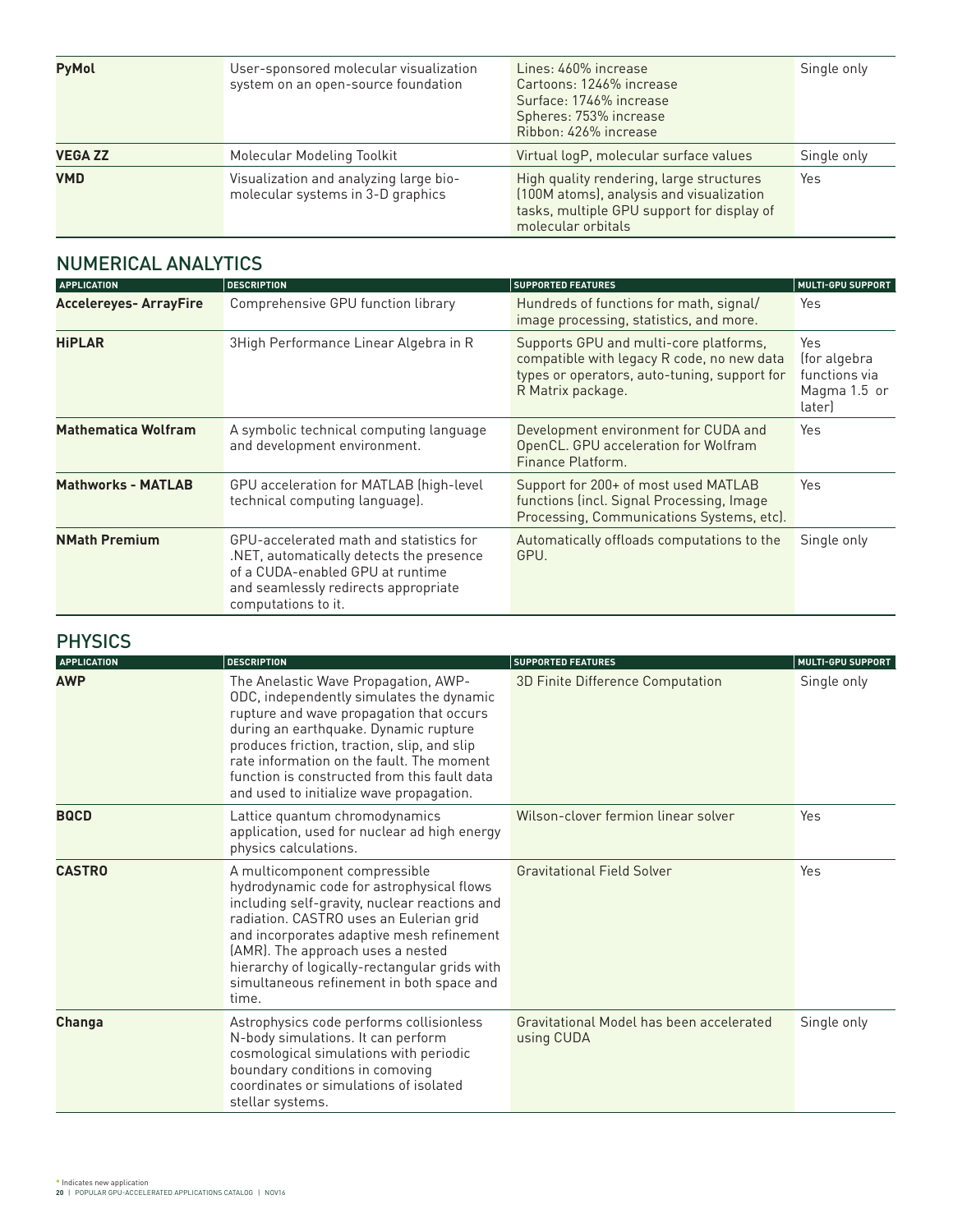| Chemora                                                                | Chemora is a system for performing<br>simulations of systems described<br>by differential equations running on<br>accelerated computational clusters.                                                                    | Chemora embeds the equations'<br>computational kernels into dynamically<br>compiled loop nests shaped for input size<br>and GPU structure.           | Yes         |
|------------------------------------------------------------------------|--------------------------------------------------------------------------------------------------------------------------------------------------------------------------------------------------------------------------|------------------------------------------------------------------------------------------------------------------------------------------------------|-------------|
| Chroma                                                                 | Lattice Quantum Chromodynamics (LQCD)                                                                                                                                                                                    | Wilson-clover fermions, Krylov solvers,<br>Domain-decomposition                                                                                      | Yes         |
| <b>CPS</b>                                                             | Lattice quantum chromodynamics<br>application, used for nuclear ad high energy<br>physics calculations.                                                                                                                  | Wilson, domain-wall and Möbius fermion<br>linear solvers                                                                                             | Yes         |
| <b>CST STUDIO SUITE<sup>®</sup> and</b><br><b>CST PARTICLE STUDIO®</b> | Self-consistent simulation of charged<br>particles in electromagnetic fields.                                                                                                                                            | Particle-in-Cell Solver                                                                                                                              | Yes         |
| <b>ENZO</b>                                                            | 3D block-structured AMR code for<br>cosmological structure formation.                                                                                                                                                    | Accelerated magneto hydrodynamics<br>solvers                                                                                                         | Yes         |
| <b>GTC</b>                                                             | Simulates microturbulence and transport in<br>magnetically confined fusion plasma.                                                                                                                                       | Electron push and shift (accounting for<br>>80% of run timel                                                                                         | Yes         |
| GTC-P                                                                  | A development code for optimization of<br>plasma physics. Full science and data sets<br>are included, but in a simplified form to<br>allow performance testing and tuning.                                               | Optimized with CUDA. OpenACC<br>development underway                                                                                                 | Yes         |
| <b>GTS</b>                                                             | Simulates microturbulence and the motion<br>of charged particles and interactions in<br>fusion plasma.                                                                                                                   | Push and shift for both electron and jon<br>dynamics                                                                                                 | Yes         |
| <b>HACC</b>                                                            | Simulates N-Body Astrophysics                                                                                                                                                                                            | This code has been optimized with CUDA<br>runs in full production mode.                                                                              | Yes         |
| <b>MAESTRO</b>                                                         | A low Mach number stellar hydrodynamics<br>code that can be used to simulate long-<br>time, low-speed flows that would be<br>prohibitively expensive to model using<br>traditional compressible code.                    | <b>Gravitational Field Solver</b>                                                                                                                    | Yes         |
| <b>MILC</b>                                                            | Lattice Quantum Chromodynamics (LQCD)<br>codes simulate how elemental particles<br>are formed and bound by the "strong force"<br>to create larger particles like protons and<br>neutrons.                                | Staggered fermions, Krylov solvers, Gauge-<br>link fattening.                                                                                        | Yes         |
| <b>OSIRIS</b>                                                          | Simulates Plasma Physics including Laser<br>interaction                                                                                                                                                                  | 2 dimensions of the particle push have<br>been optimized with CUDA. Additional<br>optimization is being planned with<br>OpenACC.                     | Yes         |
| <b>PIConGPU</b>                                                        | A relativistic Particle-in-Cell code that<br>describes the dynamics of a plasma by<br>computing the motion of electrons and ions<br>subject to the Maxwell-Vlasov equation.                                              | Simulation of laser-wakefield acceleration<br>of electrons.                                                                                          | Yes         |
| <b>PPM</b>                                                             | Piecewise parabolic method, a higher-<br>order extension of Godunov's method which<br>uses spatial interpolation and allows for a<br>steeper representation of discontinuities,<br>particularly contact discontinuities. | Turbulent, compressible mixing of gases<br>in the context of stars near the ends of<br>their lives and also in inertial confinement<br>fusion.       | Single only |
| <b>QUDA</b>                                                            | Library for Lattice QCD calculations using<br>GPUs.                                                                                                                                                                      | CUDA supports the following fermion<br>formulations: Wilson, Wilson-clover, Twisted<br>mass, Improved staggered (asgtad or HISQ)<br>and Domain wall. | Yes         |
| <b>RAMSES</b>                                                          | Simulates astrophysical problems on<br>different scales (e.g. star formation,<br>galaxy dynamics, cosmological structure<br>formation).                                                                                  | CUDA acceleration is applied for radiative<br>transfer for reionization, and the<br>hydrodynamic solver using AMR.                                   | Yes         |
| <b>XGC</b>                                                             | Simulates edge effects for MHD plasma<br>physics                                                                                                                                                                         | The particle push portion has been<br>optimized with CUDA and is being fully<br>optimized with OpenACC and CUDA.                                     | Yes         |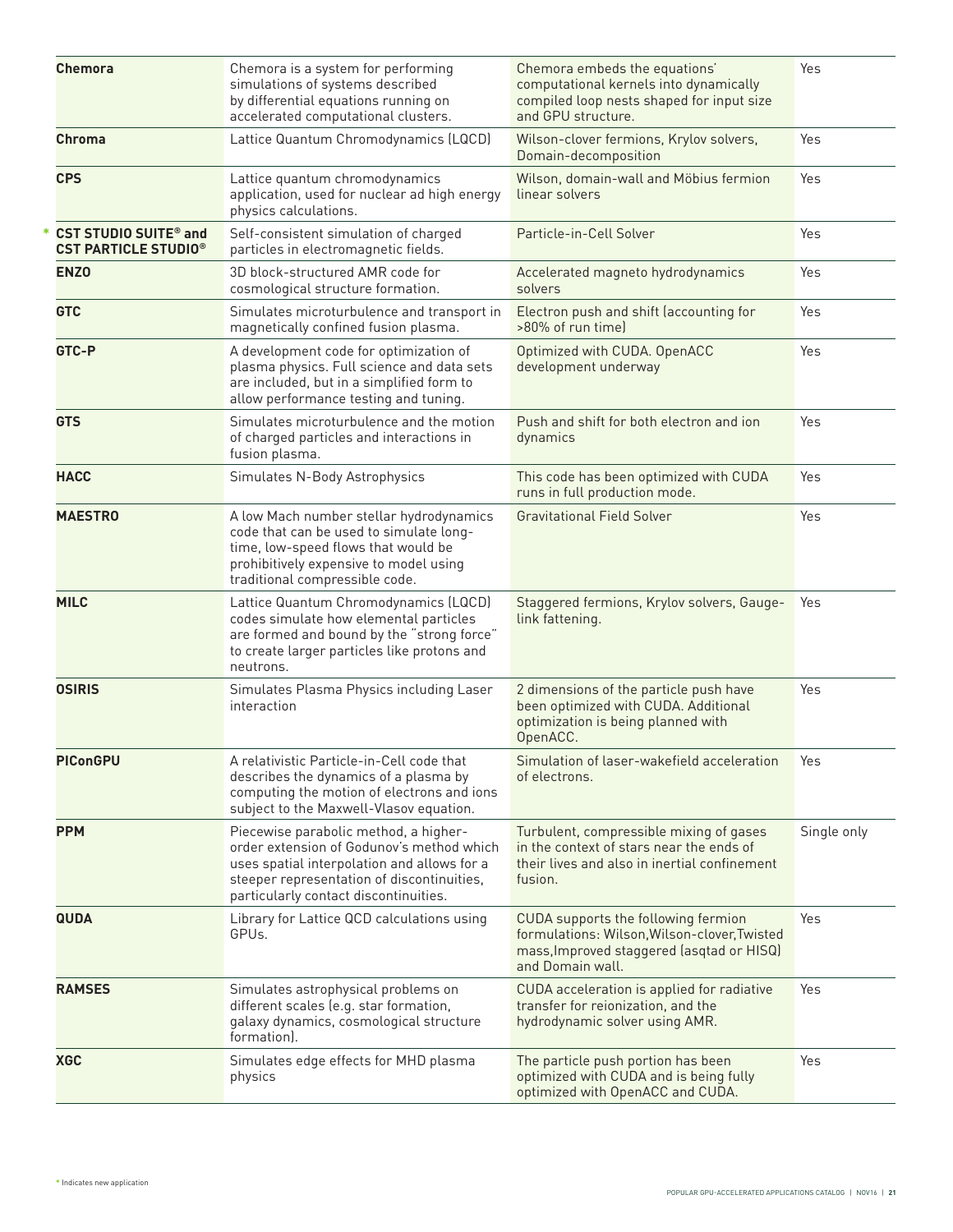### SCIENTIFIC VISUALIZATION

| <b>APPLICATION</b>                          | <b>DESCRIPTION</b>                                                                 | <b>SUPPORTED FEATURES</b>                                                                                                                                | <b>MULTI-GPU SUPPORT</b> |
|---------------------------------------------|------------------------------------------------------------------------------------|----------------------------------------------------------------------------------------------------------------------------------------------------------|--------------------------|
| <b>3D Slicer</b>                            | Medical visualization & segmentation                                               | Rendering, image processing                                                                                                                              | Single only              |
| <b>CEI EnSight</b>                          | Visualization and analysis application for<br><b>CAE</b>                           | Rendering                                                                                                                                                | Yes                      |
| <b>FluoRender (SCI, U of</b><br>Utah)       | Interactive rendering tool for confocal<br>microscopy data visualization.          | Multi-channel volume rendering                                                                                                                           | Single only              |
| <b>GPULib for IDL</b>                       | Data analysis application                                                          | Analysis tasks                                                                                                                                           | Single only              |
| <b>HVR (LCSE, U of</b><br><b>Minnesotal</b> | Interactive volume rendering application                                           | Volume rendering                                                                                                                                         | Yes                      |
| ImageVis3D (SCI, U of<br><b>Utahl</b>       | Simple, scalable, and interactive volume<br>rendering application.                 | Out-of-core volume rendering                                                                                                                             | Single only              |
| <b>IntelligentLight</b><br><b>FieldView</b> | Visualization application for CFD                                                  | Rendering                                                                                                                                                | Single only              |
| <b>MathWorks - MATLAB</b>                   | Data analysis and visualization application                                        | Rendering and analysis tasks                                                                                                                             | Single only              |
| <b>ParaView</b>                             | Scalable data anlysis and visualization<br>application                             | Rendering and analysis tasks                                                                                                                             | Yes                      |
| Seg3D (SCI, U of Utah)                      | Segmentation application for medical data                                          | Rendering, image processing                                                                                                                              | Single only              |
| <b>Visulalization Toolkit</b><br>(VTK)      | Data anlysis and visualization toolkit                                             | Rendering                                                                                                                                                | Single only              |
| <b>Visit</b>                                | Scalable data anlysis and visualization<br>application                             | Rendering and analysis tasks                                                                                                                             | Yes                      |
| vl3 (Argonne National<br>Lab)               | Large dataset visualization in cosmology,<br>astrophysics, and biosciences fields. | Volume rendering of particles                                                                                                                            | Yes                      |
| VMD (U of Illionis,<br>Urbana-Champaign)    | Visualization and analysis of large bio-<br>molecular systems in 3-D graphics.     | High-qulity rendering, large structures<br>(100M atoms), analysis and visualization<br>tasks, multiple GPU support for display of<br>molecular orbitals. | Yes                      |

# Safety & Security

| <b>APPLICATION</b>                                                          | <b>DESCRIPTION</b>                                                                                                                                                                                        | <b>SUPPORTED FEATURES</b>                                                                                                                                                                                                                                       | <b>MULTI-GPU SUPPORT</b> |
|-----------------------------------------------------------------------------|-----------------------------------------------------------------------------------------------------------------------------------------------------------------------------------------------------------|-----------------------------------------------------------------------------------------------------------------------------------------------------------------------------------------------------------------------------------------------------------------|--------------------------|
| Cognika - Perseus                                                           | Real-Time Alerting and Visual Search for<br>Fixed and PTZ Cameras.                                                                                                                                        | Real-Time alerting on humans or vehicles;<br>Content-based image search on humans or<br>vehicles.                                                                                                                                                               | Yes                      |
| <b>Genetec - Security</b><br>Center 5.3                                     | GPU accelerated decode & rendering<br>enables the display of more high-resolution<br>streams from a single workstation, as well<br>as enhancing video playback performance.                               | Offloads the workload of video stream<br>decode and display rendering of multiple<br>streams to GPU.                                                                                                                                                            | Single only              |
| <b>Giant Gray - Graydient V</b><br>(Video)                                  | Machine learning anomaly detection for<br>enhanced video analytics.                                                                                                                                       | Proactive event detection and real-time<br>alerts for safety, unauthorized access<br>prevention, and loss prevention. 24/7<br>real-time analysis and alerting scaling to<br>thousands of video streams across remote<br>and geographically dispersed locations. | Yes                      |
| <b>Herta Security -</b><br><b>BioSurveillance NEXT,</b><br><b>BioFinder</b> | Real time facial recognition and forensic<br>alerts against multiple watchlists.                                                                                                                          | Supports crowded scenes, difficult lighting,<br>faster than real-time analysis, partial face<br>concealment.                                                                                                                                                    | Yes                      |
| <b>iCetana - iMotionFocus</b>                                               | Intelligent analysis of video on 1,000+<br>camera streams to significantly filter and<br>reduce the camera streams requiring an<br>operator view.                                                         | GPU accelerated machine learning to<br>identify abnormal activity within video<br>streams                                                                                                                                                                       | Yes                      |
| intuVision - intuVision VA                                                  | Real-time alerts and data reporting from<br>use cases include Security, Traffic, Retail<br>and Parking, Analysis of video streams in<br>real-time and on archived video at up to 20x<br>real-time speeds. | Robust and user trainable object<br>classification for tracking. Using distributed<br>architecture                                                                                                                                                              | Yes                      |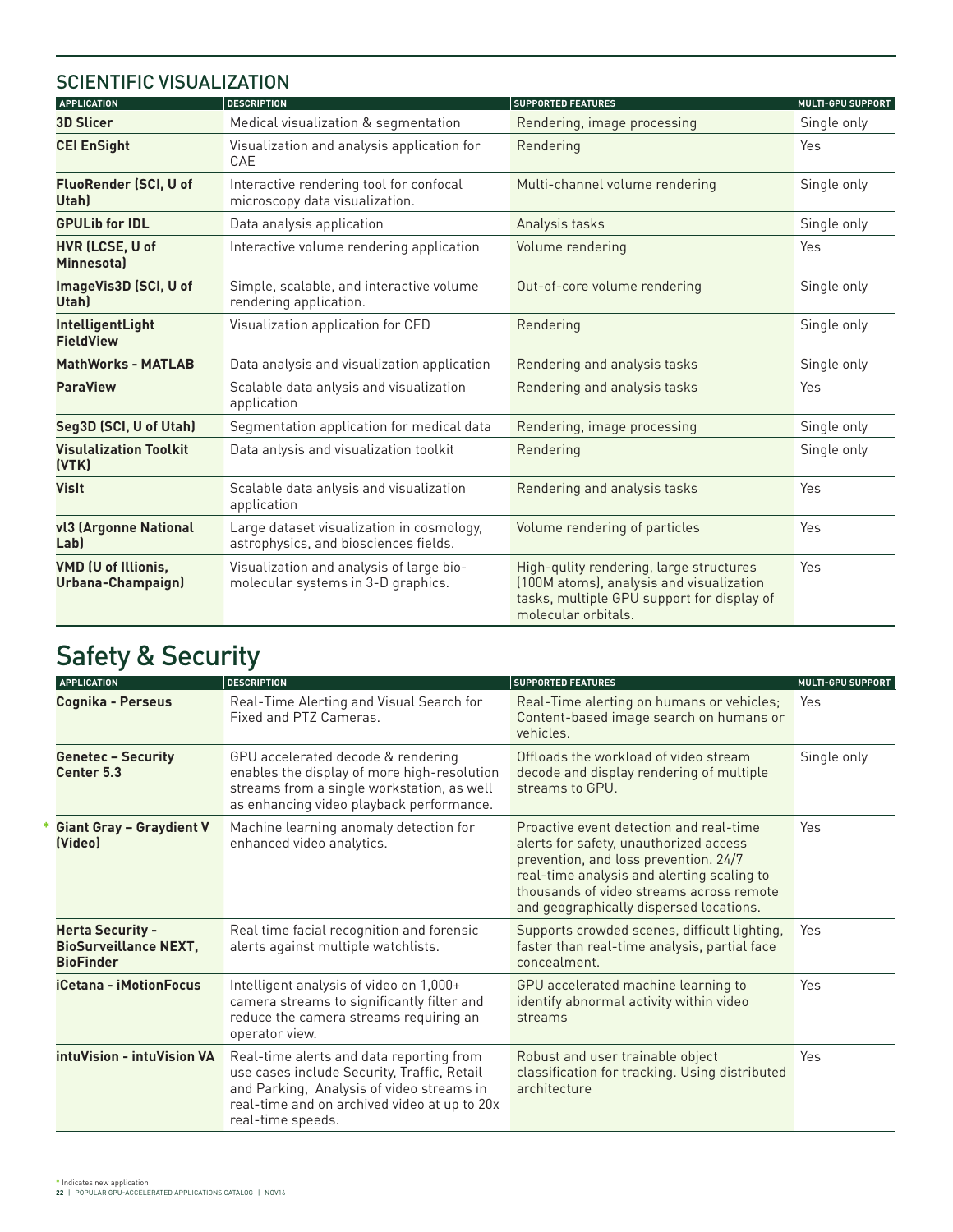|  | <b>IQrity Inc. - IQrity RTFace</b><br>-300/600, IQrity LDFace<br>$-800$ | Deep Learning facial recognition SDK<br>with 25 bytes template for real-time<br>identification applications and large-scale<br>IdM solutions.                                                                                                                                                                                                                            | Real-time face detection, verification or<br>suspect identification against multi-million<br>datasets based on an artificial neural<br>network.                                                                                     | Yes |
|--|-------------------------------------------------------------------------|--------------------------------------------------------------------------------------------------------------------------------------------------------------------------------------------------------------------------------------------------------------------------------------------------------------------------------------------------------------------------|-------------------------------------------------------------------------------------------------------------------------------------------------------------------------------------------------------------------------------------|-----|
|  | <b>Macroscop</b>                                                        | Open-platform video management software<br>for scalable IP video surveillance systems<br>with advanced video analytics.                                                                                                                                                                                                                                                  | H264 decoding for CPU offload, zooming,<br>image conversion shader from 24 to 32 bits<br>delivering better color combination.                                                                                                       | Yes |
|  | Mi-AccLib                                                               | Accelerated library for video analysis on<br>video surveillance.                                                                                                                                                                                                                                                                                                         | Accelerated Intrusion Detection Algorithm.                                                                                                                                                                                          | Yes |
|  | <b>MotionDSP - Ikena</b><br><b>Forensic, Ikena Spotlight</b>            | Real-time (render-less) super-resolution-<br>based video enhancement and redaction<br>software for forensic analysts and law<br>enforcement professionals                                                                                                                                                                                                                | Multi-filter, render-less video<br>reconstruction (super-resolution,<br>stabilization, light/color correction), and<br>automatic tracking for redaction video from<br>body cameras, CCTV and other sources.                         | Yes |
|  | <b>NEC NeoFace<sup>®</sup> Watch</b>                                    | Face recognition for real-time video<br>surveillance and offline search compared<br>against multiple watch-lists.                                                                                                                                                                                                                                                        | Detects & recognizes multiple faces<br>simultaneously in crowds and variable<br>lighting, scales to more cameras, larger<br>face databases.                                                                                         | Yes |
|  | <b>Nervye - Visual Search</b><br><b>Solution (NVSS)</b>                 | High speed visual search and analysis                                                                                                                                                                                                                                                                                                                                    | Uses images instead of keywords to search<br>for objects or scenes of interest within<br>video and imagery. Reliant solely on pixel<br>data with no training, keywords, or tags<br>required.                                        | Yes |
|  | <b>Network Optix - Nx</b><br>Witness                                    | IP video management system designed<br>for auto discovering, managing, recording,<br>analyzing and searching thousands of video<br>streams at the same time.                                                                                                                                                                                                             | GPU accelerated conversion of YUV images<br>to RGB, drawing and scaling YUV images in<br>desktop client, dewarping fisheye (circular<br>or panamorph) live or recorded video<br>streams                                             | Yes |
|  | <b>OpenALPR</b>                                                         | Automatic license plate recognition<br>software applied to video streams from IP<br>cameras.                                                                                                                                                                                                                                                                             | high accuracy license plate character<br>recognition spanning North America,<br>Europe, United Kingdom, Australia, Korea,<br>Singapore and Brazil. APIs and source<br>code available for embedded applications<br>and web services. | Yes |
|  | <b>Smilart Platform</b>                                                 | Real-time face recognition in cooperative<br>and uncooperative scenarios adaptable for a<br>multitude of applications to detect, identify<br>or verify people and objects.                                                                                                                                                                                               | Critical core segments written in CUDA<br>allowing for unlimited parallelization and<br>transparent clustering.                                                                                                                     | Yes |
|  | <b>VOCORD FaceControl</b>                                               | Detects and recognizes the faces of people,<br>freely passing-by cameras, providing an<br>instant alert to people on a watchlist,<br>recognizes age and gender, counts people<br>by faces, tags newcomers and regular<br>visitors. The system uses deep neural<br>network algorithms and per-forms<br>recognition with extremely high accuracy in<br>field applications. | Non-cooperative biometrical facial<br>recognition system, operating "on-the-go".                                                                                                                                                    | Yes |

For more information on GPU-accelerated applications please visit, **www.nvidia.com/teslaapps**